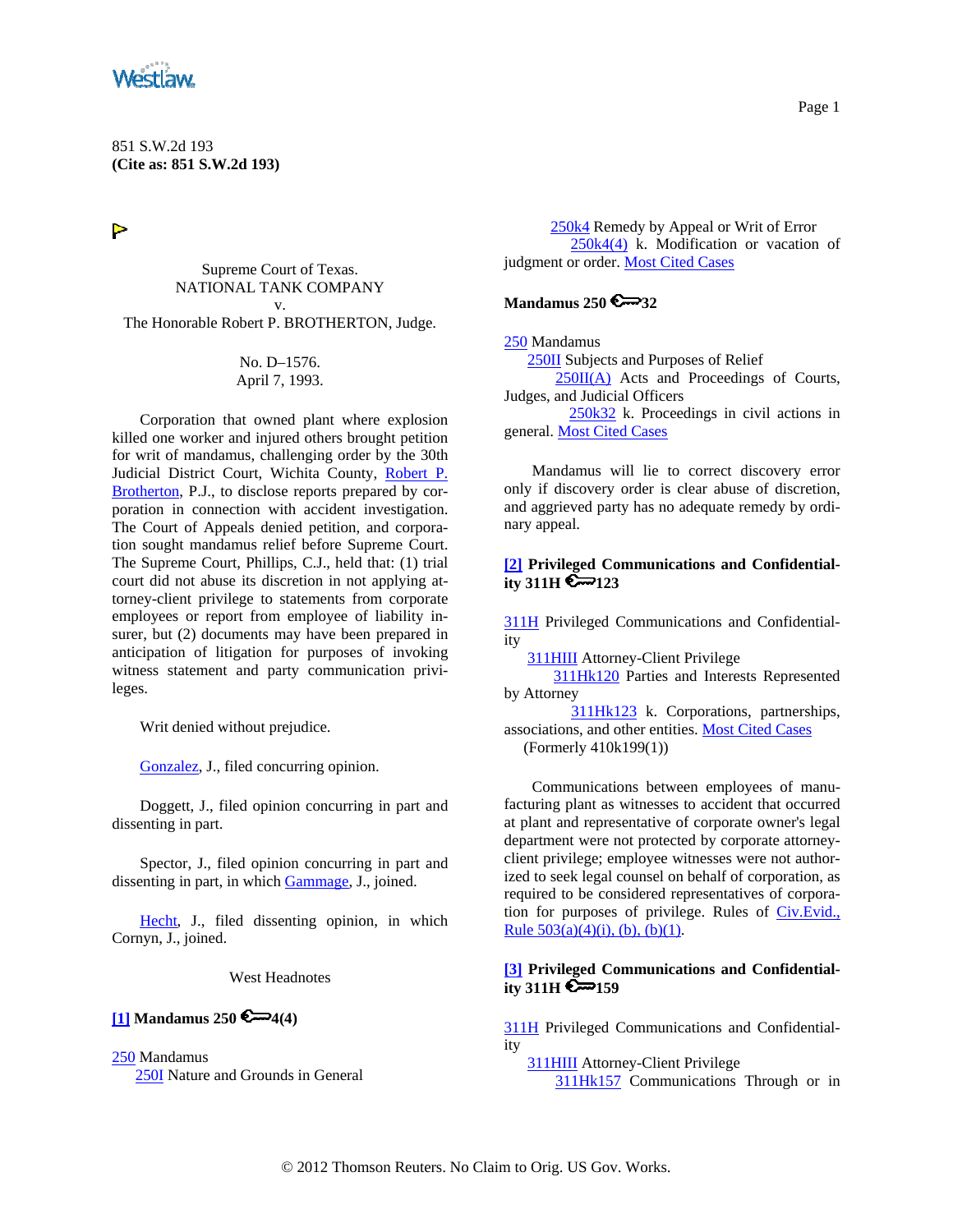<span id="page-1-0"></span>Presence or Hearing of Others; Communications with Third Parties

 [311Hk159](http://www.westlaw.com/KeyNumber/Default.wl?rs=dfa1.0&vr=2.0&CMD=KEY&DocName=311Hk159) k. Agents or employees of attorney or client in general. [Most Cited Cases](http://www.westlaw.com/Digest/Default.wl?rs=dfa1.0&vr=2.0&CMD=MCC&DocName=311Hk159)

(Formerly 410k206)

"Representative of the lawyer" for purposes of attorney-client privilege includes one employed by lawyer to assist in rendition of professional legal services. Rules of [Civ.Evid., Rule 503\(a\)\(4\)\(i\).](http://www.westlaw.com/Find/Default.wl?rs=dfa1.0&vr=2.0&DB=1000301&DocName=TXRRRL503&FindType=L)

### **[\[4\]](#page-5-0) Privileged Communications and Confidentiality 311H**  $\epsilon$  $\approx$  123

[311H](http://www.westlaw.com/KeyNumber/Default.wl?rs=dfa1.0&vr=2.0&CMD=KEY&DocName=311H) Privileged Communications and Confidentiality

[311HIII](http://www.westlaw.com/KeyNumber/Default.wl?rs=dfa1.0&vr=2.0&CMD=KEY&DocName=311HIII) Attorney-Client Privilege

 [311Hk120](http://www.westlaw.com/KeyNumber/Default.wl?rs=dfa1.0&vr=2.0&CMD=KEY&DocName=311Hk120) Parties and Interests Represented by Attorney

 [311Hk123](http://www.westlaw.com/KeyNumber/Default.wl?rs=dfa1.0&vr=2.0&CMD=KEY&DocName=311Hk123) k. Corporations, partnerships, associations, and other entities. [Most Cited Cases](http://www.westlaw.com/Digest/Default.wl?rs=dfa1.0&vr=2.0&CMD=MCC&DocName=311Hk123)

(Formerly 410k199(2))

The "control group" test for determining whether employees are representatives of corporation for purposes of attorney-client privilege reflects distinction between corporate entity and individual employee and is based on premise that only employee who controls actions of corporation can personify corporation. Rules of [Civ.Evid., Rule 503\(a\)\(2\).](http://www.westlaw.com/Find/Default.wl?rs=dfa1.0&vr=2.0&DB=1000301&DocName=TXRRRL503&FindType=L)

## **[\[5\]](#page-7-0) Privileged Communications and Confidentiality 311H**  $\epsilon$  $\approx$ 123

[311H](http://www.westlaw.com/KeyNumber/Default.wl?rs=dfa1.0&vr=2.0&CMD=KEY&DocName=311H) Privileged Communications and Confidentiality

[311HIII](http://www.westlaw.com/KeyNumber/Default.wl?rs=dfa1.0&vr=2.0&CMD=KEY&DocName=311HIII) Attorney-Client Privilege

[311Hk120](http://www.westlaw.com/KeyNumber/Default.wl?rs=dfa1.0&vr=2.0&CMD=KEY&DocName=311Hk120) Parties and Interests Represented by Attorney

 [311Hk123](http://www.westlaw.com/KeyNumber/Default.wl?rs=dfa1.0&vr=2.0&CMD=KEY&DocName=311Hk123) k. Corporations, partnerships, associations, and other entities. [Most Cited Cases](http://www.westlaw.com/Digest/Default.wl?rs=dfa1.0&vr=2.0&CMD=MCC&DocName=311Hk123) (Formerly 410k199(2))

## **Privileged Communications and Confidentiality**  311H  $\sum_{124}$

[311H](http://www.westlaw.com/KeyNumber/Default.wl?rs=dfa1.0&vr=2.0&CMD=KEY&DocName=311H) Privileged Communications and Confidentiality

**[311HIII](http://www.westlaw.com/KeyNumber/Default.wl?rs=dfa1.0&vr=2.0&CMD=KEY&DocName=311HIII)** Attorney-Client Privilege [311Hk120](http://www.westlaw.com/KeyNumber/Default.wl?rs=dfa1.0&vr=2.0&CMD=KEY&DocName=311Hk120) Parties and Interests Represented

## by Attorney [311Hk124](http://www.westlaw.com/KeyNumber/Default.wl?rs=dfa1.0&vr=2.0&CMD=KEY&DocName=311Hk124) k. Insurers and insureds. [Most](http://www.westlaw.com/Digest/Default.wl?rs=dfa1.0&vr=2.0&CMD=MCC&DocName=311Hk124)  [Cited Cases](http://www.westlaw.com/Digest/Default.wl?rs=dfa1.0&vr=2.0&CMD=MCC&DocName=311Hk124)

(Formerly 410k199(2))

Witness statements taken by employer's liability insurer for employer's corporate counsel were not protected from disclosure by attorney-client privilege; even if insurer was representative of counsel, witnesses who made statements were not representatives of employer client for purposes of applying privilege. Rules of  $Civ.Evid.$  Rule  $503(a)(2)$ .

## **[\[6\]](#page-7-0) Privileged Communications and Confidentiality 311H**  $\epsilon$  $\approx$  123

[311H](http://www.westlaw.com/KeyNumber/Default.wl?rs=dfa1.0&vr=2.0&CMD=KEY&DocName=311H) Privileged Communications and Confidentiality

[311HIII](http://www.westlaw.com/KeyNumber/Default.wl?rs=dfa1.0&vr=2.0&CMD=KEY&DocName=311HIII) Attorney-Client Privilege

[311Hk120](http://www.westlaw.com/KeyNumber/Default.wl?rs=dfa1.0&vr=2.0&CMD=KEY&DocName=311Hk120) Parties and Interests Represented by Attorney

 [311Hk123](http://www.westlaw.com/KeyNumber/Default.wl?rs=dfa1.0&vr=2.0&CMD=KEY&DocName=311Hk123) k. Corporations, partnerships, associations, and other entities. [Most Cited Cases](http://www.westlaw.com/Digest/Default.wl?rs=dfa1.0&vr=2.0&CMD=MCC&DocName=311Hk123) (Formerly 410k199(1))

Reports concerning accident prepared by employee of corporation's liability insurer and sent to corporate counsel were not protected from disclosure as communication between client and attorney, where employee lacked authority to act on counsel's advice on behalf of corporation, as required to be considered representative of corporation for purposes of the attorney-client privilege. Rules of Civ.Evid., Rule [503\(a\)\(2\).](http://www.westlaw.com/Find/Default.wl?rs=dfa1.0&vr=2.0&DB=1000301&DocName=TXRRRL503&FindType=L)

## **[\[7\]](#page-7-0) Privileged Communications and Confidential**ity  $311H \in \Xi$  123

**[311H](http://www.westlaw.com/KeyNumber/Default.wl?rs=dfa1.0&vr=2.0&CMD=KEY&DocName=311H)** Privileged Communications and Confidentiality

**[311HIII](http://www.westlaw.com/KeyNumber/Default.wl?rs=dfa1.0&vr=2.0&CMD=KEY&DocName=311HIII)** Attorney-Client Privilege

 [311Hk120](http://www.westlaw.com/KeyNumber/Default.wl?rs=dfa1.0&vr=2.0&CMD=KEY&DocName=311Hk120) Parties and Interests Represented by Attorney

 [311Hk123](http://www.westlaw.com/KeyNumber/Default.wl?rs=dfa1.0&vr=2.0&CMD=KEY&DocName=311Hk123) k. Corporations, partnerships, associations, and other entities. [Most Cited Cases](http://www.westlaw.com/Digest/Default.wl?rs=dfa1.0&vr=2.0&CMD=MCC&DocName=311Hk123) (Formerly 410k199(2))

Postaccident conversations between corporation's plant personnel and operations manager were not protected from disclosure by attorney-client privi-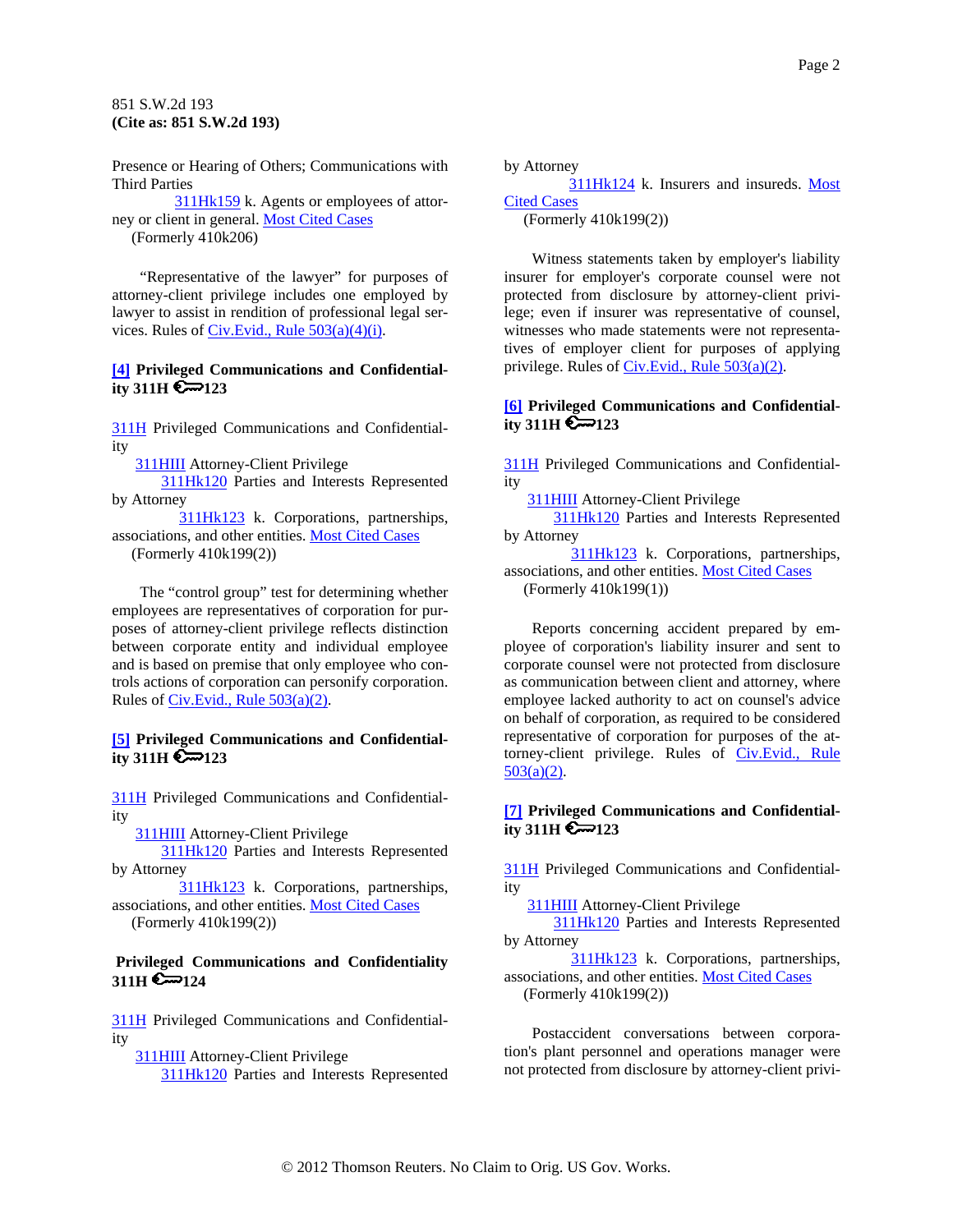<span id="page-2-0"></span>lege, though operations manager initiated investigations according to instructions of corporate counsel, where neither the personnel nor the operations manager were representatives of corporation with authority to obtain professional legal services or to act on counsel's advice on behalf of corporation. Rules of [Civ.Evid., Rule 503\(a\)\(2\).](http://www.westlaw.com/Find/Default.wl?rs=dfa1.0&vr=2.0&DB=1000301&DocName=TXRRRL503&FindType=L)

# **[\[8\]](#page-9-0) Pretrial Procedure 307A 6**<sup>35</sup>

[307A](http://www.westlaw.com/KeyNumber/Default.wl?rs=dfa1.0&vr=2.0&CMD=KEY&DocName=307A) Pretrial Procedure

 [307AII](http://www.westlaw.com/KeyNumber/Default.wl?rs=dfa1.0&vr=2.0&CMD=KEY&DocName=307AII) Depositions and Discovery [307AII\(A\)](http://www.westlaw.com/KeyNumber/Default.wl?rs=dfa1.0&vr=2.0&CMD=KEY&DocName=307AII%28A%29) Discovery in General [307Ak35](http://www.westlaw.com/KeyNumber/Default.wl?rs=dfa1.0&vr=2.0&CMD=KEY&DocName=307Ak35) k. Work-product privilege. [Most](http://www.westlaw.com/Digest/Default.wl?rs=dfa1.0&vr=2.0&CMD=MCC&DocName=307Ak35)  **[Cited Cases](http://www.westlaw.com/Digest/Default.wl?rs=dfa1.0&vr=2.0&CMD=MCC&DocName=307Ak35)** 

Rule imposing privilege from disclosure for documents that are "work product" of attorney applies only to materials prepared in anticipation of litigation. [Vernon's Ann.Texas Rules Civ.Proc., Rule](http://www.westlaw.com/Find/Default.wl?rs=dfa1.0&vr=2.0&DB=1005302&DocName=TXRRCPR166B&FindType=L)  [166b,](http://www.westlaw.com/Find/Default.wl?rs=dfa1.0&vr=2.0&DB=1005302&DocName=TXRRCPR166B&FindType=L) subd. 3, par. a.

# **[\[9\]](#page-11-0) Pretrial Procedure 307A 35**

[307A](http://www.westlaw.com/KeyNumber/Default.wl?rs=dfa1.0&vr=2.0&CMD=KEY&DocName=307A) Pretrial Procedure [307AII](http://www.westlaw.com/KeyNumber/Default.wl?rs=dfa1.0&vr=2.0&CMD=KEY&DocName=307AII) Depositions and Discovery [307AII\(A\)](http://www.westlaw.com/KeyNumber/Default.wl?rs=dfa1.0&vr=2.0&CMD=KEY&DocName=307AII%28A%29) Discovery in General [307Ak35](http://www.westlaw.com/KeyNumber/Default.wl?rs=dfa1.0&vr=2.0&CMD=KEY&DocName=307Ak35) k. Work-product privilege. [Most](http://www.westlaw.com/Digest/Default.wl?rs=dfa1.0&vr=2.0&CMD=MCC&DocName=307Ak35)  [Cited Cases](http://www.westlaw.com/Digest/Default.wl?rs=dfa1.0&vr=2.0&CMD=MCC&DocName=307Ak35)

Investigation is conducted in anticipation of litigation for purposes of witness statement and party communication privileges when reasonable person would have concluded from totality of circumstances surrounding investigation that there was substantial chance that litigation would ensue, and party resisting discovery believed in good faith that there was substantial chance that litigation would ensue and conducted investigation for purpose of preparing for such litigation. (Per opinion of Chief Justice Phillips, with two Justices concurring and two Justices concurring in result.) [Vernon's Ann.Texas Rules Civ.Proc., Rule](http://www.westlaw.com/Find/Default.wl?rs=dfa1.0&vr=2.0&DB=1005302&DocName=TXRRCPR166B&FindType=L)  [166b,](http://www.westlaw.com/Find/Default.wl?rs=dfa1.0&vr=2.0&DB=1005302&DocName=TXRRCPR166B&FindType=L) subds. 3, 3, par. e.

## **[\[10\]](#page-11-0) Pretrial Procedure 307A 35**

### [307A](http://www.westlaw.com/KeyNumber/Default.wl?rs=dfa1.0&vr=2.0&CMD=KEY&DocName=307A) Pretrial Procedure

 [307AII](http://www.westlaw.com/KeyNumber/Default.wl?rs=dfa1.0&vr=2.0&CMD=KEY&DocName=307AII) Depositions and Discovery [307AII\(A\)](http://www.westlaw.com/KeyNumber/Default.wl?rs=dfa1.0&vr=2.0&CMD=KEY&DocName=307AII%28A%29) Discovery in General [307Ak35](http://www.westlaw.com/KeyNumber/Default.wl?rs=dfa1.0&vr=2.0&CMD=KEY&DocName=307Ak35) k. Work-product privilege. [Most](http://www.westlaw.com/Digest/Default.wl?rs=dfa1.0&vr=2.0&CMD=MCC&DocName=307Ak35) 

### [Cited Cases](http://www.westlaw.com/Digest/Default.wl?rs=dfa1.0&vr=2.0&CMD=MCC&DocName=307Ak35)

Investigative privileges promote truthful resolution of disputes through adversarial process by encouraging complete and thorough investigation of facts by both sides without unduly thwarting discovery, as they are limited in scope and can be overcome by showing of substantial need for information and undue hardship in obtaining it from other sources. (Per opinion of Chief Justice Phillips, with two Justices concurring and two Justices concurring in judgment.) [Vernon's Ann.Texas Rules Civ.Proc.,](http://www.westlaw.com/Find/Default.wl?rs=dfa1.0&vr=2.0&DB=1005302&DocName=TXRRCPR166B&FindType=L)  [Rule 166b](http://www.westlaw.com/Find/Default.wl?rs=dfa1.0&vr=2.0&DB=1005302&DocName=TXRRCPR166B&FindType=L), subd. 3, pars. a, c, d.

### **[\[11\]](#page-12-0) Pretrial Procedure 307A 35**

[307A](http://www.westlaw.com/KeyNumber/Default.wl?rs=dfa1.0&vr=2.0&CMD=KEY&DocName=307A) Pretrial Procedure [307AII](http://www.westlaw.com/KeyNumber/Default.wl?rs=dfa1.0&vr=2.0&CMD=KEY&DocName=307AII) Depositions and Discovery [307AII\(A\)](http://www.westlaw.com/KeyNumber/Default.wl?rs=dfa1.0&vr=2.0&CMD=KEY&DocName=307AII%28A%29) Discovery in General [307Ak35](http://www.westlaw.com/KeyNumber/Default.wl?rs=dfa1.0&vr=2.0&CMD=KEY&DocName=307Ak35) k. Work-product privilege. [Most](http://www.westlaw.com/Digest/Default.wl?rs=dfa1.0&vr=2.0&CMD=MCC&DocName=307Ak35)  **[Cited Cases](http://www.westlaw.com/Digest/Default.wl?rs=dfa1.0&vr=2.0&CMD=MCC&DocName=307Ak35)** 

Objective prong of privileges for witness statement and party communications is satisfied whenever circumstances surrounding investigation would have indicated to reasonable person that there was substantial chance of litigation. (Per opinion of Chief Justice Phillips, with two Justices concurring and two Justices concurring in judgment.) [Vernon's Ann.Texas](http://www.westlaw.com/Find/Default.wl?rs=dfa1.0&vr=2.0&DB=1005302&DocName=TXRRCPR166B&FindType=L)  [Rules Civ.Proc., Rule 166b,](http://www.westlaw.com/Find/Default.wl?rs=dfa1.0&vr=2.0&DB=1005302&DocName=TXRRCPR166B&FindType=L) subd. 3, pars. a, c, d.

### **[\[12\]](#page-12-0) Pretrial Procedure 307A 35**

[307A](http://www.westlaw.com/KeyNumber/Default.wl?rs=dfa1.0&vr=2.0&CMD=KEY&DocName=307A) Pretrial Procedure [307AII](http://www.westlaw.com/KeyNumber/Default.wl?rs=dfa1.0&vr=2.0&CMD=KEY&DocName=307AII) Depositions and Discovery [307AII\(A\)](http://www.westlaw.com/KeyNumber/Default.wl?rs=dfa1.0&vr=2.0&CMD=KEY&DocName=307AII%28A%29) Discovery in General [307Ak35](http://www.westlaw.com/KeyNumber/Default.wl?rs=dfa1.0&vr=2.0&CMD=KEY&DocName=307Ak35) k. Work-product privilege. [Most](http://www.westlaw.com/Digest/Default.wl?rs=dfa1.0&vr=2.0&CMD=MCC&DocName=307Ak35)  [Cited Cases](http://www.westlaw.com/Digest/Default.wl?rs=dfa1.0&vr=2.0&CMD=MCC&DocName=307Ak35)

Substantial chance of litigation for purposes of invoking privileges for witness statement and party communications does not refer to any particular statistical probability that litigation will occur; rather, it simply means that litigation is more than merely abstract possibility or unwarranted fear. (Per opinion of Chief Justice Phillips, with two Justices concurring and two Justices concurring in judgment.) [Vernon's](http://www.westlaw.com/Find/Default.wl?rs=dfa1.0&vr=2.0&DB=1005302&DocName=TXRRCPR166B&FindType=L)  [Ann.Texas Rules Civ.Proc., Rule 166b,](http://www.westlaw.com/Find/Default.wl?rs=dfa1.0&vr=2.0&DB=1005302&DocName=TXRRCPR166B&FindType=L) subd. 3, pars. a, c, d.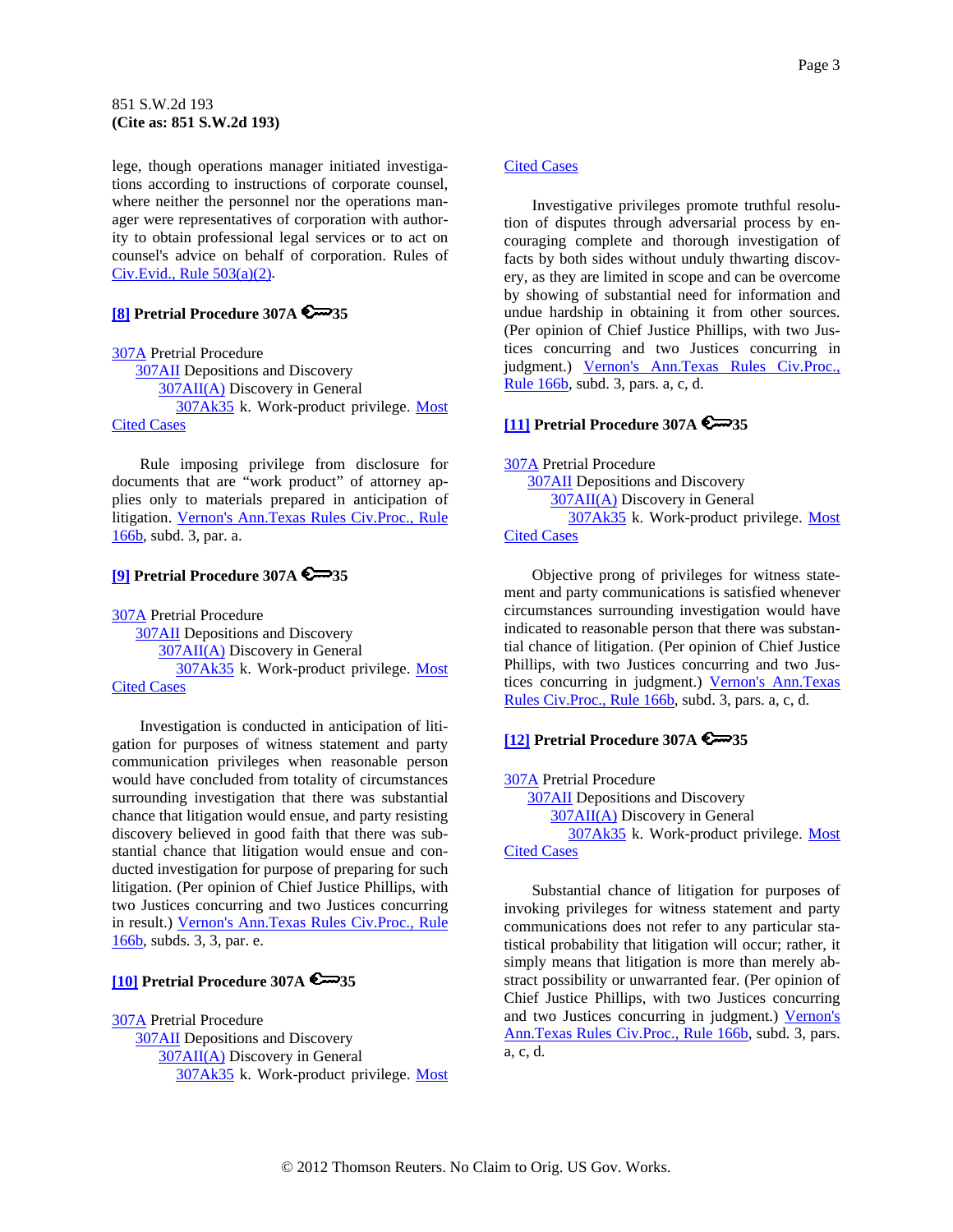## <span id="page-3-0"></span>**[\[13\]](#page-12-0) Pretrial Procedure 307A 35**

[307A](http://www.westlaw.com/KeyNumber/Default.wl?rs=dfa1.0&vr=2.0&CMD=KEY&DocName=307A) Pretrial Procedure [307AII](http://www.westlaw.com/KeyNumber/Default.wl?rs=dfa1.0&vr=2.0&CMD=KEY&DocName=307AII) Depositions and Discovery [307AII\(A\)](http://www.westlaw.com/KeyNumber/Default.wl?rs=dfa1.0&vr=2.0&CMD=KEY&DocName=307AII%28A%29) Discovery in General [307Ak35](http://www.westlaw.com/KeyNumber/Default.wl?rs=dfa1.0&vr=2.0&CMD=KEY&DocName=307Ak35) k. Work-product privilege. [Most](http://www.westlaw.com/Digest/Default.wl?rs=dfa1.0&vr=2.0&CMD=MCC&DocName=307Ak35)  [Cited Cases](http://www.westlaw.com/Digest/Default.wl?rs=dfa1.0&vr=2.0&CMD=MCC&DocName=307Ak35)

In order to invoke investigative privilege, trial court must examine totality of circumstances to determine whether investigation is conducted in anticipation of litigation. (Per opinion of Chief Justice Phillips, with two Justices concurring and two Justices concurring in judgment.) [Vernon's Ann.Texas](http://www.westlaw.com/Find/Default.wl?rs=dfa1.0&vr=2.0&DB=1005302&DocName=TXRRCPR166B&FindType=L)  [Rules Civ.Proc., Rule 166b,](http://www.westlaw.com/Find/Default.wl?rs=dfa1.0&vr=2.0&DB=1005302&DocName=TXRRCPR166B&FindType=L) subd. 3, pars. a, c, d.

### **[\[14\]](#page-12-0) Pretrial Procedure 307A 35**

[307A](http://www.westlaw.com/KeyNumber/Default.wl?rs=dfa1.0&vr=2.0&CMD=KEY&DocName=307A) Pretrial Procedure [307AII](http://www.westlaw.com/KeyNumber/Default.wl?rs=dfa1.0&vr=2.0&CMD=KEY&DocName=307AII) Depositions and Discovery [307AII\(A\)](http://www.westlaw.com/KeyNumber/Default.wl?rs=dfa1.0&vr=2.0&CMD=KEY&DocName=307AII%28A%29) Discovery in General [307Ak35](http://www.westlaw.com/KeyNumber/Default.wl?rs=dfa1.0&vr=2.0&CMD=KEY&DocName=307Ak35) k. Work-product privilege. [Most](http://www.westlaw.com/Digest/Default.wl?rs=dfa1.0&vr=2.0&CMD=MCC&DocName=307Ak35)  [Cited Cases](http://www.westlaw.com/Digest/Default.wl?rs=dfa1.0&vr=2.0&CMD=MCC&DocName=307Ak35)

If reasonable person would conclude from severity of accident and other circumstances surrounding it that there was substantial chance that litigation would ensue, privilege for witness statements and reports prepared in anticipation of litigation may be triggered solely from circumstances surrounding accident. (Per opinion of Chief Justice Phillips, with two Justices concurring and two Justices concurring in judgment.) [Vernon's Ann.Texas Rules Civ.Proc., Rule 166b,](http://www.westlaw.com/Find/Default.wl?rs=dfa1.0&vr=2.0&DB=1005302&DocName=TXRRCPR166B&FindType=L) subd. 3, pars. a, c, d.

## **[\[15\]](#page-14-0) Pretrial Procedure 307A 35**

[307A](http://www.westlaw.com/KeyNumber/Default.wl?rs=dfa1.0&vr=2.0&CMD=KEY&DocName=307A) Pretrial Procedure [307AII](http://www.westlaw.com/KeyNumber/Default.wl?rs=dfa1.0&vr=2.0&CMD=KEY&DocName=307AII) Depositions and Discovery [307AII\(A\)](http://www.westlaw.com/KeyNumber/Default.wl?rs=dfa1.0&vr=2.0&CMD=KEY&DocName=307AII%28A%29) Discovery in General [307Ak35](http://www.westlaw.com/KeyNumber/Default.wl?rs=dfa1.0&vr=2.0&CMD=KEY&DocName=307Ak35) k. Work-product privilege. [Most](http://www.westlaw.com/Digest/Default.wl?rs=dfa1.0&vr=2.0&CMD=MCC&DocName=307Ak35)  [Cited Cases](http://www.westlaw.com/Digest/Default.wl?rs=dfa1.0&vr=2.0&CMD=MCC&DocName=307Ak35)

To invoke privilege for witness statements and investigative reports generated in anticipation of litigation, circumstances must indicate that investigation was in fact conducted to prepare for potential litigation; if party routinely investigates accidents for litigation and nonlitigation reasons, court should determine primary motivating purpose underlying ordinary business practice without employing bright-line ordinary course of business exception to privilege. (Per opinion of Chief Justice Phillips, with two Justices concurring and two Justices concurring in judgment.) [Vernon's Ann.Texas Rules Civ.Proc.,](http://www.westlaw.com/Find/Default.wl?rs=dfa1.0&vr=2.0&DB=1005302&DocName=TXRRCPR166B&FindType=L)  [Rule 166b](http://www.westlaw.com/Find/Default.wl?rs=dfa1.0&vr=2.0&DB=1005302&DocName=TXRRCPR166B&FindType=L), subd. 3, pars. a, c, d.

### **[\[16\]](#page-15-0) Mandamus 250 32**

#### [250](http://www.westlaw.com/KeyNumber/Default.wl?rs=dfa1.0&vr=2.0&CMD=KEY&DocName=250) Mandamus

[250II](http://www.westlaw.com/KeyNumber/Default.wl?rs=dfa1.0&vr=2.0&CMD=KEY&DocName=250II) Subjects and Purposes of Relief

 $250II(A)$  Acts and Proceedings of Courts, Judges, and Judicial Officers

 [250k32](http://www.westlaw.com/KeyNumber/Default.wl?rs=dfa1.0&vr=2.0&CMD=KEY&DocName=250k32) k. Proceedings in civil actions in general. [Most Cited Cases](http://www.westlaw.com/Digest/Default.wl?rs=dfa1.0&vr=2.0&CMD=MCC&DocName=250k32)

Trial court did not abuse its discretion in determining that postaccident investigation was not conducted in anticipation of litigation within scope of privilege, and, therefore, writ of mandamus would be denied, though corporation attempting to invoke privilege would not have adequate remedy by appeal if trial court erroneously ordered disclosure of witness statements. (Per opinion of Chief Justice Phillips, with two Justices concurring and three Justices concurring in judgment.)

**\*195** [Mike Spurgers,](http://www.westlaw.com/Find/Default.wl?rs=dfa1.0&vr=2.0&DB=PROFILER-WLD&DocName=0159412201&FindType=h) Wichita Falls, [Jeffrey Parsons,](http://www.westlaw.com/Find/Default.wl?rs=dfa1.0&vr=2.0&DB=PROFILER-WLD&DocName=0185316401&FindType=h) [Gerald J. Brown](http://www.westlaw.com/Find/Default.wl?rs=dfa1.0&vr=2.0&DB=PROFILER-WLD&DocName=0172040701&FindType=h), [Roger L. McCleary](http://www.westlaw.com/Find/Default.wl?rs=dfa1.0&vr=2.0&DB=PROFILER-WLD&DocName=0126557701&FindType=h), [Philip A.](http://www.westlaw.com/Find/Default.wl?rs=dfa1.0&vr=2.0&DB=PROFILER-WLD&DocName=0334173401&FindType=h)  [Lionberger](http://www.westlaw.com/Find/Default.wl?rs=dfa1.0&vr=2.0&DB=PROFILER-WLD&DocName=0334173401&FindType=h), Houston, for relator.

[E.L. Caraway, III](http://www.westlaw.com/Find/Default.wl?rs=dfa1.0&vr=2.0&DB=PROFILER-WLD&DocName=0104445801&FindType=h), Fort Worth, [Roy L. Stacy](http://www.westlaw.com/Find/Default.wl?rs=dfa1.0&vr=2.0&DB=PROFILER-WLD&DocName=0165581901&FindType=h), Michael G. Lee, Dallas, [Richard E. Ward](http://www.westlaw.com/Find/Default.wl?rs=dfa1.0&vr=2.0&DB=PROFILER-WLD&DocName=0285968501&FindType=h), [Carolyn Mitchell,](http://www.westlaw.com/Find/Default.wl?rs=dfa1.0&vr=2.0&DB=PROFILER-WLD&DocName=0230079701&FindType=h) Fort Worth, [Craig A. Eggleston](http://www.westlaw.com/Find/Default.wl?rs=dfa1.0&vr=2.0&DB=PROFILER-WLD&DocName=0146759501&FindType=h), [Kenneth J. Lambert,](http://www.westlaw.com/Find/Default.wl?rs=dfa1.0&vr=2.0&DB=PROFILER-WLD&DocName=0194649201&FindType=h) Dallas, [Roy T. Sparkman](http://www.westlaw.com/Find/Default.wl?rs=dfa1.0&vr=2.0&DB=PROFILER-WLD&DocName=0146692201&FindType=h), Wichita Falls, Douglas L. Baker, Plano, [Charles W. Oldham](http://www.westlaw.com/Find/Default.wl?rs=dfa1.0&vr=2.0&DB=PROFILER-WLD&DocName=0172828201&FindType=h), [Charles M. Bar](http://www.westlaw.com/Find/Default.wl?rs=dfa1.0&vr=2.0&DB=PROFILER-WLD&DocName=0289557301&FindType=h)[nard,](http://www.westlaw.com/Find/Default.wl?rs=dfa1.0&vr=2.0&DB=PROFILER-WLD&DocName=0289557301&FindType=h) Robert P. Brotherton, Wichita Falls, for respondent.

#### **OPINION**

#### PHILLIPS, Chief Justice.

In this original proceeding we must determine whether accident reports and witness statements prepared by Relator and its insurer following a plant explosion are privileged from discovery. We modif[y](http://www.westlaw.com/Find/Default.wl?rs=dfa1.0&vr=2.0&DB=713&FindType=Y&ReferencePositionType=S&SerialNum=1989097117&ReferencePosition=40)  our decision in *[Flores v. Fourth Court of Appeals,](http://www.westlaw.com/Find/Default.wl?rs=dfa1.0&vr=2.0&DB=713&FindType=Y&ReferencePositionType=S&SerialNum=1989097117&ReferencePosition=40)* [777 S.W.2d 38, 40–41 \(Tex.1989\),](http://www.westlaw.com/Find/Default.wl?rs=dfa1.0&vr=2.0&DB=713&FindType=Y&ReferencePositionType=S&SerialNum=1989097117&ReferencePosition=40) to hold that investigative documents are prepared in "anticipation of litigation" for purposes of  $Tex.R.Civ.P. 166b(3)$  if a) a reasonable person would have concluded from the totality of the circumstances surrounding the investi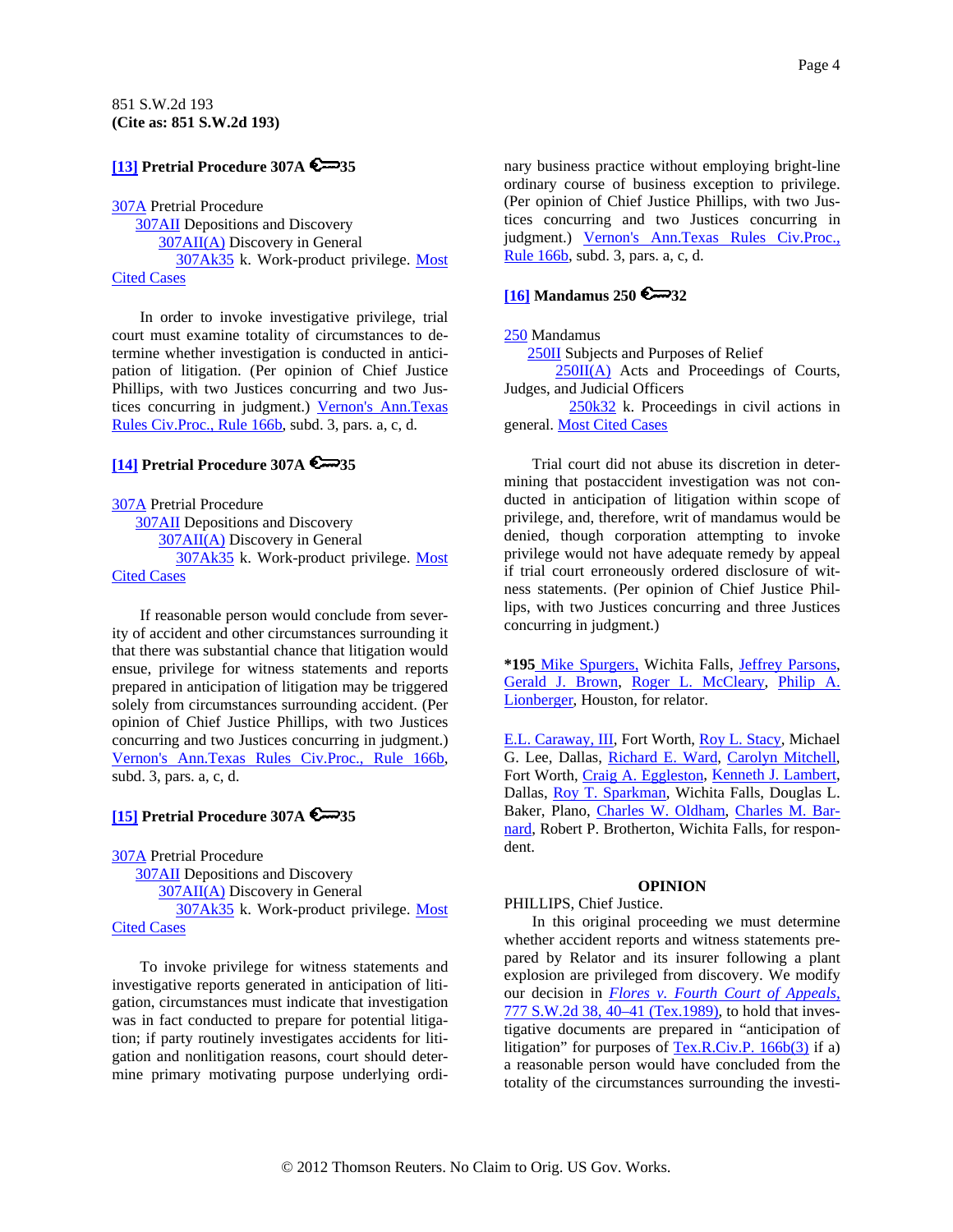gation that there was a substantial chance that litigation would ensue; and b) the party resisting discovery believed in good faith that there was a substantial chance that litigation would ensue and conducted the investigation for the purpose of preparing for such litigation. This approach will further the public policy underlying the investigatory privileges without unduly restricting discovery, as these privileges may be overcome where the requesting party demonstrates a substantial need for the materials and undue hardship in obtaining the substantial equivalent of the materials by other means. *See* [Tex.R.Civ.P. 166b\(3\).](http://www.westlaw.com/Find/Default.wl?rs=dfa1.0&vr=2.0&DB=1005302&DocName=TXRRCPR166B&FindType=L) Because we today alter the controlling law, we deny mandamus relief without prejudice to allow the trial court to reconsider its ruling in light of today's opinion.

**I**

An explosion occurred on August 23, 1990, at a Wichita Falls manufacturing facility operated by the National Tank Company (NATCO), Relator in this proceeding. The explosion critically injured Rex Willson, a NATCO employee, and two other persons employed by independent contractors. Willson later died from his injuries. Allen Pease, NATCO's General Counsel and Secretary, learned of the explosion the day it occurred and dispatched Henry Townsend, NATCO's safety and risk control coordinator, to investigate. Although not a lawyer, Townsend was employed in NATCO's legal department under Pease's supervision. Pease also immediately notified David Sneed, a brokerage supervisor with American International Adjustment Company (AIAC), a representative of NATCO's liability insurers. Pease explained to Sneed the serious nature of the accident, and recommended that AIAC initiate its own investigation, which it did.

**\*196** Willson's wife, individually and on behalf of her children and the estate, sued NATCO and several other defendants on January 15, 1991. Shortly thereafter, she requested that NATCO produce any reports prepared in connection with the accident investigation. NATCO objected, asserting the attorneyclient, work-product, witness-statement, and partycommunication privileges. In an order signed July 25, 1991, the trial court overruled NATCO's objections as to documents prepared prior to October 25, 1990, the date NATCO learned that it had been sued by Frank Kroupa, one of the other persons injured in the explosion. The trial court thus ordered NATCO to produce the documents prepared prior to that date. These documents are 1) the transcripts of four interviews of NATCO employees conducted by Henry Townsend shortly after the accident, 2) the transcripts of nine interviews of NATCO employees conducted by Phil Precht, an AIAC employee, shortly after the accident, and 3) three accident reports prepared by Precht and sent to Pease. The trial court, however, stayed the effect of this order to allow NATCO to seek mandamus relief.

NATCO first challenged the trial court's discovery order by a mandamus action in the Court of Appeals. That court denied relief by an unpublished order on September 20, 1991. NATCO then sought mandamus relief here on September 27, 1991. While NATCO's action was pending in this Court, the discovery dispute continued below regarding the depositions of Townsend and Don Hatfield, NATCO's Operations Manager at the Wichita Falls plant. When these individuals were deposed concerning their postaccident conversations with NATCO plant personnel, NATCO objected on the basis of the same privileges previously asserted in response to plaintiff's document requests. Consistent with its earlier ruling, the trial court by order signed November 15, 1991, held that these conversations were not privileged and ordered the depositions of Townsend and Hatfield to proceed "in line with the parameters placed upon the asserted privileges as set forth in this Court's order of July 25, 1991." The trial court did not stay the effect of this second discovery order. NATCO therefore moved for emergency relief in the mandamus action already pending in this Court involving the document requests. In addition to the relief earlier requested, NATCO asked us to immediately stay the Townsend and Hatfield depositions, arguing that the soughtafter testimony would moot the issues involved in the document requests. The Court granted emergency relief on November 19, 1991, staying both the depositions and the production of documents previously ordered by the trial court.

The parties opposing mandamus relief in this Court are Bonded Inspections, Inc. and Helm Inspection Services, Inc., the independent contractors that employed two of the injured individuals, and Stephen Cook, one of those injured. The members of Willson's family have settled their claims.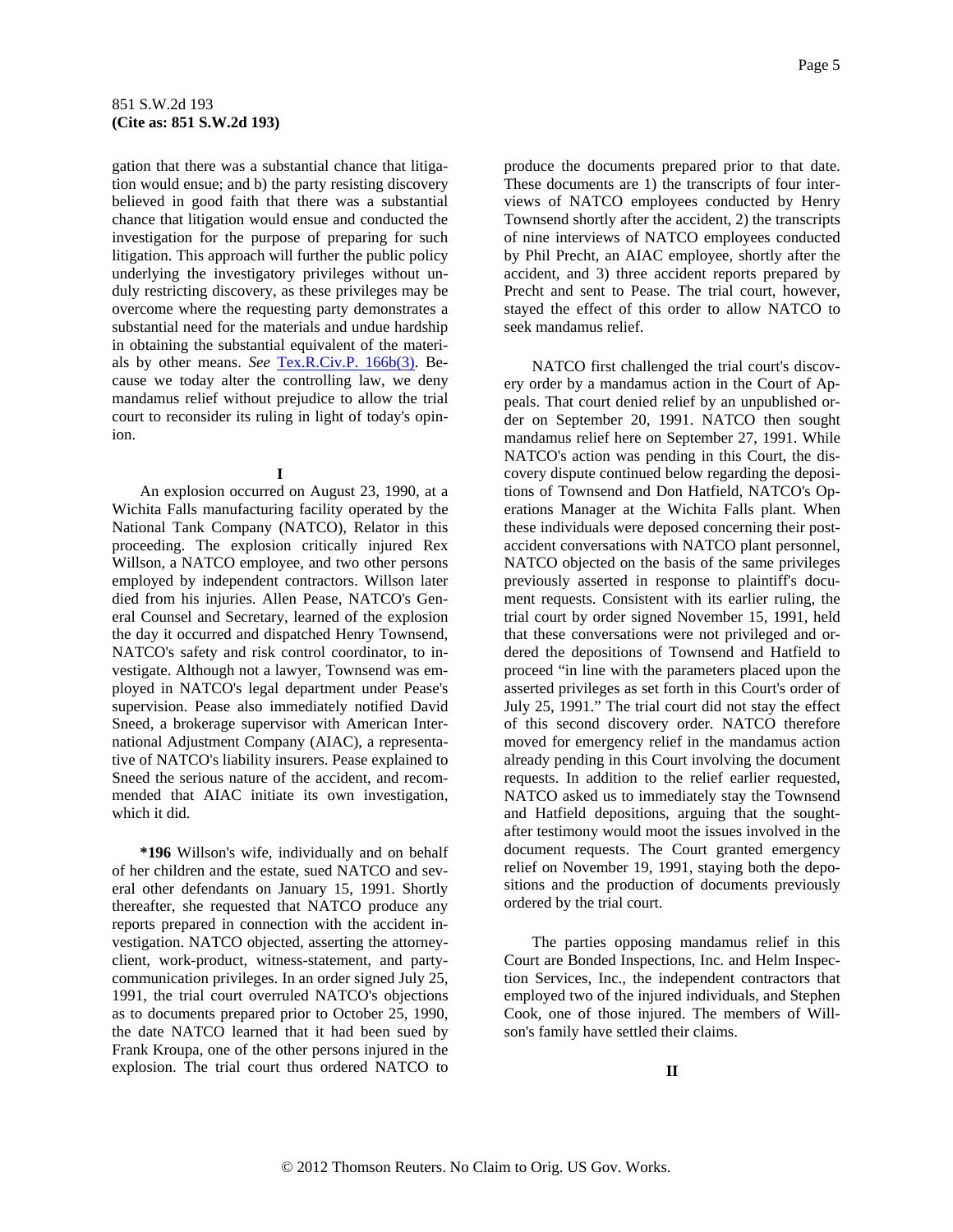<span id="page-5-0"></span>[\[1\]](#page-0-0) Mandamus will lie to correct a discovery error only if 1) the discovery order constitutes a clear abuse of discretion, and 2) the aggrieved party has no adequate remedy by ordinary appeal. *[Walker v.](http://www.westlaw.com/Find/Default.wl?rs=dfa1.0&vr=2.0&DB=713&FindType=Y&ReferencePositionType=S&SerialNum=1992044797&ReferencePosition=839)  [Packer,](http://www.westlaw.com/Find/Default.wl?rs=dfa1.0&vr=2.0&DB=713&FindType=Y&ReferencePositionType=S&SerialNum=1992044797&ReferencePosition=839)* [827 S.W.2d 833, 839–840 \(Tex.1992\)](http://www.westlaw.com/Find/Default.wl?rs=dfa1.0&vr=2.0&DB=713&FindType=Y&ReferencePositionType=S&SerialNum=1992044797&ReferencePosition=839). To determine whether the trial court abused its discretion, it is necessary to examine the scope of the privileges asserted by NATCO.

NATCO first argues that each of the documents is protected by the attorney-client privilege. This privilege protects:

confidential communications made for the purpose of facilitating the rendition of professional legal services to the client (1) between himself or his representative and his lawyer or his lawyer's representative, (2) between his lawyer and the lawyer's representative, (3) by him or his representative or his lawyer or a representative of the lawyer to a lawyer, or a representative of a lawyer representing another party in a pending action and concerning a matter of common interest therein, (4) between representatives of the client or between the client and a representative of the client, or (5) among **\*197** lawyers and their representatives representing the same client.

#### [Tex.R.Civ.Evid. 503\(b\).](http://www.westlaw.com/Find/Default.wl?rs=dfa1.0&vr=2.0&DB=1000301&DocName=TXRRRL503&FindType=L)

[\[2\]](#page-0-0) We first address the witness statements which Townsend took from NATCO employees and then gave to Pease. NATCO argues that these statements are privileged under category (2) above, as communications between the lawyer (Pease) and a representative of the lawyer (Townsend).

[\[3\]](#page-0-0) A "representative of the lawyer" for purposes of the attorney-client privilege includes "one employed by the lawyer to assist the lawyer in the rendition of professional legal services." [Tex.R.Civ.Evid.](http://www.westlaw.com/Find/Default.wl?rs=dfa1.0&vr=2.0&DB=1000301&DocName=TXRRRL503&FindType=L)   $503(a)(4)(i)$ . Assuming without deciding that Townsend was Pease's representative for purposes of this rule, $\frac{FN1}{FN}$  the witness statements are not protected by the attorney-client privilege. These communications were in the first instance made by employees at the Wichita Falls plant to Townsend; the threshold issue is whether they were privileged at that stage. The fact that the statements were first made to Townsend as Pease's representative, and then relayed to Pease, cannot provide greater protection than if the employees had made the statements directly to Pease.

[FN1.](#page-5-0) The record reflects that Townsend was assigned to NATCO's legal department, which was headed by Pease, and that Townsend conducted his investigation under Pease's supervision and control.

[\[4\]](#page-1-0) NATCO argues that the initial communications from the employees to Townsend are protected under subdivision (1) of Rule  $503(b)$ , as communications between representatives of the client and a representative of the lawyer. We conclude based on the record before us, however, that the employees who were interviewed are not "representatives" of NATCO for purposes of the attorney-client privilege. Texas Rule of Civil Evidence  $503(a)(2)$  provides as follows:

A representative of the client is one having authority to obtain professional legal services, or to act on advice rendered pursuant thereto, on behalf of the client.

This definition adopts the "control group" test previously recognized by many federal courts. *See* Steven Goode & M. Michael Sharlot, *[Article V:](http://www.westlaw.com/Find/Default.wl?rs=dfa1.0&vr=2.0&DB=1161&FindType=Y&ReferencePositionType=S&SerialNum=0101420581&ReferencePosition=290)  [Privileges, in Texas Rules of Evidence Handbook,](http://www.westlaw.com/Find/Default.wl?rs=dfa1.0&vr=2.0&DB=1161&FindType=Y&ReferencePositionType=S&SerialNum=0101420581&ReferencePosition=290)* [20](http://www.westlaw.com/Find/Default.wl?rs=dfa1.0&vr=2.0&DB=1161&FindType=Y&ReferencePositionType=S&SerialNum=0101420581&ReferencePosition=290)  [Hous.L.Rev. 273, 290 \(1983\)](http://www.westlaw.com/Find/Default.wl?rs=dfa1.0&vr=2.0&DB=1161&FindType=Y&ReferencePositionType=S&SerialNum=0101420581&ReferencePosition=290). This test was first recognized in *[City of Philadelphia v. Westinghouse](http://www.westlaw.com/Find/Default.wl?rs=dfa1.0&vr=2.0&DB=345&FindType=Y&SerialNum=1962112865)  [Electric Corp.,](http://www.westlaw.com/Find/Default.wl?rs=dfa1.0&vr=2.0&DB=345&FindType=Y&SerialNum=1962112865)* [210 F.Supp. 483 \(E.D.Pa.\)](http://www.westlaw.com/Find/Default.wl?rs=dfa1.0&vr=2.0&DB=345&FindType=Y&SerialNum=1962112865), *petition for mandamus and prohibition denied sub. nom., [General Electric Co. v. Kirkpatrick,](http://www.westlaw.com/Find/Default.wl?rs=dfa1.0&vr=2.0&DB=350&FindType=Y&SerialNum=1962204945)* [312 F.2d 742 \(3d](http://www.westlaw.com/Find/Default.wl?rs=dfa1.0&vr=2.0&DB=350&FindType=Y&SerialNum=1962204945)  [Cir.1962\),](http://www.westlaw.com/Find/Default.wl?rs=dfa1.0&vr=2.0&DB=350&FindType=Y&SerialNum=1962204945) *cert. denied,* [372 U.S. 943, 83 S.Ct. 937, 9](http://www.westlaw.com/Find/Default.wl?rs=dfa1.0&vr=2.0&DB=708&FindType=Y&SerialNum=1963202998)  [L.Ed.2d 969 \(1963\)](http://www.westlaw.com/Find/Default.wl?rs=dfa1.0&vr=2.0&DB=708&FindType=Y&SerialNum=1963202998), in which the court held that a corporation could claim the attorney-client privilege only as to statements made by employees "in a position to control or even to take a substantial part in a decision about any action which the corporation may take upon the advice of the attorney." *[Id.](http://www.westlaw.com/Find/Default.wl?rs=dfa1.0&vr=2.0&FindType=Y&SerialNum=1962112865)* [at 485.](http://www.westlaw.com/Find/Default.wl?rs=dfa1.0&vr=2.0&FindType=Y&SerialNum=1962112865) Courts applying this test generally protect only statements made by the upper echelon of corporate management. William K.C. Dippel, Comment, *The Attorney–Client Privilege in the Corporate Context— Upjohn Co. v. United States,* 35 Sw.L.J. 935, 939 (1981). *See, e.g., [Congoleum Indus., Inc. v. GAF](http://www.westlaw.com/Find/Default.wl?rs=dfa1.0&vr=2.0&DB=344&FindType=Y&ReferencePositionType=S&SerialNum=1969113139&ReferencePosition=85)  [Corp.,](http://www.westlaw.com/Find/Default.wl?rs=dfa1.0&vr=2.0&DB=344&FindType=Y&ReferencePositionType=S&SerialNum=1969113139&ReferencePosition=85)* [49 F.R.D. 82, 85 \(E.D.Pa.1969\)](http://www.westlaw.com/Find/Default.wl?rs=dfa1.0&vr=2.0&DB=344&FindType=Y&ReferencePositionType=S&SerialNum=1969113139&ReferencePosition=85) (protection limited to corporate and division vice presidents), *aff'd,* [478 F.2d 1398 \(3d Cir.1973\)](http://www.westlaw.com/Find/Default.wl?rs=dfa1.0&vr=2.0&DB=350&FindType=Y&SerialNum=1973202201); *[Garrison v. Gen](http://www.westlaw.com/Find/Default.wl?rs=dfa1.0&vr=2.0&DB=345&FindType=Y&ReferencePositionType=S&SerialNum=1963110999&ReferencePosition=518)[eral Motors Corp.,](http://www.westlaw.com/Find/Default.wl?rs=dfa1.0&vr=2.0&DB=345&FindType=Y&ReferencePositionType=S&SerialNum=1963110999&ReferencePosition=518)* [213 F.Supp. 515, 518](http://www.westlaw.com/Find/Default.wl?rs=dfa1.0&vr=2.0&DB=345&FindType=Y&ReferencePositionType=S&SerialNum=1963110999&ReferencePosition=518)  [\(S.D.Cal.1963\)](http://www.westlaw.com/Find/Default.wl?rs=dfa1.0&vr=2.0&DB=345&FindType=Y&ReferencePositionType=S&SerialNum=1963110999&ReferencePosition=518) (only communications of directors,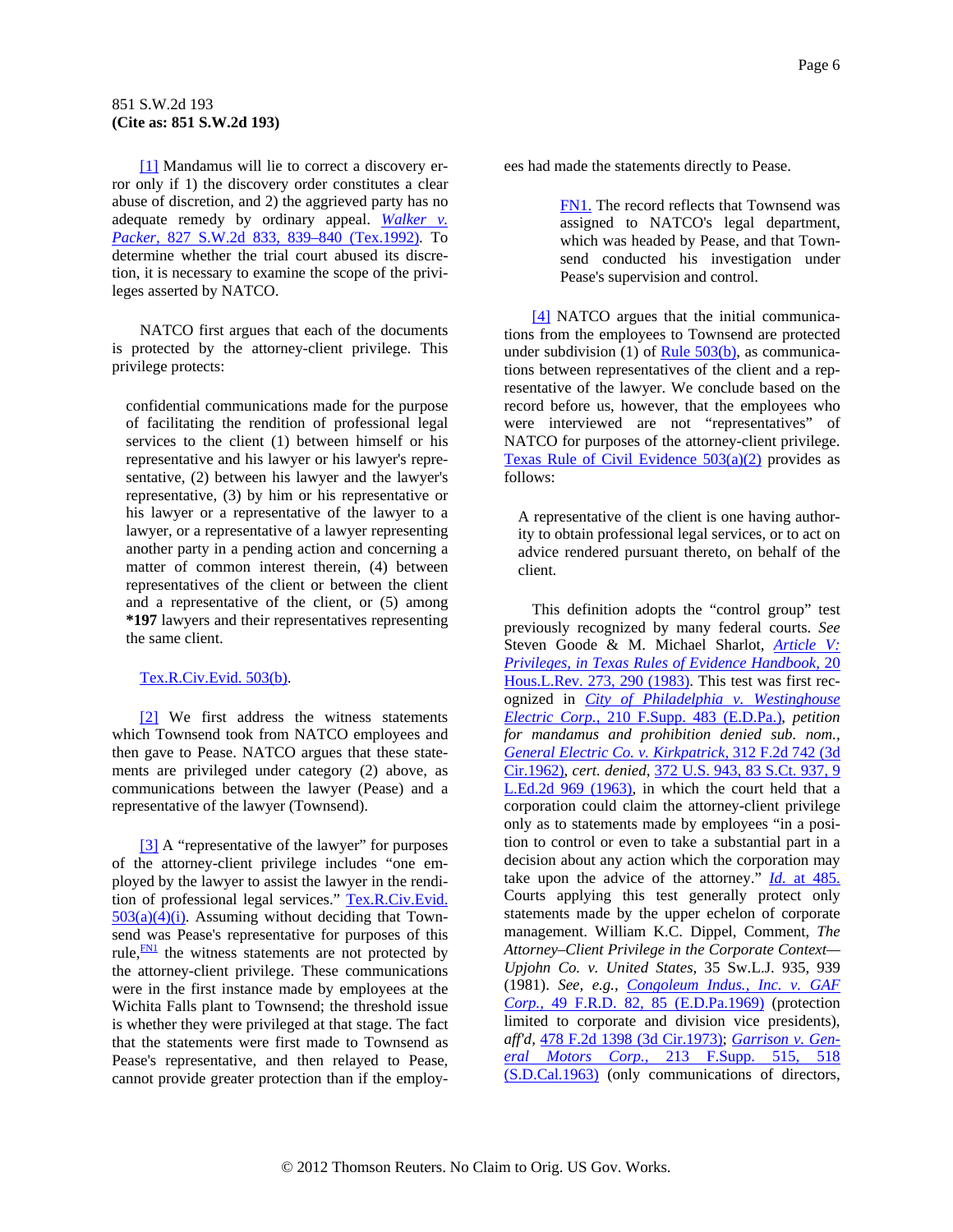<span id="page-6-0"></span>officers, department heads, division managers, and division chief engineers protected). The control group test reflects the distinction between the corporate entity and the individual employee and is based on the premise that only an employee who controls the actions of the corporation can personify the corporation. *[Westinghouse,](http://www.westlaw.com/Find/Default.wl?rs=dfa1.0&vr=2.0&DB=345&FindType=Y&ReferencePositionType=S&SerialNum=1962112865&ReferencePosition=485)* [210 F.Supp. at 485;](http://www.westlaw.com/Find/Default.wl?rs=dfa1.0&vr=2.0&DB=345&FindType=Y&ReferencePositionType=S&SerialNum=1962112865&ReferencePosition=485) *see also* Goode & Sharlot, *supra,* at 290; R. David White, Radiant Burners *[Still Radiating: Attorney–Client](http://www.westlaw.com/Find/Default.wl?rs=dfa1.0&vr=2.0&DB=1230&FindType=Y&ReferencePositionType=S&SerialNum=0102677259&ReferencePosition=299)  [Privilege for the Corporation,](http://www.westlaw.com/Find/Default.wl?rs=dfa1.0&vr=2.0&DB=1230&FindType=Y&ReferencePositionType=S&SerialNum=0102677259&ReferencePosition=299)* [23 S.Tex.L.J. 293, 299](http://www.westlaw.com/Find/Default.wl?rs=dfa1.0&vr=2.0&DB=1230&FindType=Y&ReferencePositionType=S&SerialNum=0102677259&ReferencePosition=299)  [\(1982\).](http://www.westlaw.com/Find/Default.wl?rs=dfa1.0&vr=2.0&DB=1230&FindType=Y&ReferencePositionType=S&SerialNum=0102677259&ReferencePosition=299)

NATCO correctly argues that the United States Supreme Court rejected the control group test in **\*198***[Upjohn Co. v. United States,](http://www.westlaw.com/Find/Default.wl?rs=dfa1.0&vr=2.0&DB=708&FindType=Y&SerialNum=1981101939)* [449 U.S. 383, 101](http://www.westlaw.com/Find/Default.wl?rs=dfa1.0&vr=2.0&DB=708&FindType=Y&SerialNum=1981101939)  [S.Ct. 677, 66 L.Ed.2d 584 \(1981\)](http://www.westlaw.com/Find/Default.wl?rs=dfa1.0&vr=2.0&DB=708&FindType=Y&SerialNum=1981101939).<sup>[FN2](#page-6-0)</sup> Prior to *Upjohn*, the federal courts had split between two different tests for applying the attorney-client privilege to corporations: 1) the control group test, and 2) the "subject matter" test, first recognized in *[Harper & Row](http://www.westlaw.com/Find/Default.wl?rs=dfa1.0&vr=2.0&DB=350&FindType=Y&SerialNum=1970117173)  [Publishers, Inc. v. Decker,](http://www.westlaw.com/Find/Default.wl?rs=dfa1.0&vr=2.0&DB=350&FindType=Y&SerialNum=1970117173)* [423 F.2d 487 \(7th](http://www.westlaw.com/Find/Default.wl?rs=dfa1.0&vr=2.0&DB=350&FindType=Y&SerialNum=1970117173)  [Cir.1970\),](http://www.westlaw.com/Find/Default.wl?rs=dfa1.0&vr=2.0&DB=350&FindType=Y&SerialNum=1970117173) *aff'd per curiam by an equally divided court,* [400 U.S. 348, 91 S.Ct. 479, 27 L.Ed.2d 433](http://www.westlaw.com/Find/Default.wl?rs=dfa1.0&vr=2.0&DB=708&FindType=Y&SerialNum=1971241591)  [\(1971\).](http://www.westlaw.com/Find/Default.wl?rs=dfa1.0&vr=2.0&DB=708&FindType=Y&SerialNum=1971241591) Under the subject matter test, an employee's statement is deemed to be that of the corporation if:

> [FN2.](#page-6-0) Unlike the Texas attorney-client privilege, which is codified in the Rules of Civil Evidence, the federal privilege is a common-law doctrine. See [Fed.R.Evid. 501.](http://www.westlaw.com/Find/Default.wl?rs=dfa1.0&vr=2.0&DB=1004365&DocName=USFRER501&FindType=L)

the employee makes the communication at the direction of his superiors in the corporation and where the subject matter upon which the attorney's advice is sought by the corporation and dealt with in the communication is the performance by the employee of the duties of his employment. *[Id.](http://www.westlaw.com/Find/Default.wl?rs=dfa1.0&vr=2.0&FindType=Y&SerialNum=1970117173)* [at 491–92.](http://www.westlaw.com/Find/Default.wl?rs=dfa1.0&vr=2.0&FindType=Y&SerialNum=1970117173)

The Supreme Court in *[Upjohn](http://www.westlaw.com/Find/Default.wl?rs=dfa1.0&vr=2.0&FindType=Y&SerialNum=1981101939)* concluded that the control-group test "overlooks the fact that the privilege exists to protect not only the giving of professional advice to those who can act on it but also the giving of information to the lawyer to enable him to give sound and informed advice." *[Upjohn,](http://www.westlaw.com/Find/Default.wl?rs=dfa1.0&vr=2.0&DB=708&FindType=Y&ReferencePositionType=S&SerialNum=1981101939&ReferencePosition=683)* [449 U.S.](http://www.westlaw.com/Find/Default.wl?rs=dfa1.0&vr=2.0&DB=708&FindType=Y&ReferencePositionType=S&SerialNum=1981101939&ReferencePosition=683)  [at 390, 101 S.Ct. at 683.](http://www.westlaw.com/Find/Default.wl?rs=dfa1.0&vr=2.0&DB=708&FindType=Y&ReferencePositionType=S&SerialNum=1981101939&ReferencePosition=683) The Court held that statements given by lower-level employees to the corporation's attorney at the behest of corporate management were protected. *[Id.](http://www.westlaw.com/Find/Default.wl?rs=dfa1.0&vr=2.0&DB=708&FindType=Y&ReferencePositionType=S&SerialNum=1981101939&ReferencePosition=685)* [at 395, 101 S.Ct. at 685.](http://www.westlaw.com/Find/Default.wl?rs=dfa1.0&vr=2.0&DB=708&FindType=Y&ReferencePositionType=S&SerialNum=1981101939&ReferencePosition=685) Although rejecting the control group test, the Cou[rt](#page-6-0) refused to expressly adopt the subject matter test. $\frac{FN3}{FN}$  $\frac{FN3}{FN}$  $\frac{FN3}{FN}$ 

[FN3.](#page-6-0) The Court stated as follows:

[T]he parties and various *amici* have described our task as one of choosing between two "tests" which have gained adherents in the courts of appeals. We are acutely aware, however, that we sit to decide concrete cases and not abstract propositions of law. We decline to lay down a broad rule or series of rules to govern all conceivable future questions in this area, even were we able to do so.

### *[Id.](http://www.westlaw.com/Find/Default.wl?rs=dfa1.0&vr=2.0&DB=708&FindType=Y&ReferencePositionType=S&SerialNum=1981101939&ReferencePosition=681)* [at 386, 101 S.Ct. at 681.](http://www.westlaw.com/Find/Default.wl?rs=dfa1.0&vr=2.0&DB=708&FindType=Y&ReferencePositionType=S&SerialNum=1981101939&ReferencePosition=681)

The control group and subject matter tests represent alternative approaches to applying the corporate attorney-client privilege. Both are supported by legitimate policy rationales, and neither is without its critics. *See* Goode & Sharlot, *supra,* at 290–291; Glen Weissenberger, *[Toward Precision in the Appli](http://www.westlaw.com/Find/Default.wl?rs=dfa1.0&vr=2.0&DB=1168&FindType=Y&ReferencePositionType=S&SerialNum=0101425410&ReferencePosition=908)[cation of the Attorney–Client Privilege for Corpora](http://www.westlaw.com/Find/Default.wl?rs=dfa1.0&vr=2.0&DB=1168&FindType=Y&ReferencePositionType=S&SerialNum=0101425410&ReferencePosition=908)[tions,](http://www.westlaw.com/Find/Default.wl?rs=dfa1.0&vr=2.0&DB=1168&FindType=Y&ReferencePositionType=S&SerialNum=0101425410&ReferencePosition=908)* [65 Iowa L.Rev. 899, 908–13 \(1980\)](http://www.westlaw.com/Find/Default.wl?rs=dfa1.0&vr=2.0&DB=1168&FindType=Y&ReferencePositionType=S&SerialNum=0101425410&ReferencePosition=908); Dippel, *supra* at 940; *The Supreme Court, 1980 Term,* [95](http://www.westlaw.com/Find/Default.wl?rs=dfa1.0&vr=2.0&DB=3084&FindType=Y&SerialNum=0102054786)  [Harv.L.Rev. 17, 273–80 \(1981\).](http://www.westlaw.com/Find/Default.wl?rs=dfa1.0&vr=2.0&DB=3084&FindType=Y&SerialNum=0102054786) In deciding this cause, however, we are not free to choose one over the other. [Texas Rule of Civil Evidence 503](http://www.westlaw.com/Find/Default.wl?rs=dfa1.0&vr=2.0&DB=1000301&DocName=TXRRRL503&FindType=L), which was promulgated in November 1982, almost two years after the *[Upjohn](http://www.westlaw.com/Find/Default.wl?rs=dfa1.0&vr=2.0&FindType=Y&SerialNum=1981101939)* decision, clearly adopts the control group test.<sup>FN4</sup> Goode & Sharlot, *supra*, at 290; Note, *[Attorney–Client Privilege for Corporate Cli](http://www.westlaw.com/Find/Default.wl?rs=dfa1.0&vr=2.0&DB=3084&FindType=Y&ReferencePositionType=S&SerialNum=0110386886&ReferencePosition=435)[ents: The Control Group Test,](http://www.westlaw.com/Find/Default.wl?rs=dfa1.0&vr=2.0&DB=3084&FindType=Y&ReferencePositionType=S&SerialNum=0110386886&ReferencePosition=435)* [84 Harv.L.Rev. 424,](http://www.westlaw.com/Find/Default.wl?rs=dfa1.0&vr=2.0&DB=3084&FindType=Y&ReferencePositionType=S&SerialNum=0110386886&ReferencePosition=435)  [435 & n. 31 \(1970\)](http://www.westlaw.com/Find/Default.wl?rs=dfa1.0&vr=2.0&DB=3084&FindType=Y&ReferencePositionType=S&SerialNum=0110386886&ReferencePosition=435) (discussing Proposed Federal [Rule of Evidence 5–03, 46 F.R.D. 161, 249 \(1969\)](http://www.westlaw.com/Find/Default.wl?rs=dfa1.0&vr=2.0&DB=344&FindType=Y&ReferencePositionType=S&SerialNum=0292103215&ReferencePosition=249), which contained the identical test).

> [FN4.](#page-6-0) Texas is not the only state that has rejected the Supreme Court's guidance on this matter. Illinois likewise adopted the control group test subsequent to *[Upjohn.](http://www.westlaw.com/Find/Default.wl?rs=dfa1.0&vr=2.0&FindType=Y&SerialNum=1981101939) [Consolidation Coal Co. v. Bucyrus–Erie](http://www.westlaw.com/Find/Default.wl?rs=dfa1.0&vr=2.0&DB=578&FindType=Y&ReferencePositionType=S&SerialNum=1982105132&ReferencePosition=257)  [Co.,](http://www.westlaw.com/Find/Default.wl?rs=dfa1.0&vr=2.0&DB=578&FindType=Y&ReferencePositionType=S&SerialNum=1982105132&ReferencePosition=257)* [89 Ill.2d 103, 59 Ill.Dec. 666, 673–74,](http://www.westlaw.com/Find/Default.wl?rs=dfa1.0&vr=2.0&DB=578&FindType=Y&ReferencePositionType=S&SerialNum=1982105132&ReferencePosition=257)  [432 N.E.2d 250, 257–58 \(1982\)](http://www.westlaw.com/Find/Default.wl?rs=dfa1.0&vr=2.0&DB=578&FindType=Y&ReferencePositionType=S&SerialNum=1982105132&ReferencePosition=257). *See* Goode & Sharlot, *supra,* at 290 n. 73.

Despite the language of  $Rule 503(a)(2)$ , NATCO argues that a lower-echelon employee may be a representative of the corporation if the employee speaks with the "blessing" of corporate management. This of course is the subject matter test, an approach clearly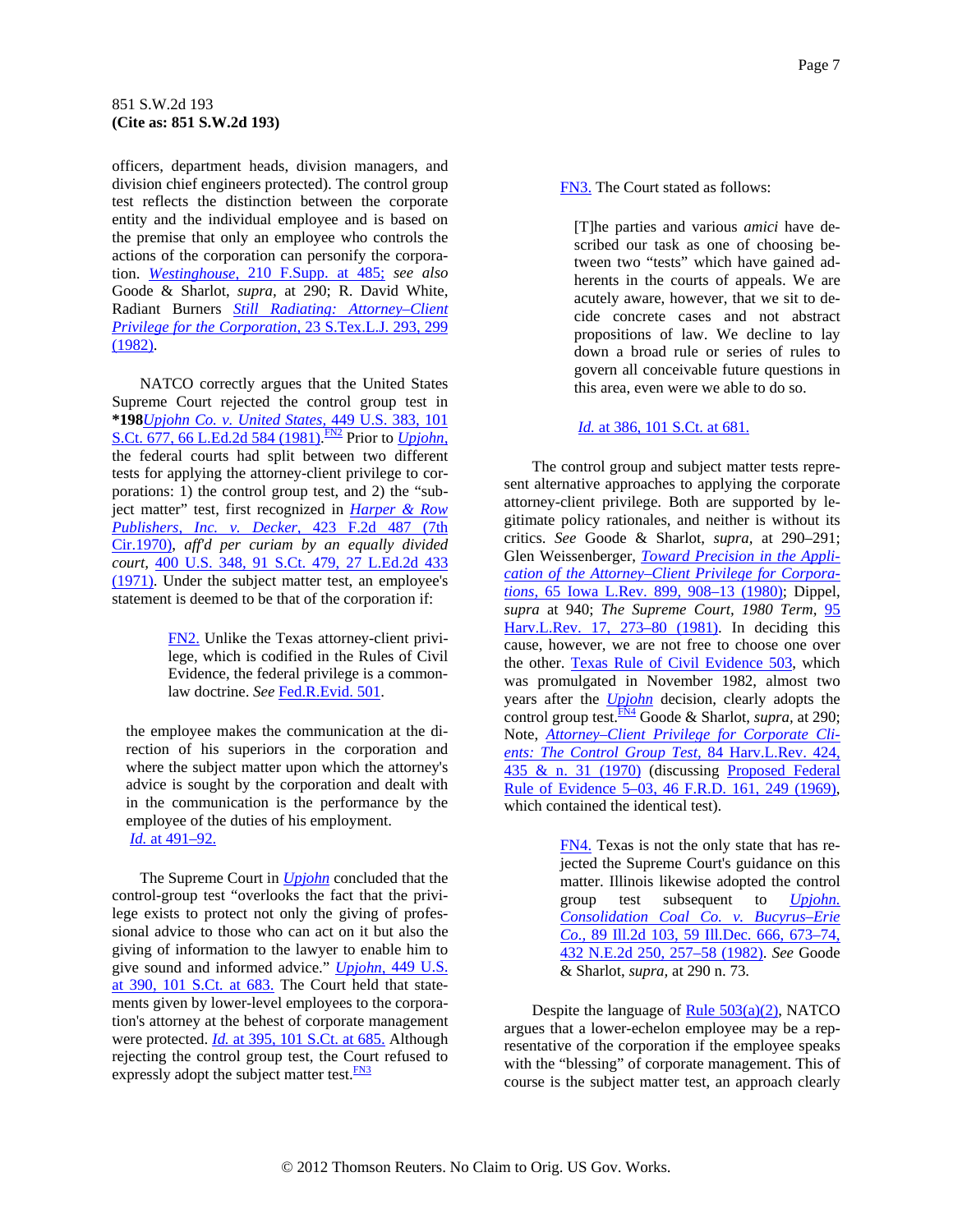<span id="page-7-0"></span>available, but not selected, when the Texas rules were drafted. NATCO relies on Hulen D. Wendorf et al., *Texas Rules of Evidence Manual* V–33 (3d ed. 1991), where the authors contend that the privilege should apply "in the case of a corporate employee who is not a part of the 'control group' but who has been authorized to seek legal counsel on behalf of the corporation, just as it did in *[Upjohn](http://www.westlaw.com/Find/Default.wl?rs=dfa1.0&vr=2.0&FindType=Y&SerialNum=1981101939)*." In *[Upjohn,](http://www.westlaw.com/Find/Default.wl?rs=dfa1.0&vr=2.0&FindType=Y&SerialNum=1981101939)* however, the employees were merely responding to a questionnaire from corporate counsel, not seeking legal counsel on behalf of the corporation. *[Upjohn,](http://www.westlaw.com/Find/Default.wl?rs=dfa1.0&vr=2.0&DB=708&FindType=Y&ReferencePositionType=S&SerialNum=1981101939&ReferencePosition=685)* [449 U.S. at](http://www.westlaw.com/Find/Default.wl?rs=dfa1.0&vr=2.0&DB=708&FindType=Y&ReferencePositionType=S&SerialNum=1981101939&ReferencePosition=685)  [394, 101 S.Ct. at 685.](http://www.westlaw.com/Find/Default.wl?rs=dfa1.0&vr=2.0&DB=708&FindType=Y&ReferencePositionType=S&SerialNum=1981101939&ReferencePosition=685) Likewise **\*199** in this case, the witnesses at the Wichita Falls plant, although they may have been speaking with management's blessing, had not been authorized to seek legal counsel on behalf of the corporation.

There is no evidence in the record that the employees interviewed by Townsend were representatives of NATCO within the meaning of Texas Rule of Civil Evidence  $503(a)(2)$ . We therefore hold these witness statements are not protected by the attorneyclient privilege.

[\[5\]](#page-1-0) For the same reason, the witness statements taken by Precht, the AIAC employee that investigated the explosion, are not protected by the attorneyclient privilege. NATCO contends that Precht is NATCO's representative under  $Rule 503(a)(2)$ , and thus communications between Precht and Pease are privileged. As discussed below, there is no evidence to support the conclusion that Precht was NATCO's representative. Even if he were, however, the witness statements taken by Precht and given to Pease would not be privileged since the witnesses who made the statements in the first place were not NATCO's representatives. *See [Upjohn,](http://www.westlaw.com/Find/Default.wl?rs=dfa1.0&vr=2.0&DB=708&FindType=Y&ReferencePositionType=S&SerialNum=1981101939&ReferencePosition=685)* [449 U.S. at 395–96, 101](http://www.westlaw.com/Find/Default.wl?rs=dfa1.0&vr=2.0&DB=708&FindType=Y&ReferencePositionType=S&SerialNum=1981101939&ReferencePosition=685)  [S.Ct. at 685–86](http://www.westlaw.com/Find/Default.wl?rs=dfa1.0&vr=2.0&DB=708&FindType=Y&ReferencePositionType=S&SerialNum=1981101939&ReferencePosition=685) (a client cannot cloak relevant information with a privilege merely by communicating it to the attorney).

[\[6\]](#page-1-0) We still must consider the *reports* prepared by Precht and sent to Pease. Unlike the witness statements, these reports are not transcripts of communications made by a third party, but rather constitute original communications from Precht to Pease. NATCO contends that the attorney-client privilege applies because Precht is a representative of NATCO under Rule  $503(a)(2)$ . NATCO notes that this rule contains no express requirement that the representative actually be employed by the client.

NATCO relies on *[Boring & Tunneling Co. of](http://www.westlaw.com/Find/Default.wl?rs=dfa1.0&vr=2.0&DB=713&FindType=Y&ReferencePositionType=S&SerialNum=1990015915&ReferencePosition=289)  [America v. Salazar,](http://www.westlaw.com/Find/Default.wl?rs=dfa1.0&vr=2.0&DB=713&FindType=Y&ReferencePositionType=S&SerialNum=1990015915&ReferencePosition=289)* [782 S.W.2d 284, 289–90](http://www.westlaw.com/Find/Default.wl?rs=dfa1.0&vr=2.0&DB=713&FindType=Y&ReferencePositionType=S&SerialNum=1990015915&ReferencePosition=289)  [\(Tex.App.—Houston \[1st Dist.\] 1989, orig. proceed](http://www.westlaw.com/Find/Default.wl?rs=dfa1.0&vr=2.0&DB=713&FindType=Y&ReferencePositionType=S&SerialNum=1990015915&ReferencePosition=289)[ing\)](http://www.westlaw.com/Find/Default.wl?rs=dfa1.0&vr=2.0&DB=713&FindType=Y&ReferencePositionType=S&SerialNum=1990015915&ReferencePosition=289), and *[Wiley v. Williams,](http://www.westlaw.com/Find/Default.wl?rs=dfa1.0&vr=2.0&DB=713&FindType=Y&ReferencePositionType=S&SerialNum=1989081933&ReferencePosition=717)* [769 S.W.2d 715, 717](http://www.westlaw.com/Find/Default.wl?rs=dfa1.0&vr=2.0&DB=713&FindType=Y&ReferencePositionType=S&SerialNum=1989081933&ReferencePosition=717)  [\(Tex.App.—Austin 1989, orig. proceeding \[leave](http://www.westlaw.com/Find/Default.wl?rs=dfa1.0&vr=2.0&DB=713&FindType=Y&ReferencePositionType=S&SerialNum=1989081933&ReferencePosition=717)  [denied\] \).](http://www.westlaw.com/Find/Default.wl?rs=dfa1.0&vr=2.0&DB=713&FindType=Y&ReferencePositionType=S&SerialNum=1989081933&ReferencePosition=717) We do not find these opinions persuasive, however. The *[Wiley](http://www.westlaw.com/Find/Default.wl?rs=dfa1.0&vr=2.0&FindType=Y&SerialNum=1989081933)* court held that correspondence between an attorney and the client's insurer was protected by the attorney-client privilege simply because the correspondence constituted confidential communications made to facilitate the rendition of legal services, without considering whether the correspondence fell into one of the specific categories required under [Rule 503\(b\).](http://www.westlaw.com/Find/Default.wl?rs=dfa1.0&vr=2.0&DB=1000301&DocName=TXRRRL503&FindType=L) The *[Salazar](http://www.westlaw.com/Find/Default.wl?rs=dfa1.0&vr=2.0&FindType=Y&SerialNum=1990015915)* court protected the correspondence under [Rule 503\(b\)\(1\)](http://www.westlaw.com/Find/Default.wl?rs=dfa1.0&vr=2.0&DB=1000301&DocName=TXRRRL503&FindType=L), without considering whether the adjuster was in fact a "representative" of the client for purposes of the attorney-client privilege.

We do not decide whether an employee of a liability insurer may ever be a "representative" of the insured under Rule  $503(a)(2)$ . Although the argument is not raised by NATCO, we note that liability policies typically vest the insurer with authority to hire counsel and conduct the defense of the insured. In such a case, certain employees of the insurer may qualify as representatives of the insured. However, under Rule  $503(a)(2)$ , the qualifying employees must be those actually having authority to hire counsel and to act on counsel's advice on behalf of the insured. There is no indication in the record that Precht was such an employee. NATCO argues that "through David Sneed, [Precht] received and acted upon, the legal directions and advice of Allen Pease." The thrust of NATCO's argument is that because Precht was investigating the accident under the indirect supervision of Pease, he had the authority to act on Pease's legal advice on behalf of NATCO. To the extent that Precht carried out Pease's instructions, however, it was because he was required to do so pursuant to his employment duties. NATCO concedes that Precht was acting under David Sneed's supervision. There is no indication that Precht acted on Pease's instructions in the capacity of a legal client, with discretion to either accept or reject the legal advice. We therefore hold that the reports from Precht to Pease are not protected by the attorneyclient privilege.

[\[7\]](#page-1-0) The trial court also held that post-accident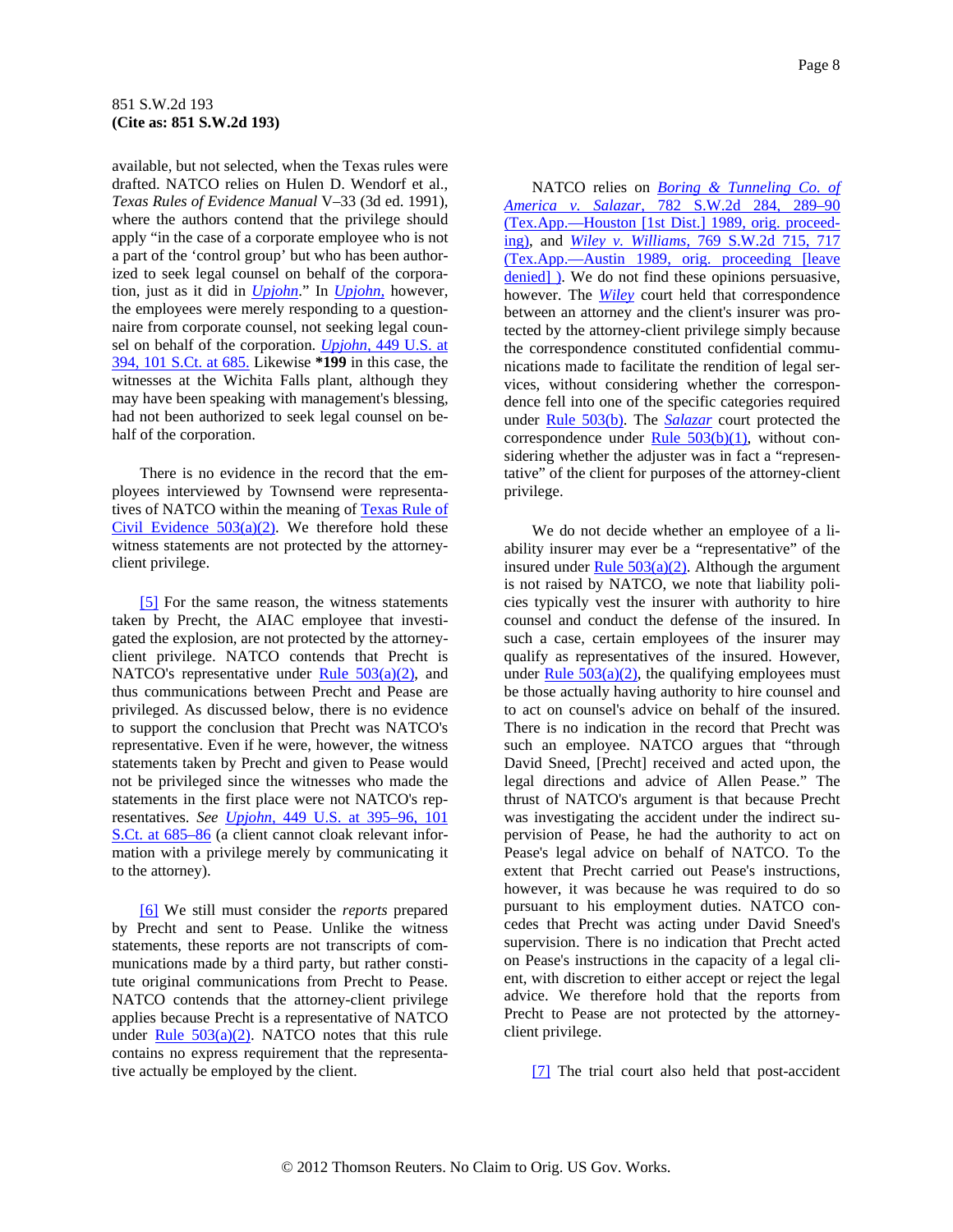<span id="page-8-0"></span>conversations between NATCO **\*200** employees and Don Hatfield were not protected by the attorneyclient privilege. Hatfield's conversations with the NATCO plant personnel are not protected for the same reasons that the witness statements taken by Townsend are not protected: the plant personnel are not representatives of NATCO. Furthermore, the record does not establish that Hatfield is a representative of NATCO under Rule  $503(a)(2)$ . The record discloses only that Hatfield was "operations manager" at the Wichita Falls plant. NATCO offers no evidence as to whether this position vested Hatfield with authority to obtain professional legal services, or to act on advice rendered pursuant thereto, on behalf of NATCO. NATCO does argue that both Hatfield and Townsend had "authority to act on Mr. Pease's legal advice (because it is undisputed) that the investigations they undertook were pursuant to the legal advice and instructions of Mr. Pease." This is the same unconvincing argument that NATCO makes regarding Precht. The record reflects that Townsend and Hatfield were required by their job duties to follow the instructions of Pease, a corporate superior. They were not acting on Pease's instructions in the capacity of a legal client.

Accordingly, we find no abuse of discretion by the trial court concerning its application of the attorney-client privilege.

#### **III**

We next consider whether the documents are privileged under [Texas Rule of Civil Procedure](http://www.westlaw.com/Find/Default.wl?rs=dfa1.0&vr=2.0&DB=1005302&DocName=TXRRCPR166B&FindType=L)   $166b(3)(a)$  as "the work product of an attorney." "Work product" has generally been defined as "specific documents, reports, communications, memoranda, mental impressions, conclusions, opinions, or legal theories, prepared and assembled in actual anticipation of litigation or for trial." *[Wiley,](http://www.westlaw.com/Find/Default.wl?rs=dfa1.0&vr=2.0&DB=713&FindType=Y&ReferencePositionType=S&SerialNum=1989081933&ReferencePosition=717)* [769 S.W.2d](http://www.westlaw.com/Find/Default.wl?rs=dfa1.0&vr=2.0&DB=713&FindType=Y&ReferencePositionType=S&SerialNum=1989081933&ReferencePosition=717)  [at 717;](http://www.westlaw.com/Find/Default.wl?rs=dfa1.0&vr=2.0&DB=713&FindType=Y&ReferencePositionType=S&SerialNum=1989081933&ReferencePosition=717) *[Brown & Root U.S.A., Inc. v. Moore,](http://www.westlaw.com/Find/Default.wl?rs=dfa1.0&vr=2.0&DB=713&FindType=Y&ReferencePositionType=S&SerialNum=1987064795&ReferencePosition=140)* [731](http://www.westlaw.com/Find/Default.wl?rs=dfa1.0&vr=2.0&DB=713&FindType=Y&ReferencePositionType=S&SerialNum=1987064795&ReferencePosition=140)  [S.W.2d 137, 140 \(Tex.App.—Houston \[14th Dist.\]](http://www.westlaw.com/Find/Default.wl?rs=dfa1.0&vr=2.0&DB=713&FindType=Y&ReferencePositionType=S&SerialNum=1987064795&ReferencePosition=140)  [1987, orig. proceeding\)](http://www.westlaw.com/Find/Default.wl?rs=dfa1.0&vr=2.0&DB=713&FindType=Y&ReferencePositionType=S&SerialNum=1987064795&ReferencePosition=140); *[Evans v. State Farm Mut.](http://www.westlaw.com/Find/Default.wl?rs=dfa1.0&vr=2.0&DB=713&FindType=Y&ReferencePositionType=S&SerialNum=1985111067&ReferencePosition=767)  [Auto. Ins. Co.,](http://www.westlaw.com/Find/Default.wl?rs=dfa1.0&vr=2.0&DB=713&FindType=Y&ReferencePositionType=S&SerialNum=1985111067&ReferencePosition=767)* [685 S.W.2d 765, 767 \(Tex.App.—](http://www.westlaw.com/Find/Default.wl?rs=dfa1.0&vr=2.0&DB=713&FindType=Y&ReferencePositionType=S&SerialNum=1985111067&ReferencePosition=767) [Houston \[1st Dist.\] 1985, writ ref'd n.r.e.\)](http://www.westlaw.com/Find/Default.wl?rs=dfa1.0&vr=2.0&DB=713&FindType=Y&ReferencePositionType=S&SerialNum=1985111067&ReferencePosition=767). NATCO argues, however, that the privilege is not limited to documents prepared in anticipation of litigation. This Court has not previously addressed this issue. To do so, it is necessary to examine some of the history of the work product privilege.

The work product doctrine was created by the

United States Supreme Court in *[Hickman v. Taylor,](http://www.westlaw.com/Find/Default.wl?rs=dfa1.0&vr=2.0&DB=708&FindType=Y&SerialNum=1947115463)* [329 U.S. 495, 67 S.Ct. 385, 91 L.Ed. 451 \(1947\).](http://www.westlaw.com/Find/Default.wl?rs=dfa1.0&vr=2.0&DB=708&FindType=Y&SerialNum=1947115463) In *[Hickman,](http://www.westlaw.com/Find/Default.wl?rs=dfa1.0&vr=2.0&FindType=Y&SerialNum=1947115463)* five crew members drowned when the tugboat *J.M. Stark* sank in the Delaware River. The boat owner's attorney investigated the accident, obtaining signed statements from some of the witnesses and making memoranda of his conversations with the others. The estate of one of the deceased crew members subsequently sued the boat owner and sought by interrogatories to obtain copies of the witness statements and the attorney's memoranda prepared during the investigation. The defendant objected on the grounds that the requests called "for privileged matter obtained in preparation for litigation" and was "an attempt to obtain indirectly counsel's private files." *[Id.](http://www.westlaw.com/Find/Default.wl?rs=dfa1.0&vr=2.0&DB=708&FindType=Y&ReferencePositionType=S&SerialNum=1947115463&ReferencePosition=388)* [at 499, 67 S.Ct. at 388.](http://www.westlaw.com/Find/Default.wl?rs=dfa1.0&vr=2.0&DB=708&FindType=Y&ReferencePositionType=S&SerialNum=1947115463&ReferencePosition=388)

The district court ordered production, but the United States Court of Appeals for the Third Circuit reversed and the Supreme Court affirmed the judgment of the appellate court. The Supreme Court could find no existing privilege that applied, but it created a new common law privilege for what it termed the "work product of the lawyer,"  $\frac{FN5}{FN5}$  $\frac{FN5}{FN5}$  $\frac{FN5}{FN5}$  consisting of interviews, memoranda, briefs and other materials prepared "with an eye toward litigation." *[Hickman,](http://www.westlaw.com/Find/Default.wl?rs=dfa1.0&vr=2.0&DB=708&FindType=Y&ReferencePositionType=S&SerialNum=1947115463&ReferencePosition=393)* [329](http://www.westlaw.com/Find/Default.wl?rs=dfa1.0&vr=2.0&DB=708&FindType=Y&ReferencePositionType=S&SerialNum=1947115463&ReferencePosition=393)  [U.S. at 511, 67 S.Ct. at 393.](http://www.westlaw.com/Find/Default.wl?rs=dfa1.0&vr=2.0&DB=708&FindType=Y&ReferencePositionType=S&SerialNum=1947115463&ReferencePosition=393) The Court justified the privilege as follows:

> [FN5.](#page-8-0) The term "work product" was coined during the argument before the Third Circui[t](http://www.westlaw.com/Find/Default.wl?rs=dfa1.0&vr=2.0&DB=350&FindType=Y&ReferencePositionType=S&SerialNum=1946113883&ReferencePosition=223)  in the *[Hickman](http://www.westlaw.com/Find/Default.wl?rs=dfa1.0&vr=2.0&FindType=Y&SerialNum=1947115463)* case. *[Hickman v. Taylor,](http://www.westlaw.com/Find/Default.wl?rs=dfa1.0&vr=2.0&DB=350&FindType=Y&ReferencePositionType=S&SerialNum=1946113883&ReferencePosition=223)* [153 F.2d 212, 223 \(3d Cir.1945\)](http://www.westlaw.com/Find/Default.wl?rs=dfa1.0&vr=2.0&DB=350&FindType=Y&ReferencePositionType=S&SerialNum=1946113883&ReferencePosition=223), *aff'd,* [329](http://www.westlaw.com/Find/Default.wl?rs=dfa1.0&vr=2.0&DB=708&FindType=Y&SerialNum=1947115463)  [U.S. 495, 67 S.Ct. 385, 91 L.Ed. 451 \(1947\).](http://www.westlaw.com/Find/Default.wl?rs=dfa1.0&vr=2.0&DB=708&FindType=Y&SerialNum=1947115463)

Proper preparation of a client's case demands that [the attorney] assemble information, sift what he considers to be the relevant from the irrelevant facts, prepare his legal theories and plan his strategy without undue and needless interference. That is the historical and the necessary**\*201** way in which lawyers act within the framework of our system of jurisprudence to promote justice and to protect their clients' interests.

*[Id.](http://www.westlaw.com/Find/Default.wl?rs=dfa1.0&vr=2.0&FindType=Y&SerialNum=1947115463)* The Court indicated that the privilege could be overcome as to factual information otherwise unavailable to the opposing party, but not as to the attorney's "mental impressions." *[Id.](http://www.westlaw.com/Find/Default.wl?rs=dfa1.0&vr=2.0&DB=708&FindType=Y&ReferencePositionType=S&SerialNum=1947115463&ReferencePosition=394)* [at 512, 67 S.Ct.](http://www.westlaw.com/Find/Default.wl?rs=dfa1.0&vr=2.0&DB=708&FindType=Y&ReferencePositionType=S&SerialNum=1947115463&ReferencePosition=394)  [at 394.](http://www.westlaw.com/Find/Default.wl?rs=dfa1.0&vr=2.0&DB=708&FindType=Y&ReferencePositionType=S&SerialNum=1947115463&ReferencePosition=394)

The *[Hickman](http://www.westlaw.com/Find/Default.wl?rs=dfa1.0&vr=2.0&FindType=Y&SerialNum=1947115463)* work product doctrine was codi-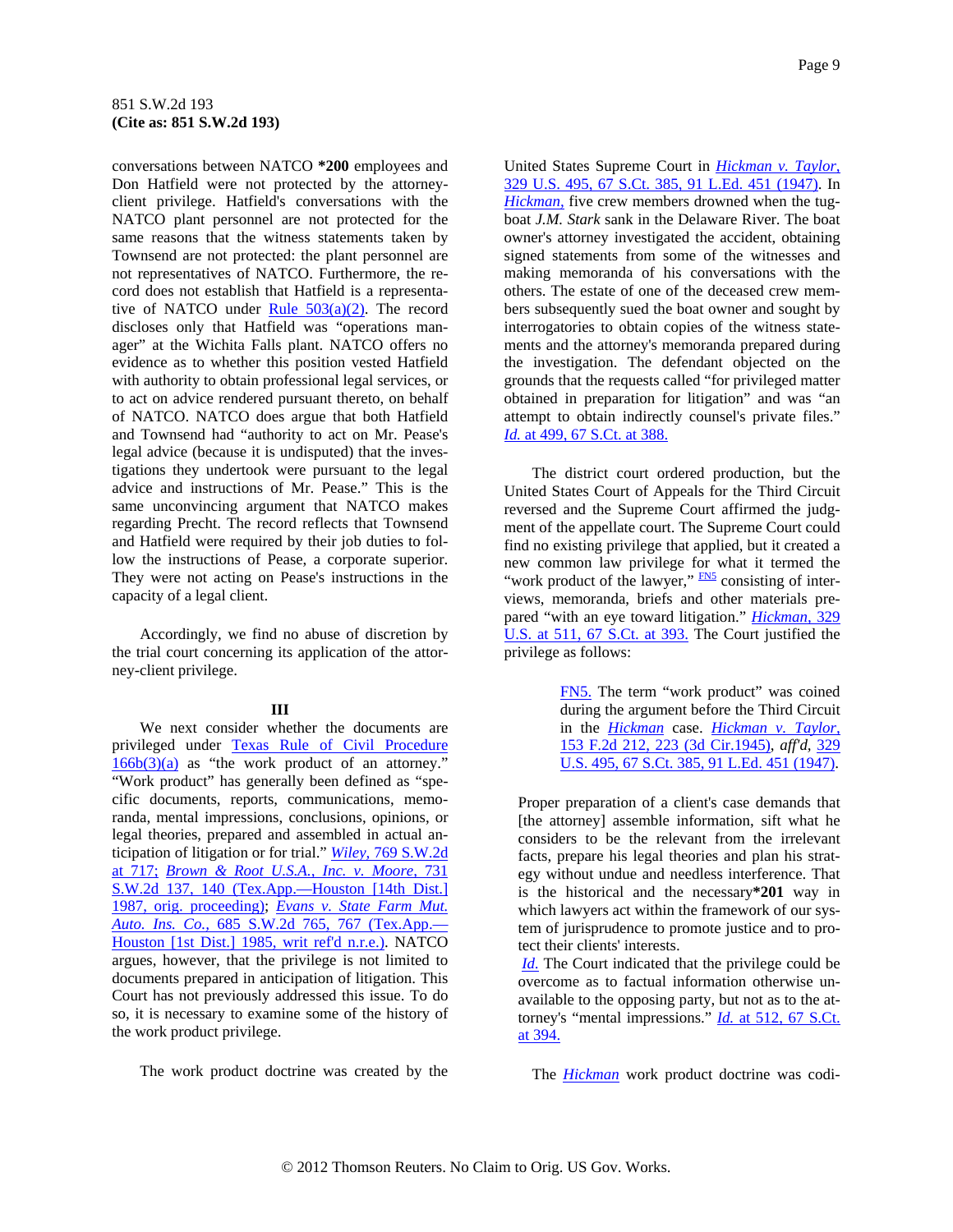<span id="page-9-0"></span>851 S.W.2d 193

fied in Fed.R.Civ.P.  $26(b)(3)$  in 1970.<sup>[FN6](#page-9-0)</sup> This rule maintains the distinction between ordinary work product, which is discoverable upon a showing of "substantial need" and "undue hardship," and an attorney's "mental impressions, conclusions, opinions, or legal theories," which are discoverable, if at all, only upon a much higher showing. $F_{\text{N7}}$  This latter category has come to be known as "opinion" or "core" work product. *See [In re Murphy,](http://www.westlaw.com/Find/Default.wl?rs=dfa1.0&vr=2.0&DB=350&FindType=Y&ReferencePositionType=S&SerialNum=1977123350&ReferencePosition=329)* [560 F.2d](http://www.westlaw.com/Find/Default.wl?rs=dfa1.0&vr=2.0&DB=350&FindType=Y&ReferencePositionType=S&SerialNum=1977123350&ReferencePosition=329)  [326, 329 n. 1 \(8th Cir.1977\);](http://www.westlaw.com/Find/Default.wl?rs=dfa1.0&vr=2.0&DB=350&FindType=Y&ReferencePositionType=S&SerialNum=1977123350&ReferencePosition=329) Jeff A. Anderson et al., Special Project, *[The Work Product Doctrine,](http://www.westlaw.com/Find/Default.wl?rs=dfa1.0&vr=2.0&DB=1111&FindType=Y&ReferencePositionType=S&SerialNum=0105000725&ReferencePosition=817)* [68 Cor](http://www.westlaw.com/Find/Default.wl?rs=dfa1.0&vr=2.0&DB=1111&FindType=Y&ReferencePositionType=S&SerialNum=0105000725&ReferencePosition=817)[nell L.Rev. 760, 817–20 \(1983\)](http://www.westlaw.com/Find/Default.wl?rs=dfa1.0&vr=2.0&DB=1111&FindType=Y&ReferencePositionType=S&SerialNum=0105000725&ReferencePosition=817). [Federal Rule of](http://www.westlaw.com/Find/Default.wl?rs=dfa1.0&vr=2.0&DB=1004365&DocName=USFRCPR26&FindType=L)  [Civil Procedure 26\(b\)\(3\)](http://www.westlaw.com/Find/Default.wl?rs=dfa1.0&vr=2.0&DB=1004365&DocName=USFRCPR26&FindType=L) has been adopted verbatim by 34 states, and in substantial part by 10 others. *See* Elizabeth Thornburg, *[Rethinking Work Product,](http://www.westlaw.com/Find/Default.wl?rs=dfa1.0&vr=2.0&DB=1359&FindType=Y&ReferencePositionType=S&SerialNum=0101141908&ReferencePosition=1520)* [77](http://www.westlaw.com/Find/Default.wl?rs=dfa1.0&vr=2.0&DB=1359&FindType=Y&ReferencePositionType=S&SerialNum=0101141908&ReferencePosition=1520)  [Va.L.Rev. 1515, 1520–21 \(1991\)](http://www.westlaw.com/Find/Default.wl?rs=dfa1.0&vr=2.0&DB=1359&FindType=Y&ReferencePositionType=S&SerialNum=0101141908&ReferencePosition=1520).

### [FN6.](#page-9-0) [Fed.R.Civ.P. 26\(b\)\(3\)](http://www.westlaw.com/Find/Default.wl?rs=dfa1.0&vr=2.0&DB=1004365&DocName=USFRCPR26&FindType=L) provides:

Subject to the provisions of subdivision (b)(4) of this rule [regarding experts], a party may obtain discovery of documents and tangible things otherwise discoverable under subdivision (b)(1) of this rule and prepared in anticipation of litigation or for trial by or for another party or by or for that other party's representative (including the other party's attorney, consultant, surety, indemnitor, insurer, or agent) only upon a showing that the party seeking discovery has substantial need of the materials in the preparation of the party's case and that the party is unable without undue hardship to obtain the substantial equivalent of the materials by other means. In ordering discovery of such materials when the required showing has been made, the court shall protect against disclosure of the mental impressions, conclusions, opinions, or legal theories of an attorney or other representative of a party concerning the litigation.

[FN7.](#page-9-0) Some courts have held that *no showing* can overcome the protection of an attorney's mental impressions. *See, e.g., [In re Grand](http://www.westlaw.com/Find/Default.wl?rs=dfa1.0&vr=2.0&DB=350&FindType=Y&ReferencePositionType=S&SerialNum=1973108558&ReferencePosition=848)  [Jury Proceedings,](http://www.westlaw.com/Find/Default.wl?rs=dfa1.0&vr=2.0&DB=350&FindType=Y&ReferencePositionType=S&SerialNum=1973108558&ReferencePosition=848)* [473 F.2d 840, 848 \(8th](http://www.westlaw.com/Find/Default.wl?rs=dfa1.0&vr=2.0&DB=350&FindType=Y&ReferencePositionType=S&SerialNum=1973108558&ReferencePosition=848)  [Cir.1973\).](http://www.westlaw.com/Find/Default.wl?rs=dfa1.0&vr=2.0&DB=350&FindType=Y&ReferencePositionType=S&SerialNum=1973108558&ReferencePosition=848) Others have declined to adopt an absolute rule, but recognize that this type of work product would only be discoverable in a "rare situation." *See, e.g., [In re Grand Jury](http://www.westlaw.com/Find/Default.wl?rs=dfa1.0&vr=2.0&DB=350&FindType=Y&ReferencePositionType=S&SerialNum=1979113305&ReferencePosition=1231)*  *[Investigation,](http://www.westlaw.com/Find/Default.wl?rs=dfa1.0&vr=2.0&DB=350&FindType=Y&ReferencePositionType=S&SerialNum=1979113305&ReferencePosition=1231)* [599 F.2d 1224, 1231 \(3d](http://www.westlaw.com/Find/Default.wl?rs=dfa1.0&vr=2.0&DB=350&FindType=Y&ReferencePositionType=S&SerialNum=1979113305&ReferencePosition=1231)  [Cir.1979\).](http://www.westlaw.com/Find/Default.wl?rs=dfa1.0&vr=2.0&DB=350&FindType=Y&ReferencePositionType=S&SerialNum=1979113305&ReferencePosition=1231) In *[Upjohn Co. v. United States,](http://www.westlaw.com/Find/Default.wl?rs=dfa1.0&vr=2.0&DB=708&FindType=Y&ReferencePositionType=S&SerialNum=1981101939&ReferencePosition=688)* [449 U.S. 383, 401, 101 S.Ct. 677, 688, 66](http://www.westlaw.com/Find/Default.wl?rs=dfa1.0&vr=2.0&DB=708&FindType=Y&ReferencePositionType=S&SerialNum=1981101939&ReferencePosition=688)  [L.Ed.2d 584 \(1981\),](http://www.westlaw.com/Find/Default.wl?rs=dfa1.0&vr=2.0&DB=708&FindType=Y&ReferencePositionType=S&SerialNum=1981101939&ReferencePosition=688) the Supreme Court recognized this conflict but did not resolve it.

The structure of the Texas rule is somewhat different from the federal rule, however, as it simply protects the "work product of an attorney." "Work product" is not defined in the rule, and this Court has never specifically defined the term.

It is important to note that the work product exemption has played a much lesser role in Texas than in the federal system and other states due to the separate privilege in Texas that protects communications between a party's representatives. *See* [Tex.R.Civ.P.](http://www.westlaw.com/Find/Default.wl?rs=dfa1.0&vr=2.0&DB=1005302&DocName=TXRRCPR166B&FindType=L)  [166b\(3\)\(d\)](http://www.westlaw.com/Find/Default.wl?rs=dfa1.0&vr=2.0&DB=1005302&DocName=TXRRCPR166B&FindType=L). This privilege, which in one form or another has been part of the Texas Rules of Civil Procedure since their adoption in 1941, is broad enough to protect ordinary work product. *See* Alex W. Albright, *[The Texas Discovery Privileges: A Fool's](http://www.westlaw.com/Find/Default.wl?rs=dfa1.0&vr=2.0&DB=1251&FindType=Y&ReferencePositionType=S&SerialNum=0101417777&ReferencePosition=831)  [Game?,](http://www.westlaw.com/Find/Default.wl?rs=dfa1.0&vr=2.0&DB=1251&FindType=Y&ReferencePositionType=S&SerialNum=0101417777&ReferencePosition=831)* [70 Tex.L.Rev. 781, 831 \(1992\).](http://www.westlaw.com/Find/Default.wl?rs=dfa1.0&vr=2.0&DB=1251&FindType=Y&ReferencePositionType=S&SerialNum=0101417777&ReferencePosition=831) The specific work product exemption did not appear in the Texas Rules until 1973, $\frac{FN8}{TN}$  and there was "a dearth of decisional law" interpreting this exemption prior to 1986, as the work product privilege was often merged with the party communication privilege. *See* James B. Sales, *Pretrial Discovery in Texas Under the Amended Rules: Analysis and Commentary,* 27 S.Tex.L.Rev. 305, 315 (1986). There appears to have been more reliance on the work product privilege since 1986, when the scope of the party communication privilege was narrowed.

#### [FN8.](#page-9-0) [Tex.R.Civ.P. 186a](http://www.westlaw.com/Find/Default.wl?rs=dfa1.0&vr=2.0&DB=1005302&DocName=TXRRCPR186A&FindType=L) (Vernon 1976).

[\[8\]](#page-2-0) NATCO relies on the plain language of [Texas Rule of Civil Procedure 166b\(3\)](http://www.westlaw.com/Find/Default.wl?rs=dfa1.0&vr=2.0&DB=1005302&DocName=TXRRCPR166B&FindType=L) in arguing that a document need not be prepared in anticipation of litigation to be privileged as work product. NATCO points out that  $Rule 166b(3)(c)$  and  $(d)$ , the witness statement and party communication privileges, expressly require that the statement or communication be made in anticipation of litigation, while Rule  $166b(3)(a)$ , the work product privilege, contains no such **\*202** requirement. This argument, however, is unpersuasive. As discussed below, "work product" by definition applies only to materials prepared in anticipation of litigation.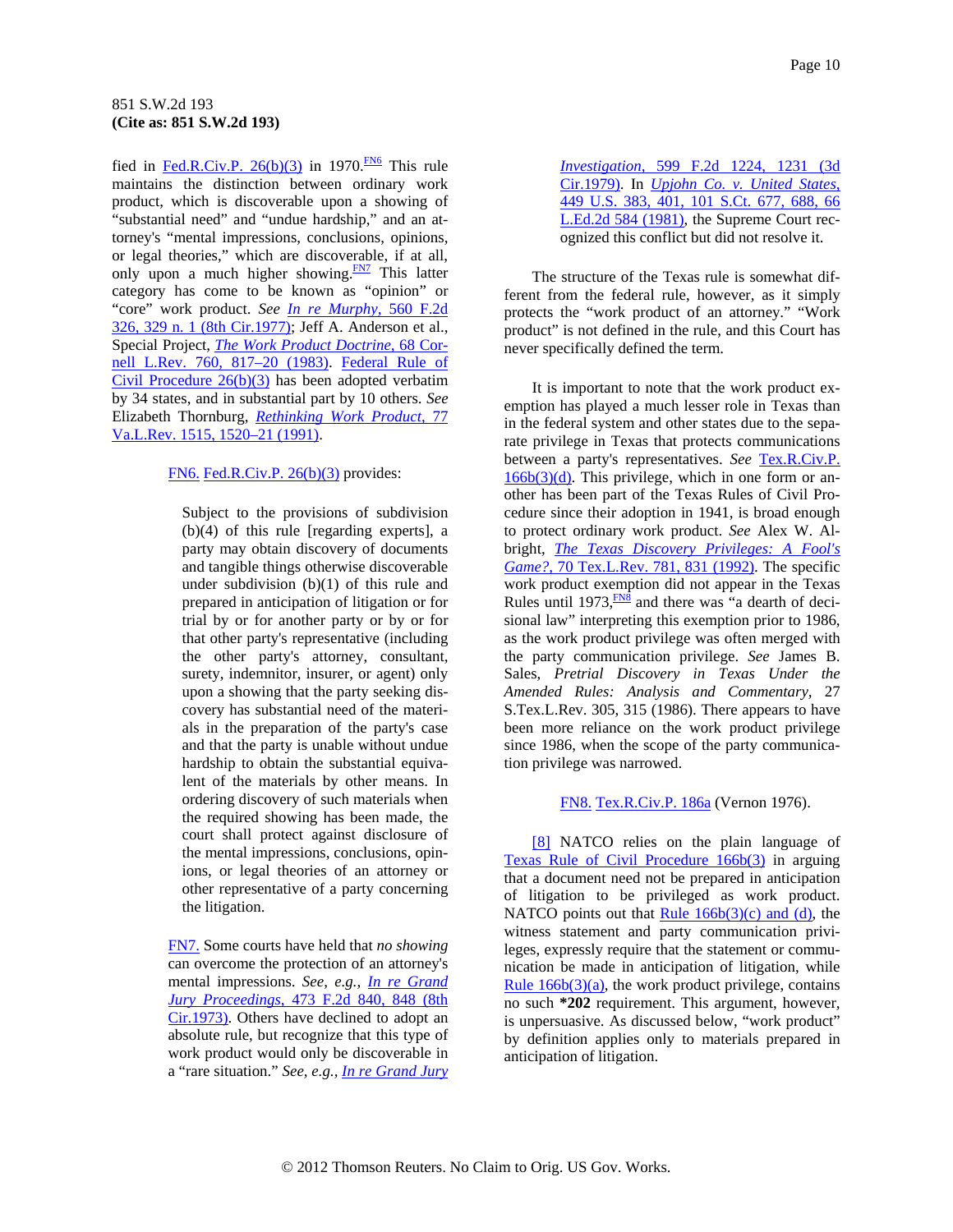<span id="page-10-0"></span>As indicated, the work product doctrine was firmly established in federal case law and codified in the federal rules when it was adopted in Texas. There is nothing to indicate that the Texas concept of "work product" was intended to be different from that of the federal courts. *See* William W. Kilgarlin et al., *Practicing Law in the "New Age": The 1988 Amendments to the Texas Rules of Civil Procedure,* 19 Tex.Tech.L.Rev. 881, 899 (1988). We have in the past looked to federal precedent in deciding work product questions. *See [Garcia v. Peeples,](http://www.westlaw.com/Find/Default.wl?rs=dfa1.0&vr=2.0&DB=713&FindType=Y&ReferencePositionType=S&SerialNum=1987088522&ReferencePosition=348)* [734](http://www.westlaw.com/Find/Default.wl?rs=dfa1.0&vr=2.0&DB=713&FindType=Y&ReferencePositionType=S&SerialNum=1987088522&ReferencePosition=348)  [S.W.2d 343, 348 \(Tex.1987\).](http://www.westlaw.com/Find/Default.wl?rs=dfa1.0&vr=2.0&DB=713&FindType=Y&ReferencePositionType=S&SerialNum=1987088522&ReferencePosition=348)

There appears to be no doubt that the term "work product" in the federal courts, as well as the courts of other states, applies only to materials prepared in anticipation of litigation. *See* [Fed.R.Civ.P. 26\(b\)\(3\)](http://www.westlaw.com/Find/Default.wl?rs=dfa1.0&vr=2.0&DB=1004365&DocName=USFRCPR26&FindType=L), [FN9](#page-10-0) *[Hickman,](http://www.westlaw.com/Find/Default.wl?rs=dfa1.0&vr=2.0&DB=708&FindType=Y&ReferencePositionType=S&SerialNum=1947115463&ReferencePosition=393)* [329 U.S. at 511, 67 S.Ct. at 393;](http://www.westlaw.com/Find/Default.wl?rs=dfa1.0&vr=2.0&DB=708&FindType=Y&ReferencePositionType=S&SerialNum=1947115463&ReferencePosition=393) *[United](http://www.westlaw.com/Find/Default.wl?rs=dfa1.0&vr=2.0&DB=350&FindType=Y&ReferencePositionType=S&SerialNum=1982134212&ReferencePosition=542)  [States v. El Paso Co.,](http://www.westlaw.com/Find/Default.wl?rs=dfa1.0&vr=2.0&DB=350&FindType=Y&ReferencePositionType=S&SerialNum=1982134212&ReferencePosition=542)* [682 F.2d 530, 542 \(5th](http://www.westlaw.com/Find/Default.wl?rs=dfa1.0&vr=2.0&DB=350&FindType=Y&ReferencePositionType=S&SerialNum=1982134212&ReferencePosition=542)  [Cir.1982\),](http://www.westlaw.com/Find/Default.wl?rs=dfa1.0&vr=2.0&DB=350&FindType=Y&ReferencePositionType=S&SerialNum=1982134212&ReferencePosition=542) *cert. denied,* [466 U.S. 944, 104 S.Ct.](http://www.westlaw.com/Find/Default.wl?rs=dfa1.0&vr=2.0&DB=708&FindType=Y&SerialNum=1984216331)  [1927, 80 L.Ed.2d 473 \(1984\);](http://www.westlaw.com/Find/Default.wl?rs=dfa1.0&vr=2.0&DB=708&FindType=Y&SerialNum=1984216331) *[Litton Indus. v. Leh](http://www.westlaw.com/Find/Default.wl?rs=dfa1.0&vr=2.0&DB=344&FindType=Y&ReferencePositionType=S&SerialNum=1989054856&ReferencePosition=54)[man Bros. Kuhn Loeb Inc.,](http://www.westlaw.com/Find/Default.wl?rs=dfa1.0&vr=2.0&DB=344&FindType=Y&ReferencePositionType=S&SerialNum=1989054856&ReferencePosition=54)* [125 F.R.D. 51, 54](http://www.westlaw.com/Find/Default.wl?rs=dfa1.0&vr=2.0&DB=344&FindType=Y&ReferencePositionType=S&SerialNum=1989054856&ReferencePosition=54)  [\(S.D.N.Y.1989\);](http://www.westlaw.com/Find/Default.wl?rs=dfa1.0&vr=2.0&DB=344&FindType=Y&ReferencePositionType=S&SerialNum=1989054856&ReferencePosition=54) *[Sterling Drug Inc. v. Harris,](http://www.westlaw.com/Find/Default.wl?rs=dfa1.0&vr=2.0&DB=345&FindType=Y&ReferencePositionType=S&SerialNum=1980118801&ReferencePosition=1026)* [488](http://www.westlaw.com/Find/Default.wl?rs=dfa1.0&vr=2.0&DB=345&FindType=Y&ReferencePositionType=S&SerialNum=1980118801&ReferencePosition=1026)  [F.Supp. 1019, 1026 \(S.D.N.Y.1980\);](http://www.westlaw.com/Find/Default.wl?rs=dfa1.0&vr=2.0&DB=345&FindType=Y&ReferencePositionType=S&SerialNum=1980118801&ReferencePosition=1026) *[Miles v. Bell](http://www.westlaw.com/Find/Default.wl?rs=dfa1.0&vr=2.0&DB=345&FindType=Y&ReferencePositionType=S&SerialNum=1974107882&ReferencePosition=1033)  [Helicopter Co.,](http://www.westlaw.com/Find/Default.wl?rs=dfa1.0&vr=2.0&DB=345&FindType=Y&ReferencePositionType=S&SerialNum=1974107882&ReferencePosition=1033)* [385 F.Supp. 1029, 1033](http://www.westlaw.com/Find/Default.wl?rs=dfa1.0&vr=2.0&DB=345&FindType=Y&ReferencePositionType=S&SerialNum=1974107882&ReferencePosition=1033)  [\(N.D.Ga.1974\)](http://www.westlaw.com/Find/Default.wl?rs=dfa1.0&vr=2.0&DB=345&FindType=Y&ReferencePositionType=S&SerialNum=1974107882&ReferencePosition=1033); *[Langdon v. Champion,](http://www.westlaw.com/Find/Default.wl?rs=dfa1.0&vr=2.0&DB=661&FindType=Y&ReferencePositionType=S&SerialNum=1988044277&ReferencePosition=1005)* [752 P.2d 999,](http://www.westlaw.com/Find/Default.wl?rs=dfa1.0&vr=2.0&DB=661&FindType=Y&ReferencePositionType=S&SerialNum=1988044277&ReferencePosition=1005)  [1005 \(Alaska 1988\);](http://www.westlaw.com/Find/Default.wl?rs=dfa1.0&vr=2.0&DB=661&FindType=Y&ReferencePositionType=S&SerialNum=1988044277&ReferencePosition=1005) *[National Farmers Union Prop.](http://www.westlaw.com/Find/Default.wl?rs=dfa1.0&vr=2.0&DB=661&FindType=Y&ReferencePositionType=S&SerialNum=1986126030&ReferencePosition=1047)  [& Casualty Co. v. District Court,](http://www.westlaw.com/Find/Default.wl?rs=dfa1.0&vr=2.0&DB=661&FindType=Y&ReferencePositionType=S&SerialNum=1986126030&ReferencePosition=1047)* [718 P.2d 1044,](http://www.westlaw.com/Find/Default.wl?rs=dfa1.0&vr=2.0&DB=661&FindType=Y&ReferencePositionType=S&SerialNum=1986126030&ReferencePosition=1047)  [1047 \(Colo.1986\)](http://www.westlaw.com/Find/Default.wl?rs=dfa1.0&vr=2.0&DB=661&FindType=Y&ReferencePositionType=S&SerialNum=1986126030&ReferencePosition=1047) (en banc); *[LaMonte v. Personnel](http://www.westlaw.com/Find/Default.wl?rs=dfa1.0&vr=2.0&DB=735&FindType=Y&ReferencePositionType=S&SerialNum=1991050534&ReferencePosition=868)  [Bd.,](http://www.westlaw.com/Find/Default.wl?rs=dfa1.0&vr=2.0&DB=735&FindType=Y&ReferencePositionType=S&SerialNum=1991050534&ReferencePosition=868)* [581 So.2d 866, 868 \(Ala.Civ.App.1991\)](http://www.westlaw.com/Find/Default.wl?rs=dfa1.0&vr=2.0&DB=735&FindType=Y&ReferencePositionType=S&SerialNum=1991050534&ReferencePosition=868); *[Juneau](http://www.westlaw.com/Find/Default.wl?rs=dfa1.0&vr=2.0&DB=735&FindType=Y&ReferencePositionType=S&SerialNum=1986106626&ReferencePosition=1031)  [v. Avoyelles Parish Police Jury,](http://www.westlaw.com/Find/Default.wl?rs=dfa1.0&vr=2.0&DB=735&FindType=Y&ReferencePositionType=S&SerialNum=1986106626&ReferencePosition=1031)* [482 So.2d 1022,](http://www.westlaw.com/Find/Default.wl?rs=dfa1.0&vr=2.0&DB=735&FindType=Y&ReferencePositionType=S&SerialNum=1986106626&ReferencePosition=1031)  [1031 \(La.Ct.App.1986\).](http://www.westlaw.com/Find/Default.wl?rs=dfa1.0&vr=2.0&DB=735&FindType=Y&ReferencePositionType=S&SerialNum=1986106626&ReferencePosition=1031)

> [FN9.](#page-10-0) The federal rule, unlike the Texas rule, does not use the term "work product," and thus expressly sets forth the anticipation of litigation requirement.

Texas courts of appeals have also uniformly held that the privilege applies only to materials prepared in anticipation of litigation. *See [Leede Oil & Gas,](http://www.westlaw.com/Find/Default.wl?rs=dfa1.0&vr=2.0&DB=713&FindType=Y&ReferencePositionType=S&SerialNum=1990074318&ReferencePosition=687)  [Inc. v. McCorkle,](http://www.westlaw.com/Find/Default.wl?rs=dfa1.0&vr=2.0&DB=713&FindType=Y&ReferencePositionType=S&SerialNum=1990074318&ReferencePosition=687)* [789 S.W.2d 686, 687 \(Tex.App.—](http://www.westlaw.com/Find/Default.wl?rs=dfa1.0&vr=2.0&DB=713&FindType=Y&ReferencePositionType=S&SerialNum=1990074318&ReferencePosition=687) [Houston \[1st Dist.\] 1990, orig. proceeding\)](http://www.westlaw.com/Find/Default.wl?rs=dfa1.0&vr=2.0&DB=713&FindType=Y&ReferencePositionType=S&SerialNum=1990074318&ReferencePosition=687); *[Star–](http://www.westlaw.com/Find/Default.wl?rs=dfa1.0&vr=2.0&DB=713&FindType=Y&ReferencePositionType=S&SerialNum=1990042584&ReferencePosition=110) [Telegram, Inc. v. Schattman,](http://www.westlaw.com/Find/Default.wl?rs=dfa1.0&vr=2.0&DB=713&FindType=Y&ReferencePositionType=S&SerialNum=1990042584&ReferencePosition=110)* [784 S.W.2d 109, 110](http://www.westlaw.com/Find/Default.wl?rs=dfa1.0&vr=2.0&DB=713&FindType=Y&ReferencePositionType=S&SerialNum=1990042584&ReferencePosition=110)  [\(Tex.App.—Fort Worth 1990, orig. proceeding\)](http://www.westlaw.com/Find/Default.wl?rs=dfa1.0&vr=2.0&DB=713&FindType=Y&ReferencePositionType=S&SerialNum=1990042584&ReferencePosition=110); *[Toyota Motor Sales, U.S.A. v. Heard,](http://www.westlaw.com/Find/Default.wl?rs=dfa1.0&vr=2.0&DB=713&FindType=Y&ReferencePositionType=S&SerialNum=1989091426&ReferencePosition=317)* [774 S.W.2d](http://www.westlaw.com/Find/Default.wl?rs=dfa1.0&vr=2.0&DB=713&FindType=Y&ReferencePositionType=S&SerialNum=1989091426&ReferencePosition=317)  [316, 317 \(Tex.App.—Houston \[14th Dist.\] 1989,](http://www.westlaw.com/Find/Default.wl?rs=dfa1.0&vr=2.0&DB=713&FindType=Y&ReferencePositionType=S&SerialNum=1989091426&ReferencePosition=317)  [orig. proceeding\);](http://www.westlaw.com/Find/Default.wl?rs=dfa1.0&vr=2.0&DB=713&FindType=Y&ReferencePositionType=S&SerialNum=1989091426&ReferencePosition=317) *[Texas Dep't of Mental Health and](http://www.westlaw.com/Find/Default.wl?rs=dfa1.0&vr=2.0&DB=713&FindType=Y&ReferencePositionType=S&SerialNum=1989130769&ReferencePosition=471)  [Mental Retardation v. Davis,](http://www.westlaw.com/Find/Default.wl?rs=dfa1.0&vr=2.0&DB=713&FindType=Y&ReferencePositionType=S&SerialNum=1989130769&ReferencePosition=471)* [775 S.W.2d 467, 471](http://www.westlaw.com/Find/Default.wl?rs=dfa1.0&vr=2.0&DB=713&FindType=Y&ReferencePositionType=S&SerialNum=1989130769&ReferencePosition=471)  [\(Tex.App.—Austin 1989, orig. proceeding \[leave](http://www.westlaw.com/Find/Default.wl?rs=dfa1.0&vr=2.0&DB=713&FindType=Y&ReferencePositionType=S&SerialNum=1989130769&ReferencePosition=471)  [denied\] \);](http://www.westlaw.com/Find/Default.wl?rs=dfa1.0&vr=2.0&DB=713&FindType=Y&ReferencePositionType=S&SerialNum=1989130769&ReferencePosition=471) *[Boring & Tunneling Co. v. Salazar,](http://www.westlaw.com/Find/Default.wl?rs=dfa1.0&vr=2.0&DB=713&FindType=Y&ReferencePositionType=S&SerialNum=1990015915&ReferencePosition=286)* [782](http://www.westlaw.com/Find/Default.wl?rs=dfa1.0&vr=2.0&DB=713&FindType=Y&ReferencePositionType=S&SerialNum=1990015915&ReferencePosition=286) 

[S.W.2d at 286;](http://www.westlaw.com/Find/Default.wl?rs=dfa1.0&vr=2.0&DB=713&FindType=Y&ReferencePositionType=S&SerialNum=1990015915&ReferencePosition=286) *[Wiley v. Williams,](http://www.westlaw.com/Find/Default.wl?rs=dfa1.0&vr=2.0&DB=713&FindType=Y&ReferencePositionType=S&SerialNum=1989081933&ReferencePosition=717)* [769 S.W.2d at 717;](http://www.westlaw.com/Find/Default.wl?rs=dfa1.0&vr=2.0&DB=713&FindType=Y&ReferencePositionType=S&SerialNum=1989081933&ReferencePosition=717) *[Southern Pac. Trans. Co. v. Banales,](http://www.westlaw.com/Find/Default.wl?rs=dfa1.0&vr=2.0&DB=713&FindType=Y&ReferencePositionType=S&SerialNum=1989087093&ReferencePosition=694)* [773 S.W.2d](http://www.westlaw.com/Find/Default.wl?rs=dfa1.0&vr=2.0&DB=713&FindType=Y&ReferencePositionType=S&SerialNum=1989087093&ReferencePosition=694)  [693, 694 \(Tex.App.—Corpus Christi 1989, orig. pro](http://www.westlaw.com/Find/Default.wl?rs=dfa1.0&vr=2.0&DB=713&FindType=Y&ReferencePositionType=S&SerialNum=1989087093&ReferencePosition=694)[ceeding\);](http://www.westlaw.com/Find/Default.wl?rs=dfa1.0&vr=2.0&DB=713&FindType=Y&ReferencePositionType=S&SerialNum=1989087093&ReferencePosition=694) *[Axelson, Inc. v. McIlhany,](http://www.westlaw.com/Find/Default.wl?rs=dfa1.0&vr=2.0&DB=713&FindType=Y&ReferencePositionType=S&SerialNum=1988072783&ReferencePosition=173)* [755 S.W.2d 170,](http://www.westlaw.com/Find/Default.wl?rs=dfa1.0&vr=2.0&DB=713&FindType=Y&ReferencePositionType=S&SerialNum=1988072783&ReferencePosition=173)  [173 \(Tex.App.—Amarillo 1988, orig. proceeding\)](http://www.westlaw.com/Find/Default.wl?rs=dfa1.0&vr=2.0&DB=713&FindType=Y&ReferencePositionType=S&SerialNum=1988072783&ReferencePosition=173)[;](http://www.westlaw.com/Find/Default.wl?rs=dfa1.0&vr=2.0&DB=713&FindType=Y&ReferencePositionType=S&SerialNum=1985111067&ReferencePosition=767)  *[Brown & Root, U.S.A.,](http://www.westlaw.com/Find/Default.wl?rs=dfa1.0&vr=2.0&DB=713&FindType=Y&ReferencePositionType=S&SerialNum=1987064795&ReferencePosition=140)* [731 S.W.2d at 140;](http://www.westlaw.com/Find/Default.wl?rs=dfa1.0&vr=2.0&DB=713&FindType=Y&ReferencePositionType=S&SerialNum=1987064795&ReferencePosition=140) *[Evans,](http://www.westlaw.com/Find/Default.wl?rs=dfa1.0&vr=2.0&DB=713&FindType=Y&ReferencePositionType=S&SerialNum=1985111067&ReferencePosition=767)* [685 S.W.2d at 767.](http://www.westlaw.com/Find/Default.wl?rs=dfa1.0&vr=2.0&DB=713&FindType=Y&ReferencePositionType=S&SerialNum=1985111067&ReferencePosition=767) **[FN10](#page-10-0)** 

> [FN10.](#page-10-0) Our recent decision in *[Owens–](http://www.westlaw.com/Find/Default.wl?rs=dfa1.0&vr=2.0&DB=713&FindType=Y&SerialNum=1991183793) [Corning Fiberglas Corp. v. Caldwell,](http://www.westlaw.com/Find/Default.wl?rs=dfa1.0&vr=2.0&DB=713&FindType=Y&SerialNum=1991183793)* [818](http://www.westlaw.com/Find/Default.wl?rs=dfa1.0&vr=2.0&DB=713&FindType=Y&SerialNum=1991183793)  [S.W.2d 749 \(Tex.1991\)](http://www.westlaw.com/Find/Default.wl?rs=dfa1.0&vr=2.0&DB=713&FindType=Y&SerialNum=1991183793), is consistent with this interpretation. We held in *[Owens–](http://www.westlaw.com/Find/Default.wl?rs=dfa1.0&vr=2.0&FindType=Y&SerialNum=1991183793) [Corning](http://www.westlaw.com/Find/Default.wl?rs=dfa1.0&vr=2.0&FindType=Y&SerialNum=1991183793)* that work product prepared for one case remains privileged in subsequent litigation. However, this continuing privilege only applies where the material was work product in the first case, i.e., where it was prepared in anticipation of the first litigation. *[Id.](http://www.westlaw.com/Find/Default.wl?rs=dfa1.0&vr=2.0&FindType=Y&SerialNum=1991183793)* [at 751](http://www.westlaw.com/Find/Default.wl?rs=dfa1.0&vr=2.0&FindType=Y&SerialNum=1991183793) ("Our ruling is compatible with interpretations given to the federal [work product rule]. This rule ... has almost universally been held to apply to materials prepared in anticipation of previous, terminated litigation.").

Commentators likewise agree that "work product" refers only to materials prepared in anticipation of litigation. *See* Albright, *supra,* at 790; Sherman L. Cohn, *[The](http://www.westlaw.com/Find/Default.wl?rs=dfa1.0&vr=2.0&DB=1146&FindType=Y&ReferencePositionType=S&SerialNum=0102877112&ReferencePosition=920)  [Work Product Doctrine: Protection, Not](http://www.westlaw.com/Find/Default.wl?rs=dfa1.0&vr=2.0&DB=1146&FindType=Y&ReferencePositionType=S&SerialNum=0102877112&ReferencePosition=920)  [Privilege,](http://www.westlaw.com/Find/Default.wl?rs=dfa1.0&vr=2.0&DB=1146&FindType=Y&ReferencePositionType=S&SerialNum=0102877112&ReferencePosition=920)* [71 Geo.L.J. 917, 920 \(1983\)](http://www.westlaw.com/Find/Default.wl?rs=dfa1.0&vr=2.0&DB=1146&FindType=Y&ReferencePositionType=S&SerialNum=0102877112&ReferencePosition=920); *see also* [8 Charles A. Wright & Arthur R.](http://www.westlaw.com/Find/Default.wl?rs=dfa1.0&vr=2.0&DB=0102228&FindType=Y&SerialNum=0104842271)  [Miller,](http://www.westlaw.com/Find/Default.wl?rs=dfa1.0&vr=2.0&DB=0102228&FindType=Y&SerialNum=0104842271) *[Federal Practice and Procedure,](http://www.westlaw.com/Find/Default.wl?rs=dfa1.0&vr=2.0&DB=0102228&FindType=Y&SerialNum=0104842271)* [§](http://www.westlaw.com/Find/Default.wl?rs=dfa1.0&vr=2.0&DB=0102228&FindType=Y&SerialNum=0104842271)  [2024, at 197 \(1970\).](http://www.westlaw.com/Find/Default.wl?rs=dfa1.0&vr=2.0&DB=0102228&FindType=Y&SerialNum=0104842271)

We therefore conclude that the term "work product" as used in Rule  $166b(3)(a)$  applies only to materials prepared in anticipation of litigation. It is not necessary to further consider the scope of the work product exemption in Texas, **FN11** because if **\*203** the disputed documents were prepared in anticipation of litigation, they are privileged under the witness statement and party communication privileges. We next consider those privileges.

> [FN11.](#page-10-0) It is not clear whether the term "work product" in  $Rule 166b(3)(a)$  applies to both opinion and ordinary work product, or whether it is limited to opinion work product. This distinction, which is critical under the federal workproduct doctrine, is not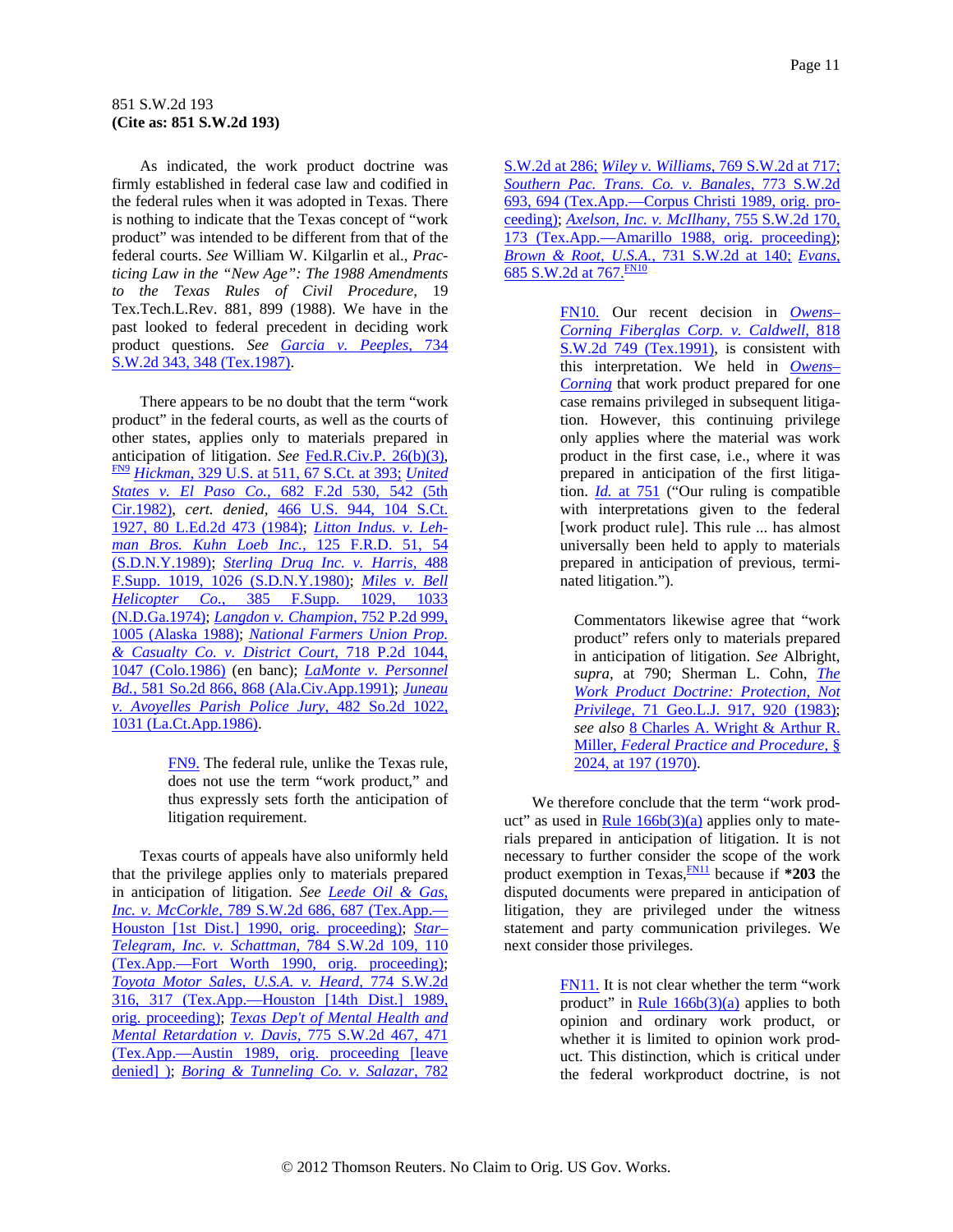<span id="page-11-0"></span>drawn in the rule and has apparently never been previously recognized by any Texas court. *See* Albright, *supra* at 829; Robert Ammons, Comment, *Finders Keepers No Longer the Rule: Discovery of Investigatory Materials Under the Texas and Federal Rules of Civil Procedure,* 39 Baylor L.Rev. 271, 282 (1987). We recently noted that "[t]he primary purpose of the work product rule is to shelter the mental processes, conclusions, and legal theories of the attorney," and does not extend to "facts the attorne[y](http://www.westlaw.com/Find/Default.wl?rs=dfa1.0&vr=2.0&DB=713&FindType=Y&ReferencePositionType=S&SerialNum=1991183793&ReferencePosition=750)  may acquire." *[Owens–Corning Fiberglas,](http://www.westlaw.com/Find/Default.wl?rs=dfa1.0&vr=2.0&DB=713&FindType=Y&ReferencePositionType=S&SerialNum=1991183793&ReferencePosition=750)* [818 S.W.2d at 750 & n. 2.](http://www.westlaw.com/Find/Default.wl?rs=dfa1.0&vr=2.0&DB=713&FindType=Y&ReferencePositionType=S&SerialNum=1991183793&ReferencePosition=750) *See also [Axelson,](http://www.westlaw.com/Find/Default.wl?rs=dfa1.0&vr=2.0&DB=713&FindType=Y&ReferencePositionType=S&SerialNum=1990151896&ReferencePosition=554)  [Inc. v. McIlhany,](http://www.westlaw.com/Find/Default.wl?rs=dfa1.0&vr=2.0&DB=713&FindType=Y&ReferencePositionType=S&SerialNum=1990151896&ReferencePosition=554)* [798 S.W.2d 550, 554 n. 8](http://www.westlaw.com/Find/Default.wl?rs=dfa1.0&vr=2.0&DB=713&FindType=Y&ReferencePositionType=S&SerialNum=1990151896&ReferencePosition=554)  [\(Tex.1990\).](http://www.westlaw.com/Find/Default.wl?rs=dfa1.0&vr=2.0&DB=713&FindType=Y&ReferencePositionType=S&SerialNum=1990151896&ReferencePosition=554) Also, if Rule  $166b(3)(a)$  applies to ordinary work product, it apparently conflicts with the party communication privilege as to the protection of factual reports that fall under both privileges. The party communication privilege provides for a hardship exception, whereas the work product exemption does not. Commentators have pointed out that ordinary work product should be discoverable upon a showing of substantial need and undue hardship. Albright, *supra,* at 830; Kilgarlin, *supra,* at 899.

We do not now decide this issue, as it is not necessary to do so in deciding the case, and has not been briefed or argued by the parties.

# **IV**

# A

[\[9\]](#page-2-0) [Texas Rule of Civil Procedure 166b\(3\)\(c\)](http://www.westlaw.com/Find/Default.wl?rs=dfa1.0&vr=2.0&DB=1005302&DocName=TXRRCPR166B&FindType=L) protects from discovery witness statements "made subsequent to the occurrence or transaction upon which the suit is based and in connection with the prosecution, investigation, or defense of the particular suit, or in anticipation of the prosecution or defense of the claims made a part of the pending litigation...." [Texas Rule of Civil Procedure 166b\(3\)\(d\)](http://www.westlaw.com/Find/Default.wl?rs=dfa1.0&vr=2.0&DB=1005302&DocName=TXRRCPR166B&FindType=L) similarly protects communications between agents, representatives or employees of a party when made in anticipation of litigation. The only issue concerning the applicability of these privileges in this case is whether the witness statements and investigative reports generated by NATCO and its insurer were made in anticipation of litigation.

[\[10\]](#page-2-0) An investigation is conducted in anticipation of litigation if it meets the two-prong test of *[Flores v. Fourth Court of Appeals,](http://www.westlaw.com/Find/Default.wl?rs=dfa1.0&vr=2.0&DB=713&FindType=Y&ReferencePositionType=S&SerialNum=1989097117&ReferencePosition=40)* [777 S.W.2d 38,](http://www.westlaw.com/Find/Default.wl?rs=dfa1.0&vr=2.0&DB=713&FindType=Y&ReferencePositionType=S&SerialNum=1989097117&ReferencePosition=40)  [40–41 \(Tex.1989\)](http://www.westlaw.com/Find/Default.wl?rs=dfa1.0&vr=2.0&DB=713&FindType=Y&ReferencePositionType=S&SerialNum=1989097117&ReferencePosition=40). The first prong of the *[Flores](http://www.westlaw.com/Find/Default.wl?rs=dfa1.0&vr=2.0&FindType=Y&SerialNum=1989097117)* test is objective. The court is required to determine whether a reasonable person, based on the circumstances existing at the time of the investigation, would have anticipated litigation. We stated in *[Flores](http://www.westlaw.com/Find/Default.wl?rs=dfa1.0&vr=2.0&FindType=Y&SerialNum=1989097117)* that "[c]onsideration should be given to outward manifestations which indicate litigation is *imminent.*" *[Id.](http://www.westlaw.com/Find/Default.wl?rs=dfa1.0&vr=2.0&FindType=Y&SerialNum=1989097117)* [at 41](http://www.westlaw.com/Find/Default.wl?rs=dfa1.0&vr=2.0&FindType=Y&SerialNum=1989097117) (emphasis added). Upon further consideration, however, we conclude that the "imminence" requirement impairs the policy goals of the witness statement and party communication privileges. Serving the function filled in many jurisdictions by the work product doctrine, these privileges seek to strike a balance between open discovery and the need to protect the adversary system. As the Supreme Court noted in *Hickman*, a party [FN12](#page-11-0) must be free to assemble information about the case free of undue interference from the other side:

> [FN12.](#page-11-0) Although *[Hickman](http://www.westlaw.com/Find/Default.wl?rs=dfa1.0&vr=2.0&FindType=Y&SerialNum=1947115463)* applied only to materials prepared by an attorney, the federal work product doctrine no longer distinguishes between an investigation conducted by a party and one conducted by its representative. The Texas investigative privileges likewise do not make this distinction.

Were such materials open to opposing counsel on mere demand, much of what is now put down in writing would remain unwritten. An attorney's thoughts, heretofore inviolate, would not be his own. Inefficiency, unfairness and sharp practices would inevitably develop in the giving of legal advice and in the preparation of cases for trial. The effect on the legal profession would be demoralizing. And the interests of the clients and the cause of justice would be poorly served.

*[Hickman,](http://www.westlaw.com/Find/Default.wl?rs=dfa1.0&vr=2.0&DB=708&FindType=Y&ReferencePositionType=S&SerialNum=1947115463&ReferencePosition=393)* [329 U.S. at 511, 67 S.Ct. at 393–94.](http://www.westlaw.com/Find/Default.wl?rs=dfa1.0&vr=2.0&DB=708&FindType=Y&ReferencePositionType=S&SerialNum=1947115463&ReferencePosition=393) The investigative privileges promote the truthful resolution of disputes through the adversarial process by encouraging complete and thorough investigation of the facts by both sides. *See* Cohn, *supra* note 10, at 919–920; Anderson et al., *supra,* at 785; *see also [El Paso Co.,](http://www.westlaw.com/Find/Default.wl?rs=dfa1.0&vr=2.0&DB=350&FindType=Y&ReferencePositionType=S&SerialNum=1982134212&ReferencePosition=542)* [682 F.2d at 542;](http://www.westlaw.com/Find/Default.wl?rs=dfa1.0&vr=2.0&DB=350&FindType=Y&ReferencePositionType=S&SerialNum=1982134212&ReferencePosition=542) *[Coastal States Gas](http://www.westlaw.com/Find/Default.wl?rs=dfa1.0&vr=2.0&DB=350&FindType=Y&ReferencePositionType=S&SerialNum=1980112494&ReferencePosition=864)  [Corp. v. Department of Energy,](http://www.westlaw.com/Find/Default.wl?rs=dfa1.0&vr=2.0&DB=350&FindType=Y&ReferencePositionType=S&SerialNum=1980112494&ReferencePosition=864)* [617 F.2d 854, 864](http://www.westlaw.com/Find/Default.wl?rs=dfa1.0&vr=2.0&DB=350&FindType=Y&ReferencePositionType=S&SerialNum=1980112494&ReferencePosition=864)  [\(D.C.Cir.1980\).](http://www.westlaw.com/Find/Default.wl?rs=dfa1.0&vr=2.0&DB=350&FindType=Y&ReferencePositionType=S&SerialNum=1980112494&ReferencePosition=864) At the same time, they do not unduly thwart discovery, as they are limited in scope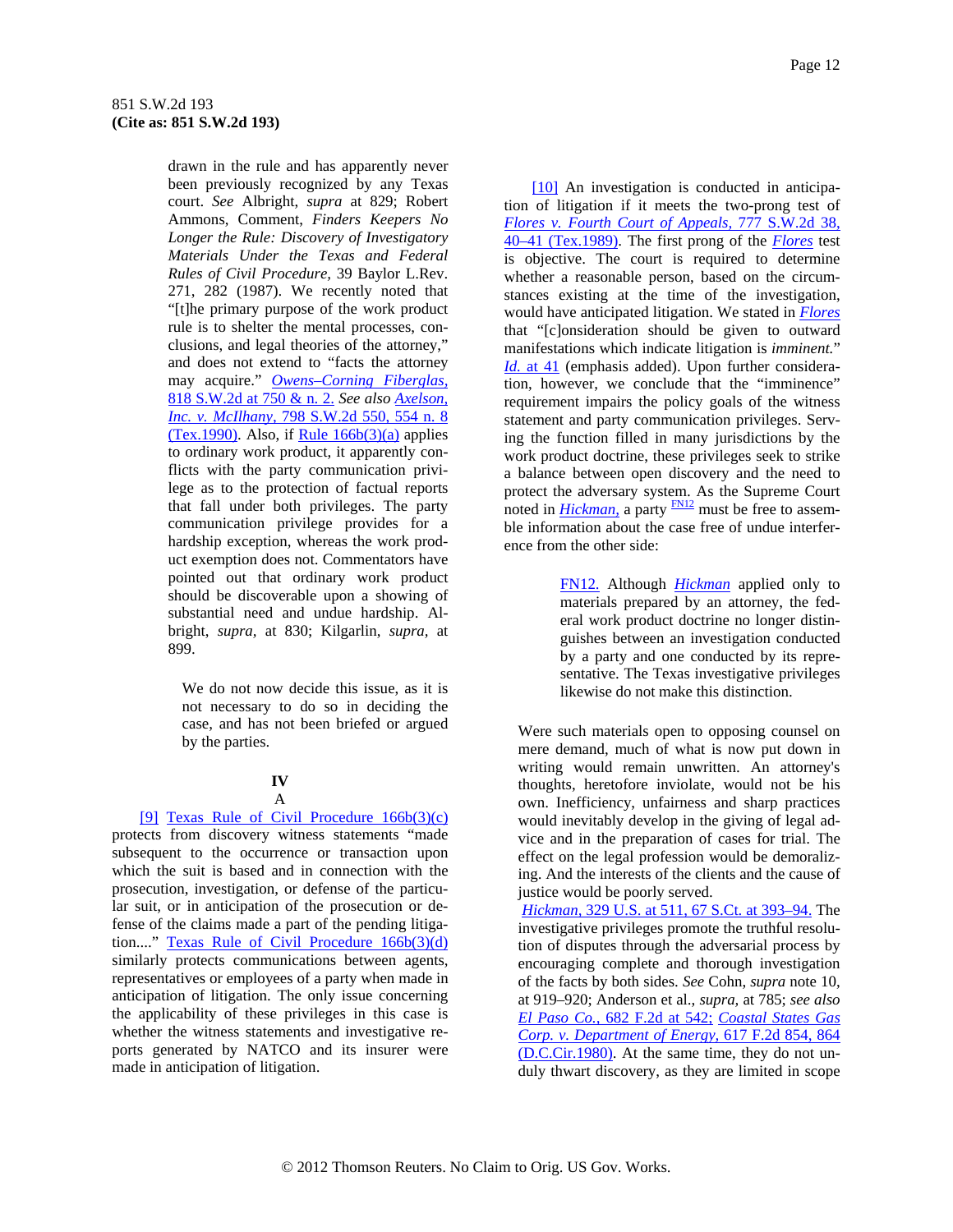<span id="page-12-0"></span>and can be overcome by a showing of substantial need for the information and **\*204** undue hardship in obtaining it from other sources.

[\[11\]](#page-2-0) Considering these policies, we conclude that the objective prong of *[Flores](http://www.westlaw.com/Find/Default.wl?rs=dfa1.0&vr=2.0&FindType=Y&SerialNum=1989097117)* is satisfied whenever the circumstances surrounding the investigation would have indicated to a reasonable person that there was a substantial chance of litigation. The confidentiality necessary for the adversary process is not defeated because a party, reasonably anticipating future litigation, conducts an investigation prior to the time that litigation is "imminent." We accordingly modify *[Flores](http://www.westlaw.com/Find/Default.wl?rs=dfa1.0&vr=2.0&FindType=Y&SerialNum=1989097117)* to the extent that it accords protection only to investigations conducted when litigation is imminent.

[\[12\]](#page-2-0) We agree with the dissenting justices' characterization of "substantial chance of litigation." This does not refer to any particular statistical probability that litigation will occur; rather, it simply means that litigation is "more than merely an abstract possibility or unwarranted fear." 851 S.W.2d at 216. The underlying inquiry is whether it was reasonable for the investigating party to anticipate litigation and prepare accordingly.

[\[13\]](#page-3-0) The real parties in interest argue, and some courts of appeals have held, that the objective prong of *[Flores](http://www.westlaw.com/Find/Default.wl?rs=dfa1.0&vr=2.0&FindType=Y&SerialNum=1989097117)* may be satisfied only where the *plaintiff* engages in some action indicating an intent to sue. *See, e.g., [Boring & Tunneling Co.,](http://www.westlaw.com/Find/Default.wl?rs=dfa1.0&vr=2.0&DB=713&FindType=Y&ReferencePositionType=S&SerialNum=1990015915&ReferencePosition=287)* [782 S.W.2d at](http://www.westlaw.com/Find/Default.wl?rs=dfa1.0&vr=2.0&DB=713&FindType=Y&ReferencePositionType=S&SerialNum=1990015915&ReferencePosition=287)  [287.](http://www.westlaw.com/Find/Default.wl?rs=dfa1.0&vr=2.0&DB=713&FindType=Y&ReferencePositionType=S&SerialNum=1990015915&ReferencePosition=287) *[Flores,](http://www.westlaw.com/Find/Default.wl?rs=dfa1.0&vr=2.0&FindType=Y&SerialNum=1989097117)* however, does not hold this. Rather, it requires the trial court to examine the *totality of the circumstances* to determine whether the investigation is conducted in anticipation of litigation. *[Flores,](http://www.westlaw.com/Find/Default.wl?rs=dfa1.0&vr=2.0&DB=713&FindType=Y&ReferencePositionType=S&SerialNum=1989097117&ReferencePosition=41)* [777](http://www.westlaw.com/Find/Default.wl?rs=dfa1.0&vr=2.0&DB=713&FindType=Y&ReferencePositionType=S&SerialNum=1989097117&ReferencePosition=41)  [S.W.2d at 41.](http://www.westlaw.com/Find/Default.wl?rs=dfa1.0&vr=2.0&DB=713&FindType=Y&ReferencePositionType=S&SerialNum=1989097117&ReferencePosition=41) Requiring that the plaintiff manifest an intent to sue would also be at odds with the policy goals of the witness statement and party communication privileges. These privileges are designed to promote the adversarial process by granting limited protection to investigations conducted in preparation for litigation. Common sense dictates that a party may reasonably anticipate suit being filed, and conduct an investigation to prepare for the expected litigation, before the plaintiff manifests an intent to sue. *See [Wiley](http://www.westlaw.com/Find/Default.wl?rs=dfa1.0&vr=2.0&DB=713&FindType=Y&ReferencePositionType=S&SerialNum=1989081933&ReferencePosition=717)* [769 S.W.2d at 717;](http://www.westlaw.com/Find/Default.wl?rs=dfa1.0&vr=2.0&DB=713&FindType=Y&ReferencePositionType=S&SerialNum=1989081933&ReferencePosition=717) *[Smith v. Thornton,](http://www.westlaw.com/Find/Default.wl?rs=dfa1.0&vr=2.0&DB=713&FindType=Y&ReferencePositionType=S&SerialNum=1988165315&ReferencePosition=477)* [765](http://www.westlaw.com/Find/Default.wl?rs=dfa1.0&vr=2.0&DB=713&FindType=Y&ReferencePositionType=S&SerialNum=1988165315&ReferencePosition=477)  [S.W.2d 473, 477 \(Tex.App.—Houston \[14th Dist.\]](http://www.westlaw.com/Find/Default.wl?rs=dfa1.0&vr=2.0&DB=713&FindType=Y&ReferencePositionType=S&SerialNum=1988165315&ReferencePosition=477)  [1988, no writ\)](http://www.westlaw.com/Find/Default.wl?rs=dfa1.0&vr=2.0&DB=713&FindType=Y&ReferencePositionType=S&SerialNum=1988165315&ReferencePosition=477); *[Lone Star Dodge, Inc. v. Marshall,](http://www.westlaw.com/Find/Default.wl?rs=dfa1.0&vr=2.0&DB=713&FindType=Y&ReferencePositionType=S&SerialNum=1987119133&ReferencePosition=189)* [736 S.W.2d 184, 189 \(Tex.App.—Dallas 1987, orig.](http://www.westlaw.com/Find/Default.wl?rs=dfa1.0&vr=2.0&DB=713&FindType=Y&ReferencePositionType=S&SerialNum=1987119133&ReferencePosition=189)  [proceeding\).](http://www.westlaw.com/Find/Default.wl?rs=dfa1.0&vr=2.0&DB=713&FindType=Y&ReferencePositionType=S&SerialNum=1987119133&ReferencePosition=189)

[\[14\]](#page-3-0) We held in *[Stringer v. Eleventh Court of](http://www.westlaw.com/Find/Default.wl?rs=dfa1.0&vr=2.0&DB=713&FindType=Y&SerialNum=1986134386)  [Appeals,](http://www.westlaw.com/Find/Default.wl?rs=dfa1.0&vr=2.0&DB=713&FindType=Y&SerialNum=1986134386)* [720 S.W.2d 801 \(Tex.1986\)](http://www.westlaw.com/Find/Default.wl?rs=dfa1.0&vr=2.0&DB=713&FindType=Y&SerialNum=1986134386), that "[t]he mere fact that an accident has occurred is not sufficient to clothe all post-accident investigations ... with a privilege." *[Id.](http://www.westlaw.com/Find/Default.wl?rs=dfa1.0&vr=2.0&FindType=Y&SerialNum=1986134386)* [at 802.](http://www.westlaw.com/Find/Default.wl?rs=dfa1.0&vr=2.0&FindType=Y&SerialNum=1986134386) We adhere to this holding, but we disapprove *[Stringer](http://www.westlaw.com/Find/Default.wl?rs=dfa1.0&vr=2.0&FindType=Y&SerialNum=1986134386)* to the extent that it holds that the circumstances surrounding an accident can never by themselves be sufficient to trigger the privilege. If a reasonable person would conclude from the severity of the accident and the other circumstances surrounding it that there was a substantial chance that litigation would ensue, then the objective prong of *[Flores](http://www.westlaw.com/Find/Default.wl?rs=dfa1.0&vr=2.0&FindType=Y&SerialNum=1989097117)* is satisfied.

The second prong of the *[Flores](http://www.westlaw.com/Find/Default.wl?rs=dfa1.0&vr=2.0&FindType=Y&SerialNum=1989097117)* test is subjective. There, we held that the party invoking the privilege must have had "a good faith belief that litigation would ensue." **777 S.W.2d at 41.** For the reasons previously discussed with respect to the objective prong, however, we conclude that the subjective prong is properly satisfied if the party invoking the privilege believes in good faith that there is a substantial chance that litigation will ensue. It does not further the policy goals of the privilege to require the investigating party to be absolutely convinced that litigation will occur. Also, although not expressly stated in *[Flores,](http://www.westlaw.com/Find/Default.wl?rs=dfa1.0&vr=2.0&FindType=Y&SerialNum=1989097117)* we believe that the subjective prong plainly requires that the investigation actually be conducted for the purpose of preparing for litigation. An investigation is not conducted "in anticipation of litigation" if it is in fact prepared for some other purpose. As with the objective prong, the court must examine the totality of the circumstances to determine whether the subjective prong is satisfied.

Most courts in other jurisdictions construing "anticipation of litigation" under Federal Rule of Civil Procedure  $26(b)(3)$  and its state counterparts likewise do not require that plaintiff have manifested an intent to sue to trigger the privilege. **\*205** Rather, it is sufficient if the circumstances indicate that the materials were prepared because of the prospect of litigation. *See, e.g., [Binks Mfg. Co. v. National Presto Indus.,](http://www.westlaw.com/Find/Default.wl?rs=dfa1.0&vr=2.0&DB=350&FindType=Y&ReferencePositionType=S&SerialNum=1983125692&ReferencePosition=1120)  [Inc.,](http://www.westlaw.com/Find/Default.wl?rs=dfa1.0&vr=2.0&DB=350&FindType=Y&ReferencePositionType=S&SerialNum=1983125692&ReferencePosition=1120)* [709 F.2d 1109, 1120 \(7th Cir.1983\)](http://www.westlaw.com/Find/Default.wl?rs=dfa1.0&vr=2.0&DB=350&FindType=Y&ReferencePositionType=S&SerialNum=1983125692&ReferencePosition=1120); *[El Paso](http://www.westlaw.com/Find/Default.wl?rs=dfa1.0&vr=2.0&DB=350&FindType=Y&ReferencePositionType=S&SerialNum=1982134212&ReferencePosition=542)  [Co.,](http://www.westlaw.com/Find/Default.wl?rs=dfa1.0&vr=2.0&DB=350&FindType=Y&ReferencePositionType=S&SerialNum=1982134212&ReferencePosition=542)* [682 F.2d at 542;](http://www.westlaw.com/Find/Default.wl?rs=dfa1.0&vr=2.0&DB=350&FindType=Y&ReferencePositionType=S&SerialNum=1982134212&ReferencePosition=542) *[In re Grand Jury Proceedings,](http://www.westlaw.com/Find/Default.wl?rs=dfa1.0&vr=2.0&DB=350&FindType=Y&ReferencePositionType=S&SerialNum=1979114327&ReferencePosition=803)* [604 F.2d 798, 803 \(3d Cir.1979\);](http://www.westlaw.com/Find/Default.wl?rs=dfa1.0&vr=2.0&DB=350&FindType=Y&ReferencePositionType=S&SerialNum=1979114327&ReferencePosition=803) *[Diversified Indus.,](http://www.westlaw.com/Find/Default.wl?rs=dfa1.0&vr=2.0&DB=350&FindType=Y&ReferencePositionType=S&SerialNum=1977125046&ReferencePosition=604)  [Inc. v. Meredith,](http://www.westlaw.com/Find/Default.wl?rs=dfa1.0&vr=2.0&DB=350&FindType=Y&ReferencePositionType=S&SerialNum=1977125046&ReferencePosition=604)* [572 F.2d 596, 604 \(8th Cir.1977\)](http://www.westlaw.com/Find/Default.wl?rs=dfa1.0&vr=2.0&DB=350&FindType=Y&ReferencePositionType=S&SerialNum=1977125046&ReferencePosition=604); *[Litton Indus.,](http://www.westlaw.com/Find/Default.wl?rs=dfa1.0&vr=2.0&DB=344&FindType=Y&ReferencePositionType=S&SerialNum=1989054856&ReferencePosition=54)* [125 F.R.D. at 54;](http://www.westlaw.com/Find/Default.wl?rs=dfa1.0&vr=2.0&DB=344&FindType=Y&ReferencePositionType=S&SerialNum=1989054856&ReferencePosition=54) *[Winter Panel Corp.](http://www.westlaw.com/Find/Default.wl?rs=dfa1.0&vr=2.0&DB=344&FindType=Y&ReferencePositionType=S&SerialNum=1989037113&ReferencePosition=513)  [v. Reichhold Chems., Inc.,](http://www.westlaw.com/Find/Default.wl?rs=dfa1.0&vr=2.0&DB=344&FindType=Y&ReferencePositionType=S&SerialNum=1989037113&ReferencePosition=513)* [124 F.R.D. 511, 513–14](http://www.westlaw.com/Find/Default.wl?rs=dfa1.0&vr=2.0&DB=344&FindType=Y&ReferencePositionType=S&SerialNum=1989037113&ReferencePosition=513)  [\(D.Mass.1989\)](http://www.westlaw.com/Find/Default.wl?rs=dfa1.0&vr=2.0&DB=344&FindType=Y&ReferencePositionType=S&SerialNum=1989037113&ReferencePosition=513); *[Anderson v. Torrington Co.,](http://www.westlaw.com/Find/Default.wl?rs=dfa1.0&vr=2.0&DB=344&FindType=Y&ReferencePositionType=S&SerialNum=1988060177&ReferencePosition=86)* [120](http://www.westlaw.com/Find/Default.wl?rs=dfa1.0&vr=2.0&DB=344&FindType=Y&ReferencePositionType=S&SerialNum=1988060177&ReferencePosition=86)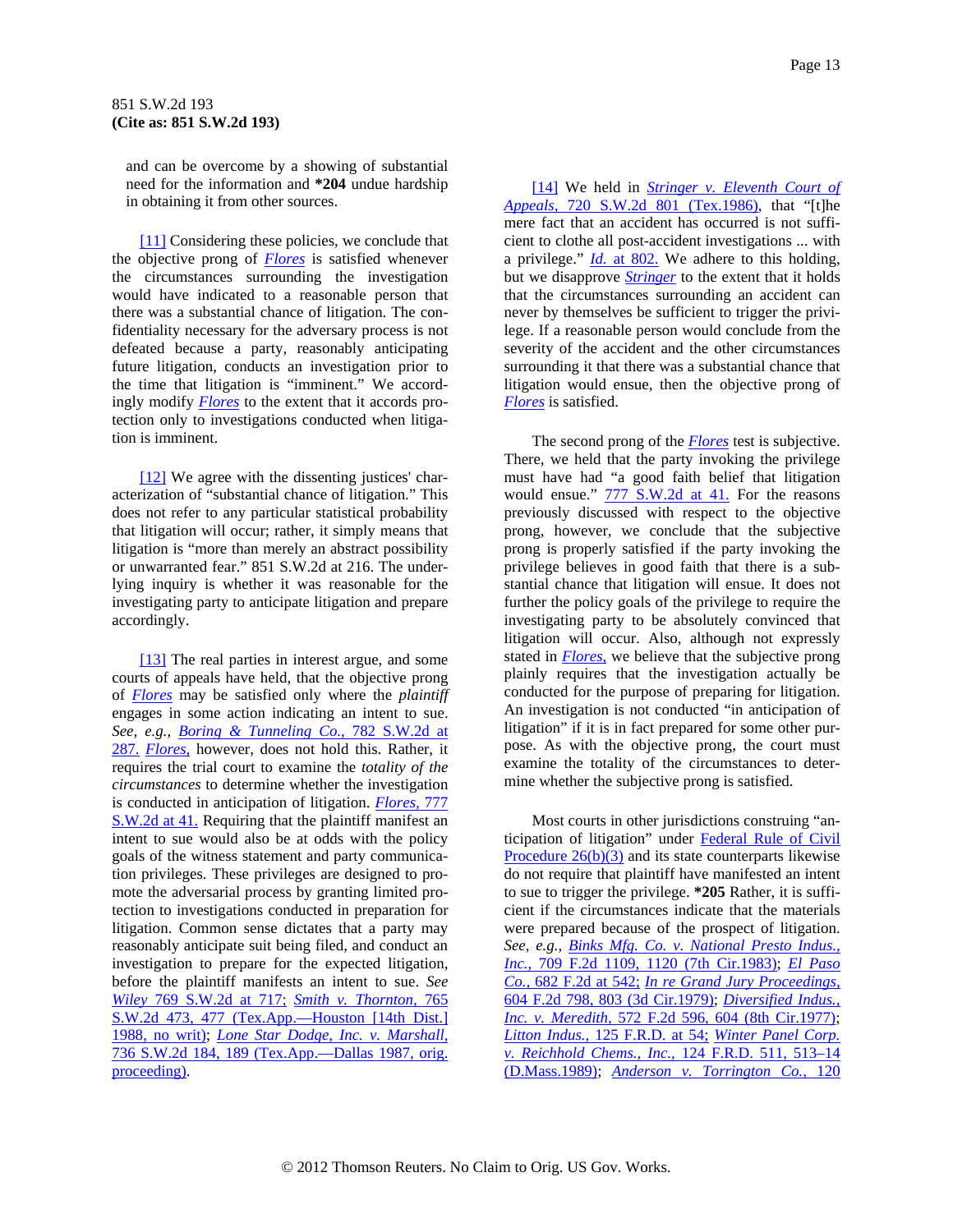[F.R.D. 82, 86 \(N.D.Ind.1987\)](http://www.westlaw.com/Find/Default.wl?rs=dfa1.0&vr=2.0&DB=344&FindType=Y&ReferencePositionType=S&SerialNum=1988060177&ReferencePosition=86); *[State ex rel. Corbin v.](http://www.westlaw.com/Find/Default.wl?rs=dfa1.0&vr=2.0&DB=661&FindType=Y&ReferencePositionType=S&SerialNum=1984117675&ReferencePosition=839)  [Weaver,](http://www.westlaw.com/Find/Default.wl?rs=dfa1.0&vr=2.0&DB=661&FindType=Y&ReferencePositionType=S&SerialNum=1984117675&ReferencePosition=839)* [140 Ariz. 123, 680 P.2d 833, 839](http://www.westlaw.com/Find/Default.wl?rs=dfa1.0&vr=2.0&DB=661&FindType=Y&ReferencePositionType=S&SerialNum=1984117675&ReferencePosition=839)  [\(Ariz.Ct.App.1984\);](http://www.westlaw.com/Find/Default.wl?rs=dfa1.0&vr=2.0&DB=661&FindType=Y&ReferencePositionType=S&SerialNum=1984117675&ReferencePosition=839) *[Mullins v. Vakili,](http://www.westlaw.com/Find/Default.wl?rs=dfa1.0&vr=2.0&DB=162&FindType=Y&ReferencePositionType=S&SerialNum=1986114067&ReferencePosition=197)* [506 A.2d 192,](http://www.westlaw.com/Find/Default.wl?rs=dfa1.0&vr=2.0&DB=162&FindType=Y&ReferencePositionType=S&SerialNum=1986114067&ReferencePosition=197)  [197–98 \(Del.Super.Ct.1986\);](http://www.westlaw.com/Find/Default.wl?rs=dfa1.0&vr=2.0&DB=162&FindType=Y&ReferencePositionType=S&SerialNum=1986114067&ReferencePosition=197) *[American Bldgs. Co. v.](http://www.westlaw.com/Find/Default.wl?rs=dfa1.0&vr=2.0&DB=578&FindType=Y&ReferencePositionType=S&SerialNum=1987049363&ReferencePosition=62)  [Kokomo Grain Co.,](http://www.westlaw.com/Find/Default.wl?rs=dfa1.0&vr=2.0&DB=578&FindType=Y&ReferencePositionType=S&SerialNum=1987049363&ReferencePosition=62)* [506 N.E.2d 56, 62–63](http://www.westlaw.com/Find/Default.wl?rs=dfa1.0&vr=2.0&DB=578&FindType=Y&ReferencePositionType=S&SerialNum=1987049363&ReferencePosition=62)  [\(Ind.Ct.App.1987\)](http://www.westlaw.com/Find/Default.wl?rs=dfa1.0&vr=2.0&DB=578&FindType=Y&ReferencePositionType=S&SerialNum=1987049363&ReferencePosition=62); *[Ashmead v. Harris,](http://www.westlaw.com/Find/Default.wl?rs=dfa1.0&vr=2.0&DB=595&FindType=Y&ReferencePositionType=S&SerialNum=1983134290&ReferencePosition=200)* [336 N.W.2d](http://www.westlaw.com/Find/Default.wl?rs=dfa1.0&vr=2.0&DB=595&FindType=Y&ReferencePositionType=S&SerialNum=1983134290&ReferencePosition=200)  [197, 200 \(Iowa 1983\)](http://www.westlaw.com/Find/Default.wl?rs=dfa1.0&vr=2.0&DB=595&FindType=Y&ReferencePositionType=S&SerialNum=1983134290&ReferencePosition=200); *[Kaarup v. St. Paul Fire &](http://www.westlaw.com/Find/Default.wl?rs=dfa1.0&vr=2.0&DB=595&FindType=Y&ReferencePositionType=S&SerialNum=1989023079&ReferencePosition=21)  [Marine Ins. Co.,](http://www.westlaw.com/Find/Default.wl?rs=dfa1.0&vr=2.0&DB=595&FindType=Y&ReferencePositionType=S&SerialNum=1989023079&ReferencePosition=21)* [436 N.W.2d 17, 21 \(S.D.1989\).](http://www.westlaw.com/Find/Default.wl?rs=dfa1.0&vr=2.0&DB=595&FindType=Y&ReferencePositionType=S&SerialNum=1989023079&ReferencePosition=21) It is not necessary that litigation be threatened or imminent, as long as the prospect of litigation is identifiable because of claims that have already arisen. *See [Hercules Inc. v. Exxon Corp.,](http://www.westlaw.com/Find/Default.wl?rs=dfa1.0&vr=2.0&DB=345&FindType=Y&ReferencePositionType=S&SerialNum=1977125628&ReferencePosition=151)* [434 F.Supp. 136, 151](http://www.westlaw.com/Find/Default.wl?rs=dfa1.0&vr=2.0&DB=345&FindType=Y&ReferencePositionType=S&SerialNum=1977125628&ReferencePosition=151)  [\(D.Del.1977\)](http://www.westlaw.com/Find/Default.wl?rs=dfa1.0&vr=2.0&DB=345&FindType=Y&ReferencePositionType=S&SerialNum=1977125628&ReferencePosition=151); *[United States v. Exxon Corp.,](http://www.westlaw.com/Find/Default.wl?rs=dfa1.0&vr=2.0&DB=344&FindType=Y&ReferencePositionType=S&SerialNum=1980135918&ReferencePosition=638)* [87](http://www.westlaw.com/Find/Default.wl?rs=dfa1.0&vr=2.0&DB=344&FindType=Y&ReferencePositionType=S&SerialNum=1980135918&ReferencePosition=638)  [F.R.D. 624, 638 \(D.D.C.1980\)](http://www.westlaw.com/Find/Default.wl?rs=dfa1.0&vr=2.0&DB=344&FindType=Y&ReferencePositionType=S&SerialNum=1980135918&ReferencePosition=638); *[Great Lakes Concrete](http://www.westlaw.com/Find/Default.wl?rs=dfa1.0&vr=2.0&DB=595&FindType=Y&ReferencePositionType=S&SerialNum=1986120895&ReferencePosition=298)  [Pole Corp. v. Eash,](http://www.westlaw.com/Find/Default.wl?rs=dfa1.0&vr=2.0&DB=595&FindType=Y&ReferencePositionType=S&SerialNum=1986120895&ReferencePosition=298)* [148 Mich.App. 649, 385 N.W.2d](http://www.westlaw.com/Find/Default.wl?rs=dfa1.0&vr=2.0&DB=595&FindType=Y&ReferencePositionType=S&SerialNum=1986120895&ReferencePosition=298)  [296, 298 n. 2 \(1986\)](http://www.westlaw.com/Find/Default.wl?rs=dfa1.0&vr=2.0&DB=595&FindType=Y&ReferencePositionType=S&SerialNum=1986120895&ReferencePosition=298); *[United States v. Bonnell,](http://www.westlaw.com/Find/Default.wl?rs=dfa1.0&vr=2.0&DB=345&FindType=Y&ReferencePositionType=S&SerialNum=1979140180&ReferencePosition=1078)* [483](http://www.westlaw.com/Find/Default.wl?rs=dfa1.0&vr=2.0&DB=345&FindType=Y&ReferencePositionType=S&SerialNum=1979140180&ReferencePosition=1078)  [F.Supp. 1070, 1078 \(D.Minn.\),](http://www.westlaw.com/Find/Default.wl?rs=dfa1.0&vr=2.0&DB=345&FindType=Y&ReferencePositionType=S&SerialNum=1979140180&ReferencePosition=1078) *modified on other grounds,* [483 F.Supp. 1091 \(D.Minn.1979\).](http://www.westlaw.com/Find/Default.wl?rs=dfa1.0&vr=2.0&DB=345&FindType=Y&SerialNum=1980102707)

The fundamental problem that has plagued other courts is determining whether a "routine" investigation is conducted in anticipation of litigation. The Advisory Committee Notes to the 1970 federal rules amendments provide that "[m]aterials assembled in the ordinary course of business, or pursuant to public requirements unrelated to litigation, or for other nonlitigation purposes" are not protected. *Proposed Amendments to the Federal Rules of Civil Procedure Relating to Discovery,* 48 F.R.D. 485, 501 (1970). Accordingly, many courts have recognized a brightline "ordinary course of business" exception.

For example, in *[Miles v. Bell Helicopter Co.,](http://www.westlaw.com/Find/Default.wl?rs=dfa1.0&vr=2.0&DB=345&FindType=Y&SerialNum=1974107882)* [385](http://www.westlaw.com/Find/Default.wl?rs=dfa1.0&vr=2.0&DB=345&FindType=Y&SerialNum=1974107882)  [F.Supp. 1029 \(N.D.Ga.1974\)](http://www.westlaw.com/Find/Default.wl?rs=dfa1.0&vr=2.0&DB=345&FindType=Y&SerialNum=1974107882), the court compelled discovery of defendant's investigation of a fatal helicopter crash. The court found that "defendants routinely have such reports prepared when injuries are sustained in the crash of one of the helicopters they manufactured," *[id.](http://www.westlaw.com/Find/Default.wl?rs=dfa1.0&vr=2.0&FindType=Y&SerialNum=1974107882)* [at 1032,](http://www.westlaw.com/Find/Default.wl?rs=dfa1.0&vr=2.0&FindType=Y&SerialNum=1974107882) and therefore the reports were prepared in the ordinary course of business and not in anticipation of litigation. The court rejected defendant's argument that the privilege should apply because helicopter crashes causing serious injury routinely give rise to litigation. *[Id.](http://www.westlaw.com/Find/Default.wl?rs=dfa1.0&vr=2.0&FindType=Y&SerialNum=1974107882) See also [Soeder v.](http://www.westlaw.com/Find/Default.wl?rs=dfa1.0&vr=2.0&DB=344&FindType=Y&ReferencePositionType=S&SerialNum=1981121693&ReferencePosition=255)  [General Dynamics Corp.,](http://www.westlaw.com/Find/Default.wl?rs=dfa1.0&vr=2.0&DB=344&FindType=Y&ReferencePositionType=S&SerialNum=1981121693&ReferencePosition=255)* [90 F.R.D. 253, 255](http://www.westlaw.com/Find/Default.wl?rs=dfa1.0&vr=2.0&DB=344&FindType=Y&ReferencePositionType=S&SerialNum=1981121693&ReferencePosition=255)  [\(D.Nev.1980\);](http://www.westlaw.com/Find/Default.wl?rs=dfa1.0&vr=2.0&DB=344&FindType=Y&ReferencePositionType=S&SerialNum=1981121693&ReferencePosition=255) *[McDougall v. Dunn,](http://www.westlaw.com/Find/Default.wl?rs=dfa1.0&vr=2.0&DB=350&FindType=Y&ReferencePositionType=S&SerialNum=1972112441&ReferencePosition=473)* [468 F.2d 468,](http://www.westlaw.com/Find/Default.wl?rs=dfa1.0&vr=2.0&DB=350&FindType=Y&ReferencePositionType=S&SerialNum=1972112441&ReferencePosition=473)  [473 \(4th Cir.1972\)](http://www.westlaw.com/Find/Default.wl?rs=dfa1.0&vr=2.0&DB=350&FindType=Y&ReferencePositionType=S&SerialNum=1972112441&ReferencePosition=473); *[Thomas Organ Co. v. Jadranska](http://www.westlaw.com/Find/Default.wl?rs=dfa1.0&vr=2.0&DB=344&FindType=Y&ReferencePositionType=S&SerialNum=1972103498&ReferencePosition=372)  [Slobodna Plovidba,](http://www.westlaw.com/Find/Default.wl?rs=dfa1.0&vr=2.0&DB=344&FindType=Y&ReferencePositionType=S&SerialNum=1972103498&ReferencePosition=372)* [54 F.R.D. 367, 372–373](http://www.westlaw.com/Find/Default.wl?rs=dfa1.0&vr=2.0&DB=344&FindType=Y&ReferencePositionType=S&SerialNum=1972103498&ReferencePosition=372)  [\(N.D.Ill.1972\)](http://www.westlaw.com/Find/Default.wl?rs=dfa1.0&vr=2.0&DB=344&FindType=Y&ReferencePositionType=S&SerialNum=1972103498&ReferencePosition=372); *[Atlanta Coca–Cola Bottling Co. v.](http://www.westlaw.com/Find/Default.wl?rs=dfa1.0&vr=2.0&DB=344&FindType=Y&ReferencePositionType=S&SerialNum=1972103872&ReferencePosition=118)  [Transamerica Ins. Co.,](http://www.westlaw.com/Find/Default.wl?rs=dfa1.0&vr=2.0&DB=344&FindType=Y&ReferencePositionType=S&SerialNum=1972103872&ReferencePosition=118)* [61 F.R.D. 115, 118](http://www.westlaw.com/Find/Default.wl?rs=dfa1.0&vr=2.0&DB=344&FindType=Y&ReferencePositionType=S&SerialNum=1972103872&ReferencePosition=118)  [\(N.D.Ga.1972\)](http://www.westlaw.com/Find/Default.wl?rs=dfa1.0&vr=2.0&DB=344&FindType=Y&ReferencePositionType=S&SerialNum=1972103872&ReferencePosition=118); *[Sterling Drug,](http://www.westlaw.com/Find/Default.wl?rs=dfa1.0&vr=2.0&DB=345&FindType=Y&ReferencePositionType=S&SerialNum=1980118801&ReferencePosition=1026)* [488 F.Supp. 1019,](http://www.westlaw.com/Find/Default.wl?rs=dfa1.0&vr=2.0&DB=345&FindType=Y&ReferencePositionType=S&SerialNum=1980118801&ReferencePosition=1026)  [1026 \(S.D.N.Y.1980\);](http://www.westlaw.com/Find/Default.wl?rs=dfa1.0&vr=2.0&DB=345&FindType=Y&ReferencePositionType=S&SerialNum=1980118801&ReferencePosition=1026) *[National Farmers Union](http://www.westlaw.com/Find/Default.wl?rs=dfa1.0&vr=2.0&DB=661&FindType=Y&ReferencePositionType=S&SerialNum=1986126030&ReferencePosition=1047)  [Property and Casualty Co. v. District Court,](http://www.westlaw.com/Find/Default.wl?rs=dfa1.0&vr=2.0&DB=661&FindType=Y&ReferencePositionType=S&SerialNum=1986126030&ReferencePosition=1047)* [718](http://www.westlaw.com/Find/Default.wl?rs=dfa1.0&vr=2.0&DB=661&FindType=Y&ReferencePositionType=S&SerialNum=1986126030&ReferencePosition=1047)  [P.2d 1044, 1047–48 \(Colo.1986\)](http://www.westlaw.com/Find/Default.wl?rs=dfa1.0&vr=2.0&DB=661&FindType=Y&ReferencePositionType=S&SerialNum=1986126030&ReferencePosition=1047) (en banc); *[Henry](http://www.westlaw.com/Find/Default.wl?rs=dfa1.0&vr=2.0&DB=661&FindType=Y&ReferencePositionType=S&SerialNum=1979105683&ReferencePosition=921)  [Enters., Inc. v. Smith,](http://www.westlaw.com/Find/Default.wl?rs=dfa1.0&vr=2.0&DB=661&FindType=Y&ReferencePositionType=S&SerialNum=1979105683&ReferencePosition=921)* [225 Kan. 615, 592 P.2d 915,](http://www.westlaw.com/Find/Default.wl?rs=dfa1.0&vr=2.0&DB=661&FindType=Y&ReferencePositionType=S&SerialNum=1979105683&ReferencePosition=921)  [921 \(1979\);](http://www.westlaw.com/Find/Default.wl?rs=dfa1.0&vr=2.0&DB=661&FindType=Y&ReferencePositionType=S&SerialNum=1979105683&ReferencePosition=921) *[Langdon v. Champion,](http://www.westlaw.com/Find/Default.wl?rs=dfa1.0&vr=2.0&DB=661&FindType=Y&ReferencePositionType=S&SerialNum=1988044277&ReferencePosition=1006)* [752 P.2d 999,](http://www.westlaw.com/Find/Default.wl?rs=dfa1.0&vr=2.0&DB=661&FindType=Y&ReferencePositionType=S&SerialNum=1988044277&ReferencePosition=1006)  [1006–07 \(Alaska 1988\)](http://www.westlaw.com/Find/Default.wl?rs=dfa1.0&vr=2.0&DB=661&FindType=Y&ReferencePositionType=S&SerialNum=1988044277&ReferencePosition=1006).

Other courts, however, have rejected a hard and fast ordinary course of business exception, recognizing that a prudent party may routinely prepare for litigation after a serious accident. *See [Ashmead,](http://www.westlaw.com/Find/Default.wl?rs=dfa1.0&vr=2.0&DB=595&FindType=Y&ReferencePositionType=S&SerialNum=1983134290&ReferencePosition=200)* [336](http://www.westlaw.com/Find/Default.wl?rs=dfa1.0&vr=2.0&DB=595&FindType=Y&ReferencePositionType=S&SerialNum=1983134290&ReferencePosition=200)  [N.W.2d at 200](http://www.westlaw.com/Find/Default.wl?rs=dfa1.0&vr=2.0&DB=595&FindType=Y&ReferencePositionType=S&SerialNum=1983134290&ReferencePosition=200) ("It does not matter that the investigation is routine. Even a routine investigation may be made in anticipation of litigation.") (citations omitted); *[Harriman v. Maddocks,](http://www.westlaw.com/Find/Default.wl?rs=dfa1.0&vr=2.0&DB=162&FindType=Y&ReferencePositionType=S&SerialNum=1986163196&ReferencePosition=1034)* [518 A.2d 1027, 1034](http://www.westlaw.com/Find/Default.wl?rs=dfa1.0&vr=2.0&DB=162&FindType=Y&ReferencePositionType=S&SerialNum=1986163196&ReferencePosition=1034)  [\(Me.1986\)](http://www.westlaw.com/Find/Default.wl?rs=dfa1.0&vr=2.0&DB=162&FindType=Y&ReferencePositionType=S&SerialNum=1986163196&ReferencePosition=1034). In holding that an insurer's routine postaccident investigation was privileged, the court in *[Fireman's Fund Ins. Co. v. McAlpine,](http://www.westlaw.com/Find/Default.wl?rs=dfa1.0&vr=2.0&DB=162&FindType=Y&ReferencePositionType=S&SerialNum=1978116347&ReferencePosition=89)* [120 R.I. 744,](http://www.westlaw.com/Find/Default.wl?rs=dfa1.0&vr=2.0&DB=162&FindType=Y&ReferencePositionType=S&SerialNum=1978116347&ReferencePosition=89)  [391 A.2d 84, 89–90 \(1978\),](http://www.westlaw.com/Find/Default.wl?rs=dfa1.0&vr=2.0&DB=162&FindType=Y&ReferencePositionType=S&SerialNum=1978116347&ReferencePosition=89) concluded as follows:

In our litigious society, when an insured reports to his insurer that he has been involved in an incident involving another person, the insurer can reasonably anticipate that some action will be taken by the other party. The seeds of prospective litigation have been sown, and the prudent party, anticipating this fact, will begin to prepare his case.... Although **\*206** a claim may be settled short of the instigation of legal action, there is an ever-present possibility of a claim's ending in litigation. The recognition of this possibility provides, in any given case, the impetus for the insurer to garner information regarding the circumstances of a claim.

*See also [Almaguer v. Chicago, Rock Island &](http://www.westlaw.com/Find/Default.wl?rs=dfa1.0&vr=2.0&DB=344&FindType=Y&ReferencePositionType=S&SerialNum=1972103584&ReferencePosition=149)  [Pac. R.R.,](http://www.westlaw.com/Find/Default.wl?rs=dfa1.0&vr=2.0&DB=344&FindType=Y&ReferencePositionType=S&SerialNum=1972103584&ReferencePosition=149)* [55 F.R.D. 147, 149 \(D.Neb.1972\).](http://www.westlaw.com/Find/Default.wl?rs=dfa1.0&vr=2.0&DB=344&FindType=Y&ReferencePositionType=S&SerialNum=1972103584&ReferencePosition=149) The *[McAlpine](http://www.westlaw.com/Find/Default.wl?rs=dfa1.0&vr=2.0&FindType=Y&SerialNum=1978116347)* court made clear that routine post-accident investigations would not always be privileged, as "[i]n many cases an insurer may prepare reports for a purpose other than in response to the threat of litigation." *[McAlpine,](http://www.westlaw.com/Find/Default.wl?rs=dfa1.0&vr=2.0&DB=162&FindType=Y&ReferencePositionType=S&SerialNum=1978116347&ReferencePosition=90)* [391 A.2d at 90.](http://www.westlaw.com/Find/Default.wl?rs=dfa1.0&vr=2.0&DB=162&FindType=Y&ReferencePositionType=S&SerialNum=1978116347&ReferencePosition=90)

Most commentators disapprove of a bright-line ordinary course of business exception. *See* Anderson et al., *supra,* at 852 ("[A] court should treat the ordinary course of business criterion as merely one factor among many when applying the anticipation-oflitigation test."); Albright, *supra,* at 845 ("Although it is true that a document routinely prepared for business purposes other than litigation is less likely to have been prepared in anticipation of litigation, it is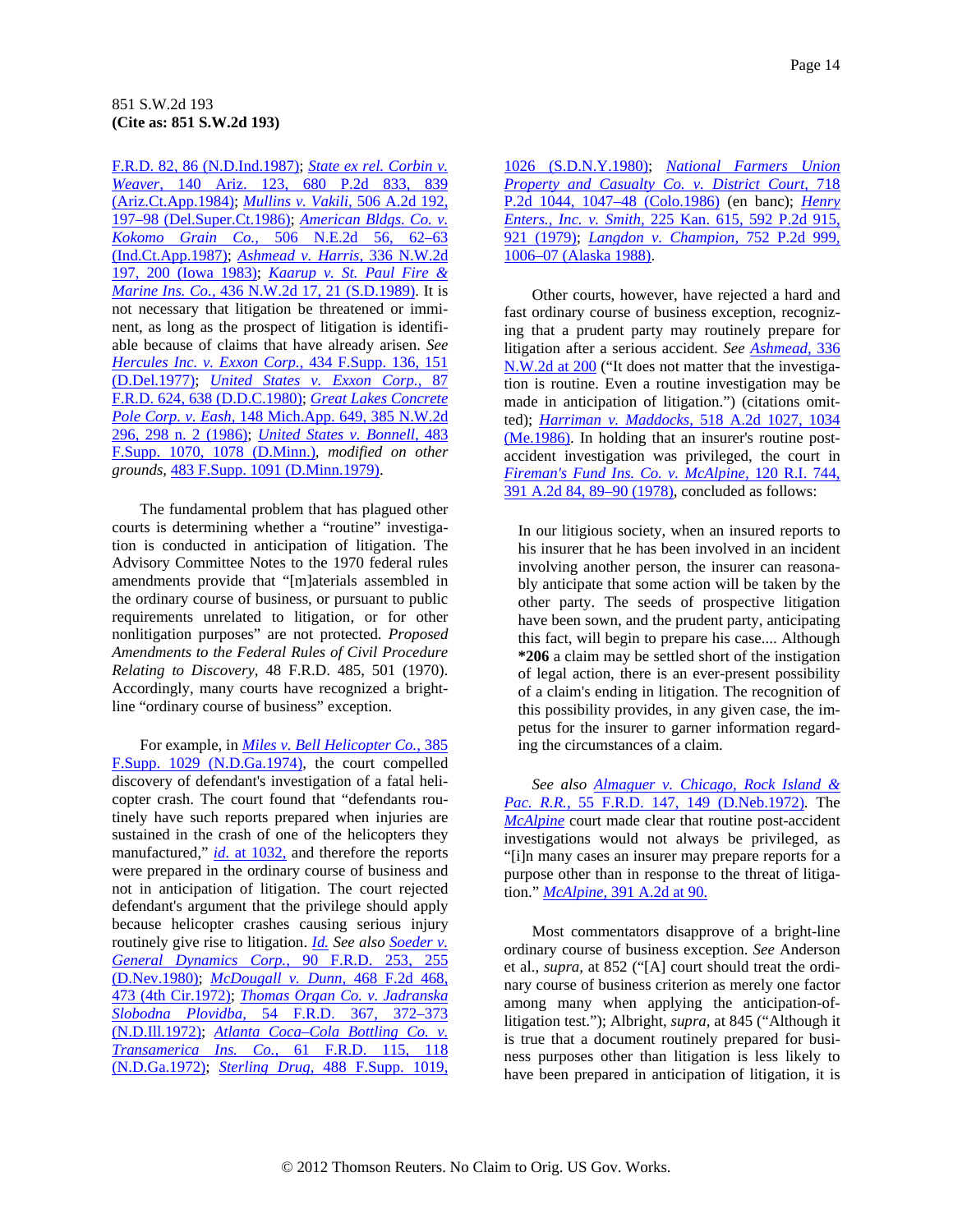<span id="page-14-0"></span>not true that every investigation conducted on a routine basis is conducted for purposes other than litigation."); Robert H. Oberbillig, Note, *Work Product Discovery: A Multifactor Approach to the Anticipation of Litigation Requirement in [Federal Rule of](http://www.westlaw.com/Find/Default.wl?rs=dfa1.0&vr=2.0&DB=1004365&DocName=USFRCPR26&FindType=L) [Civil Procedure 26\(b\)\(3\),](http://www.westlaw.com/Find/Default.wl?rs=dfa1.0&vr=2.0&DB=1004365&DocName=USFRCPR26&FindType=L)* 66 Iowa L.Rev. 1277, 1294–95 (1981) (arguing that excluding documents prepared in the ordinary course of business from protection "overlook [s] the possibility that the ordinary course of business developed out of a desire to adequately prepare for future litigation").

[\[15\]](#page-3-0) We agree that there should be no bright-line ordinary course of business exception. It may very well be that a party routinely investigates serious accidents because such accidents routinely give rise to litigation. As with other investigations, an investigation performed in the ordinary course of business is conducted in anticipation of litigation if it passes both prongs of the *[Flores](http://www.westlaw.com/Find/Default.wl?rs=dfa1.0&vr=2.0&FindType=Y&SerialNum=1989097117)* test. With regard to the subjective prong, the circumstances must indicate that the investigation was in fact conducted to prepare for potential litigation. The court therefore must consider the reasons that gave rise to the company's ordinary business practice. If a party routinely investigates accidents because of litigation and nonlitigation reasons, the court should determine the primary motivating purpose underlying the ordinary business practice. *See [United States v. Davis,](http://www.westlaw.com/Find/Default.wl?rs=dfa1.0&vr=2.0&DB=350&FindType=Y&ReferencePositionType=S&SerialNum=1981103747&ReferencePosition=1040)* [636 F.2d 1028, 1040](http://www.westlaw.com/Find/Default.wl?rs=dfa1.0&vr=2.0&DB=350&FindType=Y&ReferencePositionType=S&SerialNum=1981103747&ReferencePosition=1040)  [\(5th Cir. Unit A Feb.1981\)](http://www.westlaw.com/Find/Default.wl?rs=dfa1.0&vr=2.0&DB=350&FindType=Y&ReferencePositionType=S&SerialNum=1981103747&ReferencePosition=1040); *[Schaffer v. Rogers,](http://www.westlaw.com/Find/Default.wl?rs=dfa1.0&vr=2.0&DB=595&FindType=Y&ReferencePositionType=S&SerialNum=1985108319&ReferencePosition=555)* [362](http://www.westlaw.com/Find/Default.wl?rs=dfa1.0&vr=2.0&DB=595&FindType=Y&ReferencePositionType=S&SerialNum=1985108319&ReferencePosition=555)  [N.W.2d 552, 555 \(Iowa 1985\);](http://www.westlaw.com/Find/Default.wl?rs=dfa1.0&vr=2.0&DB=595&FindType=Y&ReferencePositionType=S&SerialNum=1985108319&ReferencePosition=555) *[LaMonte v. Personnel](http://www.westlaw.com/Find/Default.wl?rs=dfa1.0&vr=2.0&DB=735&FindType=Y&ReferencePositionType=S&SerialNum=1991050534&ReferencePosition=868)  [Board of Jefferson County,](http://www.westlaw.com/Find/Default.wl?rs=dfa1.0&vr=2.0&DB=735&FindType=Y&ReferencePositionType=S&SerialNum=1991050534&ReferencePosition=868)* [581 So.2d 866, 868](http://www.westlaw.com/Find/Default.wl?rs=dfa1.0&vr=2.0&DB=735&FindType=Y&ReferencePositionType=S&SerialNum=1991050534&ReferencePosition=868)  [\(Ala.App.1991\)](http://www.westlaw.com/Find/Default.wl?rs=dfa1.0&vr=2.0&DB=735&FindType=Y&ReferencePositionType=S&SerialNum=1991050534&ReferencePosition=868). *Cf. [GAF Corp. v. Eastman Kodak](http://www.westlaw.com/Find/Default.wl?rs=dfa1.0&vr=2.0&DB=344&FindType=Y&ReferencePositionType=S&SerialNum=1980192867&ReferencePosition=51)  [Co.,](http://www.westlaw.com/Find/Default.wl?rs=dfa1.0&vr=2.0&DB=344&FindType=Y&ReferencePositionType=S&SerialNum=1980192867&ReferencePosition=51)* [85 F.R.D. 46, 51 \(S.D.N.Y.1979\)](http://www.westlaw.com/Find/Default.wl?rs=dfa1.0&vr=2.0&DB=344&FindType=Y&ReferencePositionType=S&SerialNum=1980192867&ReferencePosition=51) (document that was prepared "at least [in](#page-14-0) part" to prepare for litigation was privileged). $\frac{FN13}{FN13}$ 

> [FN13.](#page-14-0) Justice Doggett assumes that all claims investigations conducted by an insurance company will be privileged under today's opinion. 851 S.W.2d at 212–213. This is incorrect. An insurer, like any other party, must establish that the circumstances reasonably indicated a substantial chance of litigation, that the insurer believed in good faith that litigation would ensue, and that the investigation was conducted primarily to prepare for the expected litigation. An insurer routinely investigating a claim to determine whether coverage exists under its policy will in many cases not be able to

meet these criteria. We thus do not adopt the "minority" rule referred to in *Langdon v*. *[Champion,](http://www.westlaw.com/Find/Default.wl?rs=dfa1.0&vr=2.0&DB=661&FindType=Y&SerialNum=1988044277)* [752 P.2d 999 \(Alaska 1988\)](http://www.westlaw.com/Find/Default.wl?rs=dfa1.0&vr=2.0&DB=661&FindType=Y&SerialNum=1988044277), and cited by Justice Doggett, 851 S.W.2d 212– 213, that protects "virtually all insurance carrier investigations." **[752 P.2d at 1006.](http://www.westlaw.com/Find/Default.wl?rs=dfa1.0&vr=2.0&DB=661&FindType=Y&ReferencePositionType=S&SerialNum=1988044277&ReferencePosition=1006)** 

Justice Doggett also contends that our holding unfairly restricts discovery because "immediate post-accident investigations can uncover fresh evidence from witnesses and the scene that will often not be available at any other time." 851 S.W.2d at 212–213. This analysis ignores the exception to the party-communication and witness-statement privileges set forth in [Rule 166b\(3\)\(e\)](http://www.westlaw.com/Find/Default.wl?rs=dfa1.0&vr=2.0&DB=1005302&DocName=TXRRCPR166B&FindType=L), which allows discovery of otherwise privileged materials upon a showing of substantial need and undue hardship in obtaining the substantial equivalent of the materials by other means. This exception, which is patterned after a similar exception in [Fed.R.Civ.P.](http://www.westlaw.com/Find/Default.wl?rs=dfa1.0&vr=2.0&DB=1004365&DocName=USFRCPR26&FindType=L)   $26(b)(3)$ , has been rarely invoked by parties in Texas seeking discovery.

Justice Doggett further argues that the standard announced today will not be as clear and easy to apply as the "outward manifestations" test attributed to *[Flores,](http://www.westlaw.com/Find/Default.wl?rs=dfa1.0&vr=2.0&FindType=Y&SerialNum=1989097117)* under which the investigatory privilege does not apply until the plaintiff manifests an intent to sue. Whether an investigation is conducted in anticipation of litigation has proved to be an elusive concept, producing a substantial amount of litigation in federal and state courts. Surely *[Flores](http://www.westlaw.com/Find/Default.wl?rs=dfa1.0&vr=2.0&FindType=Y&SerialNum=1989097117)* did not solve this problem, as its standard has also produced substantial litigation.

**\*207** In summary, an investigation is conducted in anticipation of litigation for purposes of Rule [166b\(3\)](http://www.westlaw.com/Find/Default.wl?rs=dfa1.0&vr=2.0&DB=1005302&DocName=TXRRCPR166B&FindType=L) when a) a reasonable person would have concluded from the totality of the circumstances surrounding the investigation that there was a substantial chance that litigation would ensue; and b) the party resisting discovery believed in good faith that there was a substantial chance that litigation would ensue and conducted the investigation for the purpose of preparing for such litigation.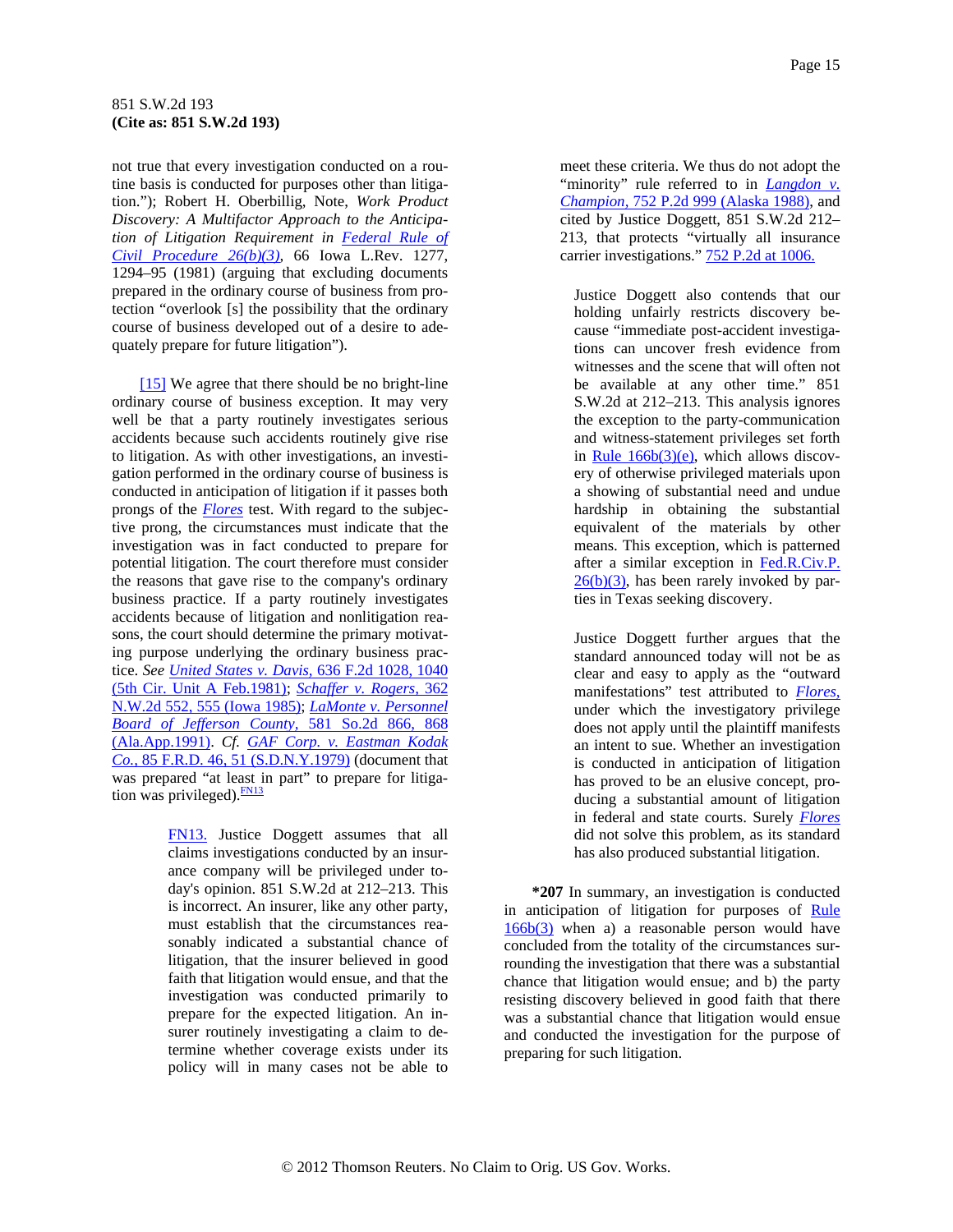#### B

<span id="page-15-0"></span>[\[16\]](#page-3-0) Normally in a mandamus proceeding such as this, we would next determine whether the trial court abused its discretion in determining that the post-accident investigation was not conducted in anticipation of litigation. In this case, however, as we have modified the controlling legal standard, we believe that the trial court should have an opportunity to reconsider its conclusion in light of today's opinion. We therefore conclude that the writ of mandamus should be denied without prejudice  $\frac{FN14}{FN14}$  $\frac{FN14}{FN14}$  $\frac{FN14}{FN14}$  to allow the trial court to reconsider NATCO's objections based on the witness statement and party communication privileges.

> [FN14.](#page-15-0) As discussed in the next section, NATCO has demonstrated that it has no adequate remedy by appeal.

#### **V**

We next consider whether NATCO has an adequate remedy by appeal. We concluded in *[Walker](http://www.westlaw.com/Find/Default.wl?rs=dfa1.0&vr=2.0&FindType=Y&SerialNum=1992044797)* that the remedy by appeal is not adequate when the trial court erroneously orders disclosure of privileged information which will materially affect the rights of the aggrieved party. [827 S.W.2d at 843.](http://www.westlaw.com/Find/Default.wl?rs=dfa1.0&vr=2.0&DB=713&FindType=Y&ReferencePositionType=S&SerialNum=1992044797&ReferencePosition=843) Most of the documents at issue here are statements of witnesses to the explosion taken shortly after it occurred. The information in these statements obviously could have a significant impact on the assignment of liability. NATCO therefore has no adequate remedy by appeal.

For the foregoing reasons, the writ of mandamus is denied without prejudice to allow the trial court to reconsider NATCO's objections based on the witness statement and party communication privileges in light of today's opinion. The stay order previously issued by this Court remains in effect only so long as necessary to allow the trial court to act. The trial court may in its discretion lift the stay when it deems appropriate.

#### [GONZALEZ](http://www.westlaw.com/Find/Default.wl?rs=dfa1.0&vr=2.0&DB=PROFILER-WLD&DocName=0260593901&FindType=h), Justice, concurring.

I concur in the judgment of the Court, but disagree with part IV of the Court's opinion. The twoprong test of *[Flores v. Fourth Court of Appeals,](http://www.westlaw.com/Find/Default.wl?rs=dfa1.0&vr=2.0&DB=713&FindType=Y&SerialNum=1989097117)* [777](http://www.westlaw.com/Find/Default.wl?rs=dfa1.0&vr=2.0&DB=713&FindType=Y&SerialNum=1989097117)  [S.W.2d 38 \(Tex.1989\),](http://www.westlaw.com/Find/Default.wl?rs=dfa1.0&vr=2.0&DB=713&FindType=Y&SerialNum=1989097117) is not used in any other jurisdiction that has interpreted the phrase "anticipation of litigation." For the reasons stated in *[Scott v. Twelfth](http://www.westlaw.com/Find/Default.wl?rs=dfa1.0&vr=2.0&DB=713&FindType=Y&ReferencePositionType=S&SerialNum=1992055491&ReferencePosition=447)  [Court of Appeals,](http://www.westlaw.com/Find/Default.wl?rs=dfa1.0&vr=2.0&DB=713&FindType=Y&ReferencePositionType=S&SerialNum=1992055491&ReferencePosition=447)* [843 S.W.2d 439, 447 \(Tex.1993\)](http://www.westlaw.com/Find/Default.wl?rs=dfa1.0&vr=2.0&DB=713&FindType=Y&ReferencePositionType=S&SerialNum=1992055491&ReferencePosition=447) (Gonzalez, J., dissenting), I would overrule *[Flores](http://www.westlaw.com/Find/Default.wl?rs=dfa1.0&vr=2.0&FindType=Y&SerialNum=1989097117)*

and bring Texas in line with the overwhelming majority of other jurisdictions that have addressed this issue.

DOGGETT, Justice, concurring  $\frac{FN1}{FN}$  and dissenting.

[FN1.](#page-15-0) While I concur in the judgment that mandamus not issue here, I vigorously dissent from the reasoning of the plurality opinion.

While a widow plans a funeral, the corporation in whose facility her husband was killed conducts an investigation. While family and friends mourn, the corporation obtains witness statements and prepares reports concerning the circumstances surrounding the death. If this occurrence is ever considered by a judge and jury, they should be able to hear the plain, unvarnished truth—to learn what really happened when memories were fresh and unpolished by counsel.

But now the majority  $\frac{FN2}{FN2}$  $\frac{FN2}{FN2}$  $\frac{FN2}{FN2}$  puts a stop to all of that; it approves concealment of this **\*208** investigation. As the family buries the victim, the corporation can bury any inconvenient facts it has learned. There is certainly nothing improper about the corporation investigating, but justice may well be defeated if the fruits of that investigation are hidden from the victim as well as other parties who may be forced to defend themselves against charges of wrongdoing. Such unwarranted secrecy defeats the search for truth and violates the previous law of Texas, as the trial judge in Wichita properly recognized. Unfortunately, once again neither an explicit procedural rule nor the prior decisions of this court prevent the continued erection of what is essentially a double standard of justice in Texas. Amply displayed here is the added cost and delay resulting from the majority's eagerness to intrude [ra](#page-15-0)ther than willingness to accept our existing  $law.$  $\frac{FN3}{FN3}$  $\frac{FN3}{FN3}$  $\frac{FN3}{FN3}$ 

> [FN2.](#page-15-0) Although Chief Justice Phillips' writing represents only a plurality opinion, I refer here to the "majority" because my disagreement also applies to the writings of Justices Gonzalez and Hecht.

> [FN3.](#page-15-0) The lethal explosion occurred on August 23, 1990; Judge Brotherton properly applied Texas law to permit discovery by an order of July 25, 1991; the court of appeals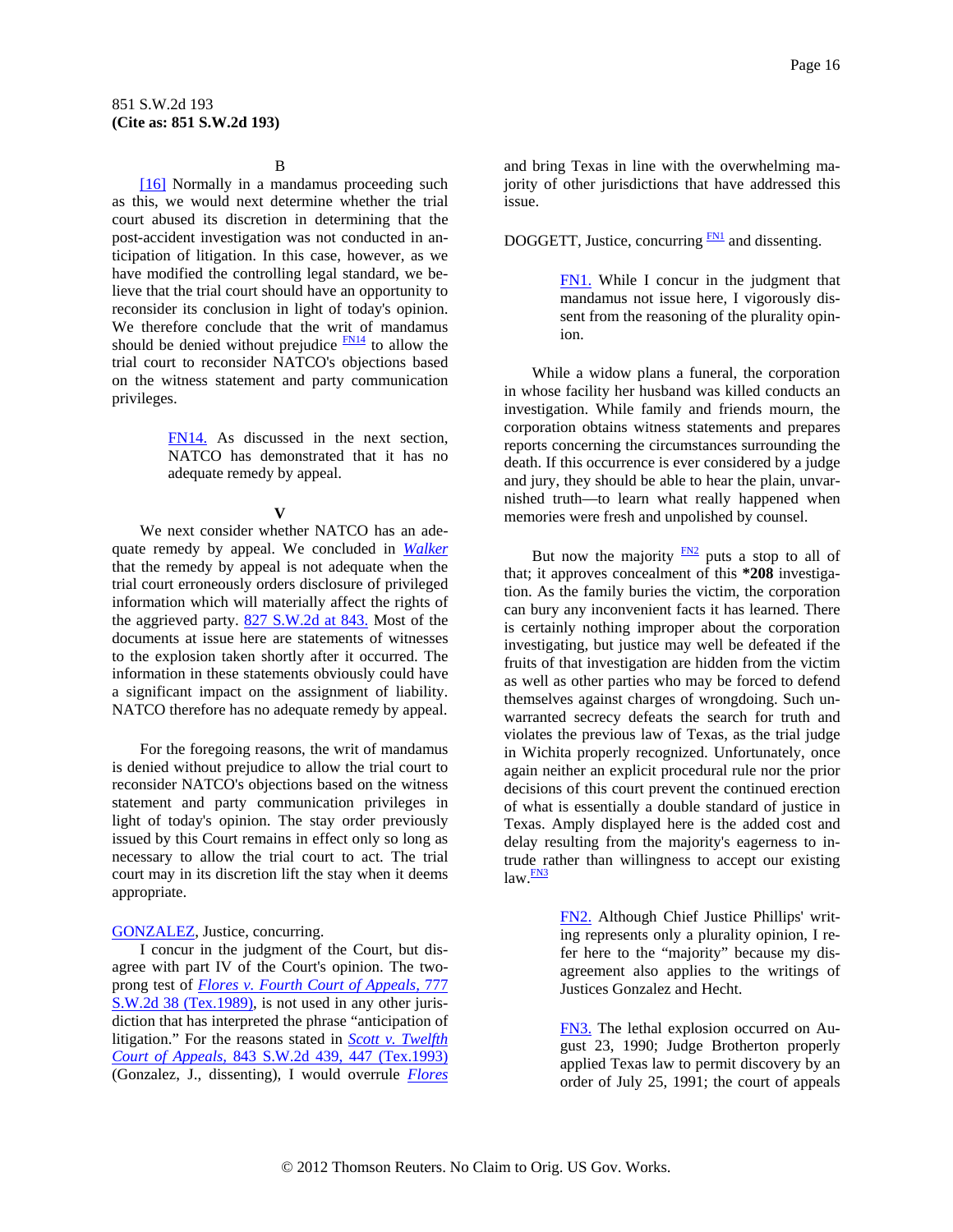<span id="page-16-0"></span>promptly and appropriately rejected mandamus on September 27, 1991. After according National Tank emergency relief in November 1991, this court heard oral argument on March 10, 1992 and now obstructs access to information that could "significantly place the blame for the explosion on ... National Tank Company...." 851 S.W.2d at 213.

I.

So that the real facts may ultimately be made known, we permit parties discovery before a trial begins. That process is designed to draw no distinction between the weak and the strong. The contrary approach approved today—secrecy—will sometimes benefit one side and sometimes another, $\frac{FN4}{TN}$  but it will invariably make truth its first casualty. This court's commitment to openness has previously been firm.<sup>FN5</sup> Most recently in *[State v. Lowry,](http://www.westlaw.com/Find/Default.wl?rs=dfa1.0&vr=2.0&DB=713&FindType=Y&SerialNum=1991034265)* [802 S.W.2d 669](http://www.westlaw.com/Find/Default.wl?rs=dfa1.0&vr=2.0&DB=713&FindType=Y&SerialNum=1991034265)  [\(Tex.1991, orig. proceeding\),](http://www.westlaw.com/Find/Default.wl?rs=dfa1.0&vr=2.0&DB=713&FindType=Y&SerialNum=1991034265) an opinion I authored for a unanimous court, discovery worked to the immediate benefit of the most powerful insurance companies in this country. And, under the circumstances of that case, rightly so. There, as in so many of our prior decisions, this court set forth the principle that should govern the present dispute:

> [FN4.](#page-16-0) Indeed, while the effect of the majority's effort is to slant the litigation process, individual plaintiffs are hardly the only ones who suffer. Here two small businesses, Bonded Inspections, Inc. and Helm Inspection Services, Inc., oppose mandamus as real parties in interest seeking access to the truth to use in their own defense.

> [FN5.](#page-16-0) *See [Axelson v. McIlhany,](http://www.westlaw.com/Find/Default.wl?rs=dfa1.0&vr=2.0&DB=713&FindType=Y&ReferencePositionType=S&SerialNum=1990151896&ReferencePosition=553)* [798 S.W.2d](http://www.westlaw.com/Find/Default.wl?rs=dfa1.0&vr=2.0&DB=713&FindType=Y&ReferencePositionType=S&SerialNum=1990151896&ReferencePosition=553)  [550, 553 \(Tex.1990, orig. proceeding\)](http://www.westlaw.com/Find/Default.wl?rs=dfa1.0&vr=2.0&DB=713&FindType=Y&ReferencePositionType=S&SerialNum=1990151896&ReferencePosition=553) (abuse of discretion to deny discovery of potentially relevant documents without reviewing them in camera); *[Garcia v. Peeples,](http://www.westlaw.com/Find/Default.wl?rs=dfa1.0&vr=2.0&DB=713&FindType=Y&ReferencePositionType=S&SerialNum=1987088522&ReferencePosition=347)* [734](http://www.westlaw.com/Find/Default.wl?rs=dfa1.0&vr=2.0&DB=713&FindType=Y&ReferencePositionType=S&SerialNum=1987088522&ReferencePosition=347)  [S.W.2d 343, 347–48 \(Tex.1987, orig. pro](http://www.westlaw.com/Find/Default.wl?rs=dfa1.0&vr=2.0&DB=713&FindType=Y&ReferencePositionType=S&SerialNum=1987088522&ReferencePosition=347)[ceeding\)](http://www.westlaw.com/Find/Default.wl?rs=dfa1.0&vr=2.0&DB=713&FindType=Y&ReferencePositionType=S&SerialNum=1987088522&ReferencePosition=347) (abuse of discretion to grant a blanket protective order against sharing discovery with other litigants); *[Peeples v. Hon.](http://www.westlaw.com/Find/Default.wl?rs=dfa1.0&vr=2.0&DB=713&FindType=Y&ReferencePositionType=S&SerialNum=1985134549&ReferencePosition=637)  [Fourth Supreme Judicial Dist.,](http://www.westlaw.com/Find/Default.wl?rs=dfa1.0&vr=2.0&DB=713&FindType=Y&ReferencePositionType=S&SerialNum=1985134549&ReferencePosition=637)* [701 S.W.2d](http://www.westlaw.com/Find/Default.wl?rs=dfa1.0&vr=2.0&DB=713&FindType=Y&ReferencePositionType=S&SerialNum=1985134549&ReferencePosition=637)  [635, 637 \(Tex.1985, orig. proceeding\)](http://www.westlaw.com/Find/Default.wl?rs=dfa1.0&vr=2.0&DB=713&FindType=Y&ReferencePositionType=S&SerialNum=1985134549&ReferencePosition=637) (burden is on party asserting a privilege from discovery to produce evidence concerning its applicability); *[Jampole v. Touchy,](http://www.westlaw.com/Find/Default.wl?rs=dfa1.0&vr=2.0&DB=713&FindType=Y&ReferencePositionType=S&SerialNum=1984132171&ReferencePosition=573)* [673](http://www.westlaw.com/Find/Default.wl?rs=dfa1.0&vr=2.0&DB=713&FindType=Y&ReferencePositionType=S&SerialNum=1984132171&ReferencePosition=573)

[S.W.2d 569, 573 \(Tex.1984, orig. proceed](http://www.westlaw.com/Find/Default.wl?rs=dfa1.0&vr=2.0&DB=713&FindType=Y&ReferencePositionType=S&SerialNum=1984132171&ReferencePosition=573)[ing\)](http://www.westlaw.com/Find/Default.wl?rs=dfa1.0&vr=2.0&DB=713&FindType=Y&ReferencePositionType=S&SerialNum=1984132171&ReferencePosition=573) (abuse of discretion to deny discovery of alternative designs of product).

Affording parties full discovery promotes the fair resolution of disputes by the judiciary. This court has vigorously sought to ensure that lawsuits are "decided by what the facts reveal, not by what facts are concealed." Discovery is thus the linchpin of the search for truth, as it makes "a trial less of a game of blind man's bluff and more a fair contest with the issues and facts disclosed to the fullest practicable extent." In recent years, we have sought to secure this objective through both revision of the Texas Rules of Civil Procedure and our opinions discouraging gamesmanship and secrecy.

Only in certain narrow circumstances is it appropriate to obstruct the search for truth by denying discovery. Very limited exceptions to the strongly preferred policy of openness are recognized in our state procedural rules and statutes. *See* [Tex.R.Civ.Evid. 501](http://www.westlaw.com/Find/Default.wl?rs=dfa1.0&vr=2.0&DB=1000301&DocName=TXRRRL501&FindType=L); [Tex.R.Civ.P. 166\(b\)\(3\)](http://www.westlaw.com/Find/Default.wl?rs=dfa1.0&vr=2.0&DB=1005302&DocName=TXRRCPR166&FindType=L).

[802 S.W.2d at 671](http://www.westlaw.com/Find/Default.wl?rs=dfa1.0&vr=2.0&DB=713&FindType=Y&ReferencePositionType=S&SerialNum=1991034265&ReferencePosition=671) (case citations omitted). Today, however, this is all just history, as privileges to hide the truth are unreasonably expanded.

Among "the very limited exceptions to [our] strongly preferred policy of openness," *[Lowry,](http://www.westlaw.com/Find/Default.wl?rs=dfa1.0&vr=2.0&DB=713&FindType=Y&ReferencePositionType=S&SerialNum=1991034265&ReferencePosition=671)* [802](http://www.westlaw.com/Find/Default.wl?rs=dfa1.0&vr=2.0&DB=713&FindType=Y&ReferencePositionType=S&SerialNum=1991034265&ReferencePosition=671)  [S.W.2d at 671,](http://www.westlaw.com/Find/Default.wl?rs=dfa1.0&vr=2.0&DB=713&FindType=Y&ReferencePositionType=S&SerialNum=1991034265&ReferencePosition=671) is that for

**\*209** written statements of potential witnesses and parties ... [and] [c]ommunications between agents or representatives or the employees of a party to the action or communications between a party and that party's agents, representatives or employees, when made subsequent to the occurrence or transaction upon which the suit is based and in connection with the prosecution, investigation or defense of the particular suit, or in anticipation of the prosecution or defense of the claims made a part of the pending litigation.

Tex.R.Civ.P.  $166b(3)(c)$  and  $(d)$ . Given the persistent efforts of skilled attorneys to employ these provisions to suppress information adverse to their clients, Texas courts have frequently written on this subject. In the most recent attempt to prevent these exceptions from swallowing the rule, our court defined an explicit two part test to ascertain whether an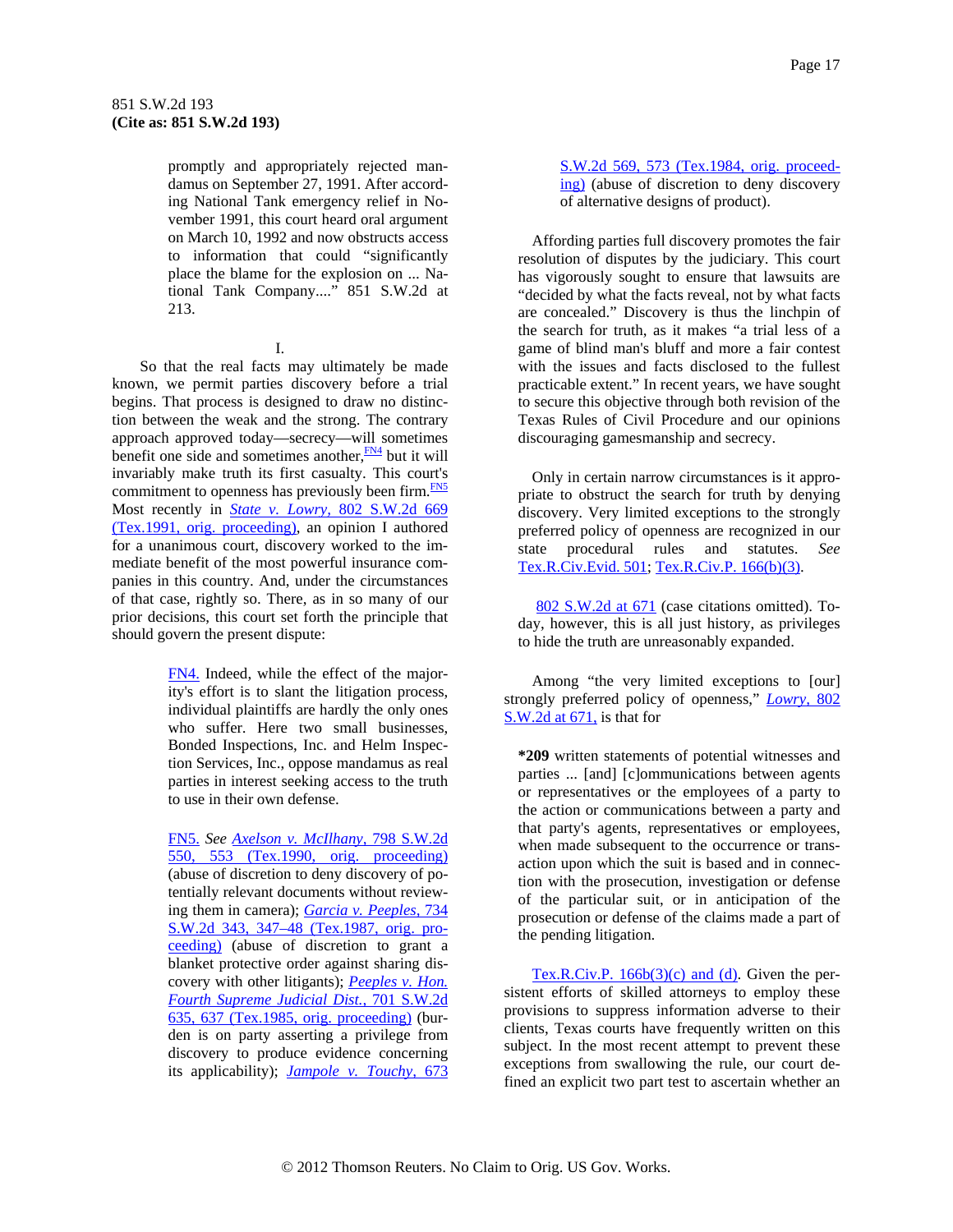<span id="page-17-0"></span>investigation has been conducted in anticipation of litigation. *[Flores v. Fourth Court of Appeals,](http://www.westlaw.com/Find/Default.wl?rs=dfa1.0&vr=2.0&DB=713&FindType=Y&SerialNum=1989097117)* [777](http://www.westlaw.com/Find/Default.wl?rs=dfa1.0&vr=2.0&DB=713&FindType=Y&SerialNum=1989097117)  [S.W.2d 38 \(Tex.1989, orig. proceeding\).](http://www.westlaw.com/Find/Default.wl?rs=dfa1.0&vr=2.0&DB=713&FindType=Y&SerialNum=1989097117) There must be first "an objective examination of the facts surrounding the investigation [that] [c]onsider[s] outward manifestations which indicate that litigation is imminent;" and second, a subjective determination that "the party opposing discovery had a good faith belief that litigation would ensue." *[Id.](http://www.westlaw.com/Find/Default.wl?rs=dfa1.0&vr=2.0&FindType=Y&SerialNum=1989097117)* [at 41.](http://www.westlaw.com/Find/Default.wl?rs=dfa1.0&vr=2.0&FindType=Y&SerialNum=1989097117) We concluded that "[u]nless there is an abuse of discretion, the trial court's ruling should not be disturbed." *[Id.](http://www.westlaw.com/Find/Default.wl?rs=dfa1.0&vr=2.0&FindType=Y&SerialNum=1989097117)* While admitting no abuse of discretion occurred here, the majority nevertheless "disturbs" this litigation in a highly disturbing manner.

As used in the first element of this test, the term "outward manifestations" means that the only investigations that can legitimately be considered to have been made "in anticipation of litigation" are those conducted after a claimant has given some objective indication of an intent to sue. *[See Enterprise Prod.](http://www.westlaw.com/Find/Default.wl?rs=dfa1.0&vr=2.0&DB=713&FindType=Y&ReferencePositionType=S&SerialNum=1988143702&ReferencePosition=179)  [Co. v. Sanderson,](http://www.westlaw.com/Find/Default.wl?rs=dfa1.0&vr=2.0&DB=713&FindType=Y&ReferencePositionType=S&SerialNum=1988143702&ReferencePosition=179)* [759 S.W.2d 174, 179 \(Tex.App.—](http://www.westlaw.com/Find/Default.wl?rs=dfa1.0&vr=2.0&DB=713&FindType=Y&ReferencePositionType=S&SerialNum=1988143702&ReferencePosition=179) [Beaumont 1988, orig. proceeding\)](http://www.westlaw.com/Find/Default.wl?rs=dfa1.0&vr=2.0&DB=713&FindType=Y&ReferencePositionType=S&SerialNum=1988143702&ReferencePosition=179); *[Foster v. Heard,](http://www.westlaw.com/Find/Default.wl?rs=dfa1.0&vr=2.0&DB=713&FindType=Y&ReferencePositionType=S&SerialNum=1988108665&ReferencePosition=465)* [757 S.W.2d 464, 465 \(Tex.App.—Houston \[1st Dist.\]](http://www.westlaw.com/Find/Default.wl?rs=dfa1.0&vr=2.0&DB=713&FindType=Y&ReferencePositionType=S&SerialNum=1988108665&ReferencePosition=465)  [1988, orig. proceeding\);](http://www.westlaw.com/Find/Default.wl?rs=dfa1.0&vr=2.0&DB=713&FindType=Y&ReferencePositionType=S&SerialNum=1988108665&ReferencePosition=465) *[Texaco Ref. & Mktg., Inc. v.](http://www.westlaw.com/Find/Default.wl?rs=dfa1.0&vr=2.0&DB=713&FindType=Y&ReferencePositionType=S&SerialNum=1987144821&ReferencePosition=495)  [Sanderson,](http://www.westlaw.com/Find/Default.wl?rs=dfa1.0&vr=2.0&DB=713&FindType=Y&ReferencePositionType=S&SerialNum=1987144821&ReferencePosition=495)* [739 S.W.2d 493, 495 \(Tex.App.—](http://www.westlaw.com/Find/Default.wl?rs=dfa1.0&vr=2.0&DB=713&FindType=Y&ReferencePositionType=S&SerialNum=1987144821&ReferencePosition=495) [Beaumont 1987, orig. proceeding\);](http://www.westlaw.com/Find/Default.wl?rs=dfa1.0&vr=2.0&DB=713&FindType=Y&ReferencePositionType=S&SerialNum=1987144821&ReferencePosition=495) *[Phelps Dodge](http://www.westlaw.com/Find/Default.wl?rs=dfa1.0&vr=2.0&DB=713&FindType=Y&ReferencePositionType=S&SerialNum=1987079630&ReferencePosition=361)  [Ref. Corp. v. Marsh,](http://www.westlaw.com/Find/Default.wl?rs=dfa1.0&vr=2.0&DB=713&FindType=Y&ReferencePositionType=S&SerialNum=1987079630&ReferencePosition=361)* [733 S.W.2d 359, 361](http://www.westlaw.com/Find/Default.wl?rs=dfa1.0&vr=2.0&DB=713&FindType=Y&ReferencePositionType=S&SerialNum=1987079630&ReferencePosition=361)  [\(Tex.App.—San Antonio 1987, orig. proceeding\).](http://www.westlaw.com/Find/Default.wl?rs=dfa1.0&vr=2.0&DB=713&FindType=Y&ReferencePositionType=S&SerialNum=1987079630&ReferencePosition=361) Such actions by the plaintiff could include "commencing an investigation of the accident, retaining an attorney or private investigator and, of course, making a claim or demand for damages." *[Phelps,](http://www.westlaw.com/Find/Default.wl?rs=dfa1.0&vr=2.0&DB=713&FindType=Y&ReferencePositionType=S&SerialNum=1987079630&ReferencePosition=361)* [733](http://www.westlaw.com/Find/Default.wl?rs=dfa1.0&vr=2.0&DB=713&FindType=Y&ReferencePositionType=S&SerialNum=1987079630&ReferencePosition=361)  [S.W.2d at 361.](http://www.westlaw.com/Find/Default.wl?rs=dfa1.0&vr=2.0&DB=713&FindType=Y&ReferencePositionType=S&SerialNum=1987079630&ReferencePosition=361) This well-developed rule had already become known as the "outward manifestations" test when we incorporated that term as a part of the standard announced in *[Flores. See Enterprise Prod.,](http://www.westlaw.com/Find/Default.wl?rs=dfa1.0&vr=2.0&DB=713&FindType=Y&ReferencePositionType=S&SerialNum=1988143702&ReferencePosition=179)* [759](http://www.westlaw.com/Find/Default.wl?rs=dfa1.0&vr=2.0&DB=713&FindType=Y&ReferencePositionType=S&SerialNum=1988143702&ReferencePosition=179)  [S.W.2d at 179](http://www.westlaw.com/Find/Default.wl?rs=dfa1.0&vr=2.0&DB=713&FindType=Y&ReferencePositionType=S&SerialNum=1988143702&ReferencePosition=179).

Previously, in *[Stringer v. Eleventh Court of Ap](http://www.westlaw.com/Find/Default.wl?rs=dfa1.0&vr=2.0&DB=713&FindType=Y&SerialNum=1986134386)[peals,](http://www.westlaw.com/Find/Default.wl?rs=dfa1.0&vr=2.0&DB=713&FindType=Y&SerialNum=1986134386)* [720 S.W.2d 801 \(Tex.1986, orig. proceeding\)](http://www.westlaw.com/Find/Default.wl?rs=dfa1.0&vr=2.0&DB=713&FindType=Y&SerialNum=1986134386) (per curiam), we had refused to shield from discovery interviews and an investigation notebook compiled for the Santa Fe Railroad shortly following a train collision which killed a brakeman. Although "any fool" might have known that a lawsuit would result from such an incident, *[Flores,](http://www.westlaw.com/Find/Default.wl?rs=dfa1.0&vr=2.0&DB=713&FindType=Y&ReferencePositionType=S&SerialNum=1989097117&ReferencePosition=43)* [777 S.W.2d at 43 n. 1](http://www.westlaw.com/Find/Default.wl?rs=dfa1.0&vr=2.0&DB=713&FindType=Y&ReferencePositionType=S&SerialNum=1989097117&ReferencePosition=43) (Gonzalez, J., dissenting), we nonetheless realized that the compelling need for both parties to have equal access to all the facts requires that any exceptions to open discovery be very narrowly drawn.

"The mere fact that an accident has occurred is not sufficient to clothe all post-accident investigations, which frequently uncover fresh evidence not obtainable through other sources, with a privilege." *[Stringer,](http://www.westlaw.com/Find/Default.wl?rs=dfa1.0&vr=2.0&DB=713&FindType=Y&ReferencePositionType=S&SerialNum=1986134386&ReferencePosition=802)* [720 S.W.2d at 802;](http://www.westlaw.com/Find/Default.wl?rs=dfa1.0&vr=2.0&DB=713&FindType=Y&ReferencePositionType=S&SerialNum=1986134386&ReferencePosition=802) *see also [Robinson v.](http://www.westlaw.com/Find/Default.wl?rs=dfa1.0&vr=2.0&DB=713&FindType=Y&ReferencePositionType=S&SerialNum=1986130242&ReferencePosition=621)  [Harkins & Co.,](http://www.westlaw.com/Find/Default.wl?rs=dfa1.0&vr=2.0&DB=713&FindType=Y&ReferencePositionType=S&SerialNum=1986130242&ReferencePosition=621)* [711 S.W.2d 619, 621 \(Tex.1986,](http://www.westlaw.com/Find/Default.wl?rs=dfa1.0&vr=2.0&DB=713&FindType=Y&ReferencePositionType=S&SerialNum=1986130242&ReferencePosition=621)  [orig. proceeding\)](http://www.westlaw.com/Find/Default.wl?rs=dfa1.0&vr=2.0&DB=713&FindType=Y&ReferencePositionType=S&SerialNum=1986130242&ReferencePosition=621) (per curiam) (pre-suit investigation made after collision between train and a truck not made in anticipation of litigation).

Abruptly abandoning these decisions in a continued disregard of Texas precedent, $\frac{FN6}{TN}$  $\frac{FN6}{TN}$  $\frac{FN6}{TN}$  \*210 the majority gropes for euphemisms. *[Flores](http://www.westlaw.com/Find/Default.wl?rs=dfa1.0&vr=2.0&FindType=Y&SerialNum=1989097117)* is not overruled; it is "modified," 851 S.W.2d at 195, and "[u]pon further consideration," *id.* at 203, "alter[ed]" beyond recognition. *Id.* at 195. The majority merely "disapprove[s] *Stringer* to the extent [that it applies to] sever[e] accident[s]." *Id.* at 204.<sup>[FN7](#page-17-0)</sup> Yet, had today's opinion been in place, the opposite result would have been required in both *[Flores](http://www.westlaw.com/Find/Default.wl?rs=dfa1.0&vr=2.0&FindType=Y&SerialNum=1989097117)* and *[Stringer.](http://www.westlaw.com/Find/Default.wl?rs=dfa1.0&vr=2.0&FindType=Y&SerialNum=1986134386)* That jurisprudence, as well as the multiple decisions of our courts of appeals are simply replaced with a new rule—corporate clairvoyance. "[A]n investigation [conducted] before the plaintiff manifests an[y] intent to sue"—indeed an investigation conducted before the victim has been buried—can be completely hidden from view. 851 S.W.2d at 204.

> [FN6.](#page-17-0) *See, e.g., [Texas Ass'n of Bus. v. Texas](http://www.westlaw.com/Find/Default.wl?rs=dfa1.0&vr=2.0&DB=713&FindType=Y&ReferencePositionType=S&SerialNum=1993060903&ReferencePosition=446)  [Air Control Bd.,](http://www.westlaw.com/Find/Default.wl?rs=dfa1.0&vr=2.0&DB=713&FindType=Y&ReferencePositionType=S&SerialNum=1993060903&ReferencePosition=446)* [852 S.W.2d 440, 446 n. 10](http://www.westlaw.com/Find/Default.wl?rs=dfa1.0&vr=2.0&DB=713&FindType=Y&ReferencePositionType=S&SerialNum=1993060903&ReferencePosition=446)  [\(Tex.1993\)](http://www.westlaw.com/Find/Default.wl?rs=dfa1.0&vr=2.0&DB=713&FindType=Y&ReferencePositionType=S&SerialNum=1993060903&ReferencePosition=446) (attempting to explain that the opinion *only* overrules one prior decision of this court, rather than four); *Boyles v. Kerr,* 1992 WL 353277 (Tex.1992) (overruling 1987 decision creating cause of action for negligent infliction of emotional distress), *[Walker v. Packer,](http://www.westlaw.com/Find/Default.wl?rs=dfa1.0&vr=2.0&DB=713&FindType=Y&ReferencePositionType=S&SerialNum=1992044797&ReferencePosition=841)* [827 S.W.2d 833, 841–42](http://www.westlaw.com/Find/Default.wl?rs=dfa1.0&vr=2.0&DB=713&FindType=Y&ReferencePositionType=S&SerialNum=1992044797&ReferencePosition=841)  [\(Tex.1992, orig. proceeding\)](http://www.westlaw.com/Find/Default.wl?rs=dfa1.0&vr=2.0&DB=713&FindType=Y&ReferencePositionType=S&SerialNum=1992044797&ReferencePosition=841) (expressly "disapproving" a large body of Texas caselaw); *[Carrollton–Farmers Branch Indep.](http://www.westlaw.com/Find/Default.wl?rs=dfa1.0&vr=2.0&DB=713&FindType=Y&ReferencePositionType=S&SerialNum=1992034839&ReferencePosition=520)  [Sch. Dist. v. Edgewood Indep. Sch. Dist.,](http://www.westlaw.com/Find/Default.wl?rs=dfa1.0&vr=2.0&DB=713&FindType=Y&ReferencePositionType=S&SerialNum=1992034839&ReferencePosition=520)* [826 S.W.2d 489, 520 n. 37 \(Tex.1992\)](http://www.westlaw.com/Find/Default.wl?rs=dfa1.0&vr=2.0&DB=713&FindType=Y&ReferencePositionType=S&SerialNum=1992034839&ReferencePosition=520) (disavowing a prior opinion signaling the constitutionality of consolidating school district tax bases); *[Stewart Title Guar. Co. v. Ster](http://www.westlaw.com/Find/Default.wl?rs=dfa1.0&vr=2.0&DB=713&FindType=Y&ReferencePositionType=S&SerialNum=1992018305&ReferencePosition=5)[ling,](http://www.westlaw.com/Find/Default.wl?rs=dfa1.0&vr=2.0&DB=713&FindType=Y&ReferencePositionType=S&SerialNum=1992018305&ReferencePosition=5)* [822 S.W.2d 1, 5–6 \(Tex.1991\)](http://www.westlaw.com/Find/Default.wl?rs=dfa1.0&vr=2.0&DB=713&FindType=Y&ReferencePositionType=S&SerialNum=1992018305&ReferencePosition=5) (ignoring recent precedent, looking instead to overruled case).

[FN7.](#page-17-0) This is becoming a familiar pattern. *[See Texas Ass'n of Bus. v. Texas Air Control](http://www.westlaw.com/Find/Default.wl?rs=dfa1.0&vr=2.0&DB=713&FindType=Y&ReferencePositionType=S&SerialNum=1993060903&ReferencePosition=446)*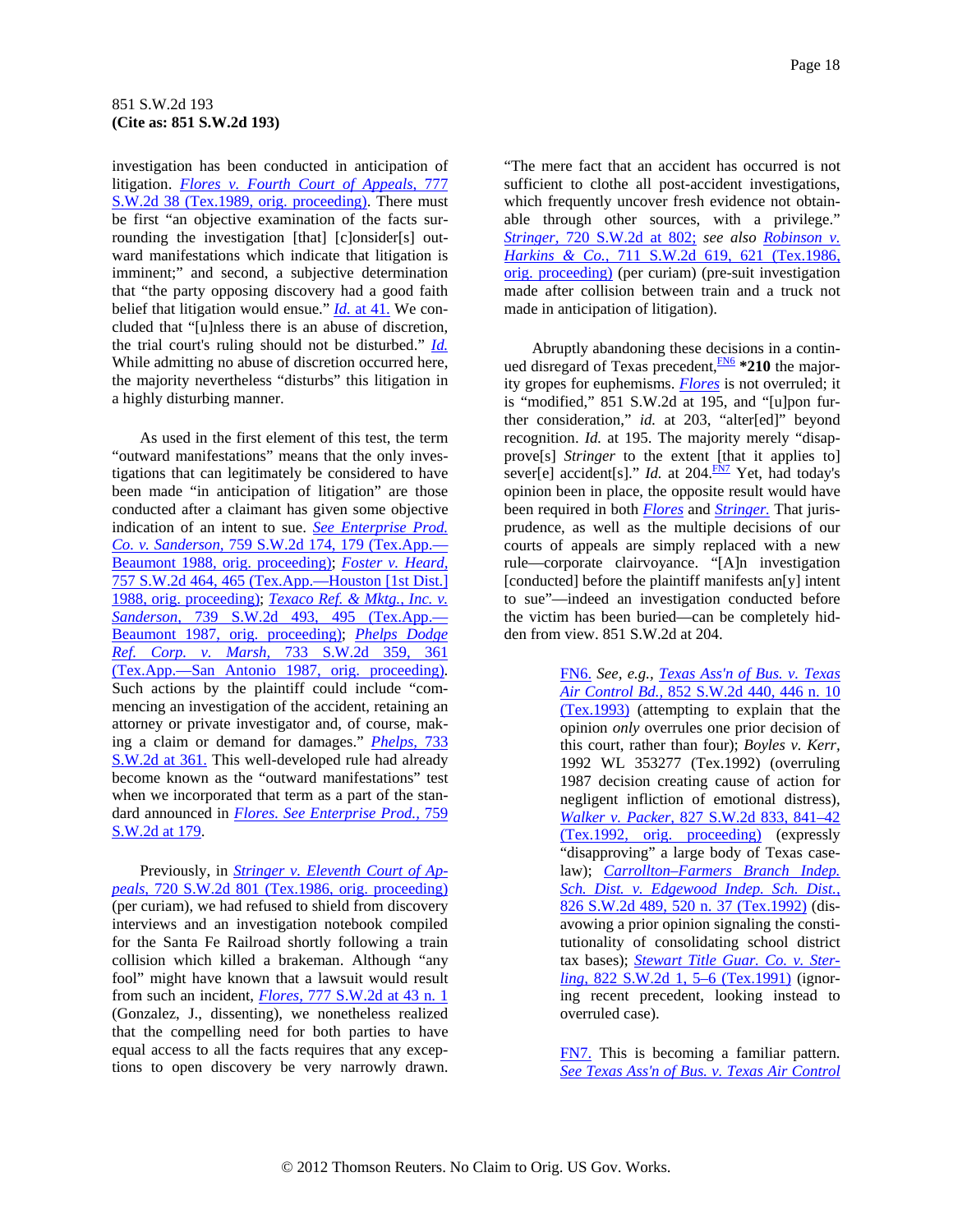*Bd.*, [852 S.W.2d at 446 n. 10](http://www.westlaw.com/Find/Default.wl?rs=dfa1.0&vr=2.0&DB=713&FindType=Y&ReferencePositionType=S&SerialNum=1993060903&ReferencePosition=446) (attempting to show that only one, rather than four, prior decisions of this court overruled in deciding an issue not even raised by the parties); *[Walker v. Packer,](http://www.westlaw.com/Find/Default.wl?rs=dfa1.0&vr=2.0&DB=713&FindType=Y&ReferencePositionType=S&SerialNum=1992044797&ReferencePosition=842)* [827 S.W.2d at 842](http://www.westlaw.com/Find/Default.wl?rs=dfa1.0&vr=2.0&DB=713&FindType=Y&ReferencePositionType=S&SerialNum=1992044797&ReferencePosition=842) (noting the "disapproval" of three decisions of this court).

Since our prior decisions concerning it, [Rule](http://www.westlaw.com/Find/Default.wl?rs=dfa1.0&vr=2.0&DB=1005302&DocName=TXRRCPR166B&FindType=L)  [166b\(3\)](http://www.westlaw.com/Find/Default.wl?rs=dfa1.0&vr=2.0&DB=1005302&DocName=TXRRCPR166B&FindType=L) has been made even more precise in its limitations on privileges to discovery. To come within its scope, the documents involved must have been prepared "in connection with the prosecution, investigation, or defense of the *particular* suit, or in anticipation of the prosecution or defense of the claims made a part of the pending litigation." [Tex.R.Civ.P.](http://www.westlaw.com/Find/Default.wl?rs=dfa1.0&vr=2.0&DB=1005302&DocName=TXRRCPR166B&FindType=L)   $166b(3)(c)$  and (d) (emphasis added). The term "particular," which had already been present in the witness statement portion of [Rule 166b\(3\),](http://www.westlaw.com/Find/Default.wl?rs=dfa1.0&vr=2.0&DB=1005302&DocName=TXRRCPR166B&FindType=L) was added to the party communications provision to "standardize [\[Rule 166b\(3\)](http://www.westlaw.com/Find/Default.wl?rs=dfa1.0&vr=2.0&DB=1005302&DocName=TXRRCPR166B&FindType=L)'s] language." [Tex.R.Civ.P. 166b,](http://www.westlaw.com/Find/Default.wl?rs=dfa1.0&vr=2.0&DB=1005302&DocName=TXRRCPR166B&FindType=L) Advisory Committee's Comment to 1990 Change. Significantly, we standardized by *adding* the words "particular suit" to the party communications subpart, rather than removing it from the witness statement provision. In so doing, as at least one prominent commentator has noted, we codified our recent decisions regarding the scope of these privileges. "[I]t is now clear that a mere 'generic anticipation' of litigation is not sufficient to invoke the witness statement or party communication exemptions...." William Dorsaneo, 3A Texas Litigation Guide § 89A.03[1][c] (1992).

### II.

Limiting discovery by expanding privileges for party communications and witness statements, we are told, will "promote the truthful resolution of disputes through the adversarial process by encouraging complete and thorough investigation of the facts by both sides." 851 S.W.2d at 203. This is basically a "finders keepers" theory of information gathering: its objective is not that of revealing the whole truth but only selective bits and pieces in the course of a good fight. It wrongly assumes that the widow, who has no permanent accident investigation team, who has no insurance adjuster to summon, and whose access to the explosion site is barred, has an equal opportunity to conduct a "complete and thorough investigation." *Id.*

In its frequent reliance on federal precedent, the

majority is oblivious to an original objective of formal discovery rules. The drafter of the discovery components of the 1938 Federal Rules of Civil Procedure concluded that they

mark the highest point so far reached in the English speaking world in the elimination of secrecy in the preparation for trial. Each party may in effect be called upon by his adversary or by the judge to lay all his cards upon the table, the important consideration being who has the stronger hand, not who can play the cleverer game.

Edson Sunderland, *Discovery Before Trial Under the New Federal Rules,* 15 Tenn.L.Rev. 737, 739 (1939). Similarly, a Special Assistant to the Attorney General in charge of monitoring federal decisions interpreting**\*211** the new rules, said that they were written

with a view to departing as far as possible from "the sporting theory" of justice and to fulfilling that concept of litigation which conceives a lawsuit as a means for ascertaining the truth, irrespective of who may be temporarily in possession of the pertinent facts.

Alexander Holtzhoff, *New Federal Procedure and the Courts* 7 (1940). Unfortunately, due to the excessive gamesmanship by advocates entrenched in the very antagonistic roles today celebrated by the majority, discovery rules have not achieved their intended goals. As this court has previously observed:

[The goals] of the discovery process [are] often frustrated by the adversarial approach to discovery. The "rules of the game" encourage parties to hinder opponents by forcing them to utilize repetitive and expensive methods to find out the facts.

*[Garcia v. Peeples,](http://www.westlaw.com/Find/Default.wl?rs=dfa1.0&vr=2.0&DB=713&FindType=Y&ReferencePositionType=S&SerialNum=1987088522&ReferencePosition=347)* [734 S.W.2d at 347](http://www.westlaw.com/Find/Default.wl?rs=dfa1.0&vr=2.0&DB=713&FindType=Y&ReferencePositionType=S&SerialNum=1987088522&ReferencePosition=347) (citing Wayne Brazil, *The Adversary Character of Civil Discovery: A Critique and Proposals for Change,* 31 Vand.L.Rev. 1295, 1303–15 (1978) [hereinafter *Adversary Discovery* ] ). While the adversarial system is "an excellent system" for *evaluating* information, because it "forces factfinders to think hard before making up their minds," it is often "a lousy method of information *development.*" Kathleen Waits, *[Work](http://www.westlaw.com/Find/Default.wl?rs=dfa1.0&vr=2.0&DB=1290&FindType=Y&ReferencePositionType=S&SerialNum=0103240485&ReferencePosition=338)  [Product Protection for Witness Statements: Time for](http://www.westlaw.com/Find/Default.wl?rs=dfa1.0&vr=2.0&DB=1290&FindType=Y&ReferencePositionType=S&SerialNum=0103240485&ReferencePosition=338)  [Abolition,](http://www.westlaw.com/Find/Default.wl?rs=dfa1.0&vr=2.0&DB=1290&FindType=Y&ReferencePositionType=S&SerialNum=0103240485&ReferencePosition=338)* [1985 Wis.L.Rev. 305, 338–39 \(1985\)](http://www.westlaw.com/Find/Default.wl?rs=dfa1.0&vr=2.0&DB=1290&FindType=Y&ReferencePositionType=S&SerialNum=0103240485&ReferencePosition=338) (emphasis added). Brazil summarizes the reasons:

In short, adversarial investigation ... enables coun-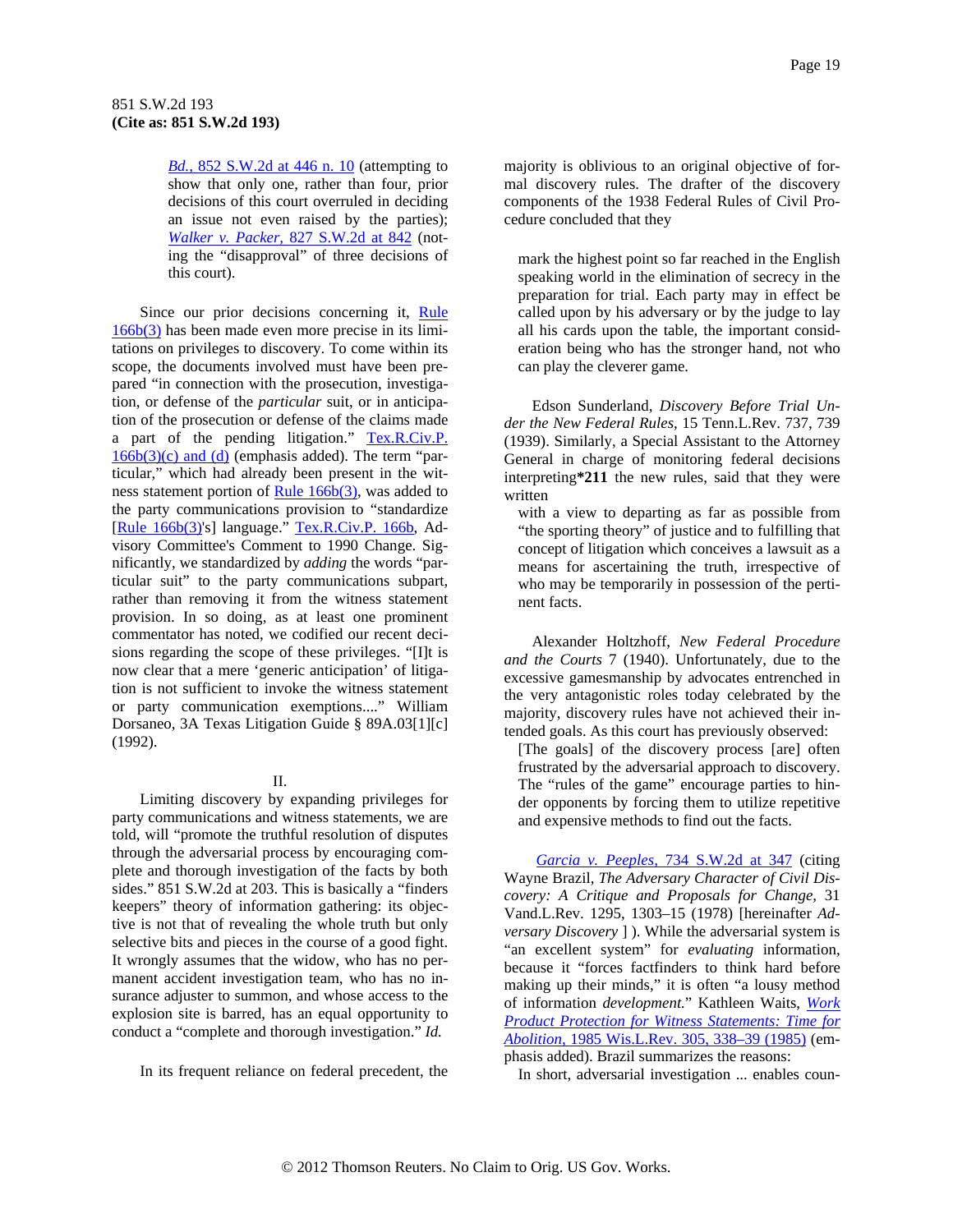sel to play the games of deception, concealment, and manipulation that defeat the purposes discovery was intended to serve.

*Adversary Discovery, supra,* at 1319.

### III.

Rather than striving to promote the goals of discovery through efficient distribution of information, the majority actively undercuts them by adopting a rule which will increase litigants' costs, will give parties additional opportunity to conceal the truth, and will unfairly advantage institutional litigants, which have access to greater information than the individual citizens against whom they are often aligned. Failing to confine properly the party communication and witness statement privileges, generally adds unnecessary costs to the discovery process. Limiting each litigant to preparing its own separate investigation wastes resources by causing duplication of effort, while creating complex rules of privilege generates disputes apart from the merits of the case. *See* Elizabeth Thornburg, *[Rethinking Work Product,](http://www.westlaw.com/Find/Default.wl?rs=dfa1.0&vr=2.0&DB=1359&FindType=Y&ReferencePositionType=S&SerialNum=0101141908&ReferencePosition=1561)* [77](http://www.westlaw.com/Find/Default.wl?rs=dfa1.0&vr=2.0&DB=1359&FindType=Y&ReferencePositionType=S&SerialNum=0101141908&ReferencePosition=1561)  [Va.L.Rev. 1515, 1561 \(1991\)](http://www.westlaw.com/Find/Default.wl?rs=dfa1.0&vr=2.0&DB=1359&FindType=Y&ReferencePositionType=S&SerialNum=0101141908&ReferencePosition=1561); Waits, *supra,* at 319, 322–24. Since litigation occurs in a taxpayer-funded forum and is invested with a public interest, these costs are imposed on not only litigants, but also on society as a whole. *See* Thornburg, *[supra,](http://www.westlaw.com/Find/Default.wl?rs=dfa1.0&vr=2.0&FindType=Y&SerialNum=0101141908)* [at 1571.](http://www.westlaw.com/Find/Default.wl?rs=dfa1.0&vr=2.0&FindType=Y&SerialNum=0101141908)

By requiring the party claiming privilege to show that a potential opponent had taken objectively identifiable steps toward filing suit, *[Flores](http://www.westlaw.com/Find/Default.wl?rs=dfa1.0&vr=2.0&FindType=Y&SerialNum=1989097117)* gave trial courts a relatively straightforward and easy-to-apply standard by which to determine whether materials were gathered in anticipation of litigation. In contrast, the majority's amorphous standard will only produce more time-consuming evidentiary hearings and additional disagreement among the courts regarding its scope. More importantly, by significantly reducing the secreting of relevant information, *[Flores](http://www.westlaw.com/Find/Default.wl?rs=dfa1.0&vr=2.0&FindType=Y&SerialNum=1989097117)* served the underlying purposes of our discovery rules. As we recognized in *[Stringer,](http://www.westlaw.com/Find/Default.wl?rs=dfa1.0&vr=2.0&DB=713&FindType=Y&ReferencePositionType=S&SerialNum=1986134386&ReferencePosition=802)* [720 S.W.2d at 802,](http://www.westlaw.com/Find/Default.wl?rs=dfa1.0&vr=2.0&DB=713&FindType=Y&ReferencePositionType=S&SerialNum=1986134386&ReferencePosition=802) immediate post-accident investigations can uncover fresh evidence from witnesses and the scene that will often not be available at any other time. Subsequent discovery is usually a most imperfect substitute:

Such interviews and depositions ... often are taken weeks, months, or even years after the incident. The witnesses' recollections may have weakened over time or may have been enhanced or shaped by intervening conversations with opposing counsel.

Thornburg, *supra,* at 1556; *see also* Waits, *supra,* at 318 (decisions shielding contemporaneous witness statements from discovery "disregard the rapid deterioration of **\*212** human memory and sacrifice highly probative and reliable evidence on the altar of work product"); Edward Cooper, *Work Product of the Rulesmakers,* 53 Minn.L.Rev. 1269, 1322 (1969) (access to witness statements "may provide the only meaningful opportunity to recall legitimately vanished memory....[and] invaluable in ... paving the way for effective cross-examination"). The majority's so-called "common sense" definition of "in anticipation of litigation" makes no sense at all in terms of our traditional Texas commitment to open discovery; henceforth every institutional litigant will claim and often obtain privilege for post-accident reports. Neither the thousands of Texans harmed nor the jurors constitutionally assigned to decide their cases will ever know the whole truth about the matters at issue.

Nor is the majority's approach mitigated by the possibility that a litigant might occasionally surmount the hurdle erected today by showing a "substantial need" for the materials, and an inability to obtain equivalent information except through "undue hardship." Tex.R.Civ.P.  $166b(3)$ (e). Unfairly reversing the burden of proof by creating a presumption in favor of secrecy, this exception requires parties to articulate a need for materials when there has not even been an opportunity to unearth their existence. "Simply stated, it is difficult to prove that you have substantial need of evidence and cannot obtain it without undue hardship unless you know what the evidence is." David Keltner, Texas Discovery § 3:200.1 (1992); *see also [Lowry,](http://www.westlaw.com/Find/Default.wl?rs=dfa1.0&vr=2.0&DB=713&FindType=Y&ReferencePositionType=S&SerialNum=1991034265&ReferencePosition=673)* [802 S.W.2d at 673](http://www.westlaw.com/Find/Default.wl?rs=dfa1.0&vr=2.0&DB=713&FindType=Y&ReferencePositionType=S&SerialNum=1991034265&ReferencePosition=673) (noting the inherent difficulty in showing a particularized need for documents when their contents are unknown). Although the substantial need and undue hardship exception is entirely undeveloped in Texas, federal courts require the party seeking discovery to show that the privileged materials are "essential to the preparation of one's case." *See [Hickman v. Tay](http://www.westlaw.com/Find/Default.wl?rs=dfa1.0&vr=2.0&DB=708&FindType=Y&ReferencePositionType=S&SerialNum=1947115463&ReferencePosition=394)[lor,](http://www.westlaw.com/Find/Default.wl?rs=dfa1.0&vr=2.0&DB=708&FindType=Y&ReferencePositionType=S&SerialNum=1947115463&ReferencePosition=394)* [329 U.S. 495, 511, 67 S.Ct. 385, 394, 91 L.Ed.](http://www.westlaw.com/Find/Default.wl?rs=dfa1.0&vr=2.0&DB=708&FindType=Y&ReferencePositionType=S&SerialNum=1947115463&ReferencePosition=394)  [451, 462 \(1947\).](http://www.westlaw.com/Find/Default.wl?rs=dfa1.0&vr=2.0&DB=708&FindType=Y&ReferencePositionType=S&SerialNum=1947115463&ReferencePosition=394) Such a narrow standard provides no significant relief from today's expansion of privilege.

### IV.

Today's opinion further bars access to admittedly relevant information that even without litigation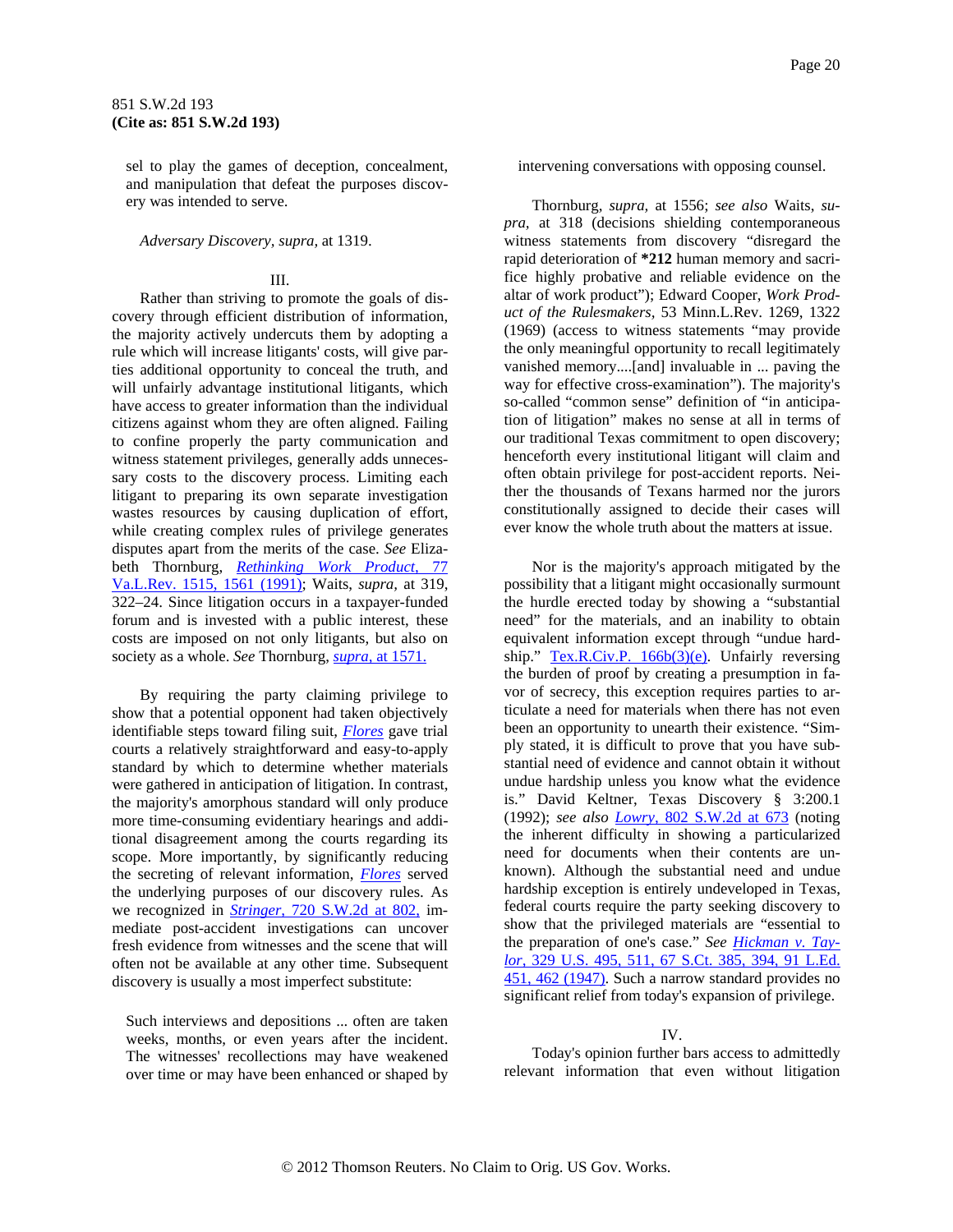<span id="page-20-0"></span>would have been generated in the ordinary course of business. This twist on the majority's position provides an additional affront to prior Texas caselaw and our commitment to open discovery. Several courts have noted that documents prepared in the ordinary course of business are not within the scope of the party communication or witness statement privileges. *See [Wiley v. Williams,](http://www.westlaw.com/Find/Default.wl?rs=dfa1.0&vr=2.0&DB=713&FindType=Y&ReferencePositionType=S&SerialNum=1989081933&ReferencePosition=717)* [769 S.W.2d 715, 717](http://www.westlaw.com/Find/Default.wl?rs=dfa1.0&vr=2.0&DB=713&FindType=Y&ReferencePositionType=S&SerialNum=1989081933&ReferencePosition=717)  [\(Tex.App.—Austin 1989, orig. proceeding\);](http://www.westlaw.com/Find/Default.wl?rs=dfa1.0&vr=2.0&DB=713&FindType=Y&ReferencePositionType=S&SerialNum=1989081933&ReferencePosition=717) *[Evans v.](http://www.westlaw.com/Find/Default.wl?rs=dfa1.0&vr=2.0&DB=713&FindType=Y&ReferencePositionType=S&SerialNum=1985111067&ReferencePosition=767)  [State Farm Mut. Auto Ins. Co.,](http://www.westlaw.com/Find/Default.wl?rs=dfa1.0&vr=2.0&DB=713&FindType=Y&ReferencePositionType=S&SerialNum=1985111067&ReferencePosition=767)* [685 S.W.2d 765, 767](http://www.westlaw.com/Find/Default.wl?rs=dfa1.0&vr=2.0&DB=713&FindType=Y&ReferencePositionType=S&SerialNum=1985111067&ReferencePosition=767)  [\(Tex.App.—Houston \[1st Dist.\] 1985, writ ref'd](http://www.westlaw.com/Find/Default.wl?rs=dfa1.0&vr=2.0&DB=713&FindType=Y&ReferencePositionType=S&SerialNum=1985111067&ReferencePosition=767)  [n.r.e.\);](http://www.westlaw.com/Find/Default.wl?rs=dfa1.0&vr=2.0&DB=713&FindType=Y&ReferencePositionType=S&SerialNum=1985111067&ReferencePosition=767) *[Axelson, Inc. v. McIlhany,](http://www.westlaw.com/Find/Default.wl?rs=dfa1.0&vr=2.0&DB=713&FindType=Y&ReferencePositionType=S&SerialNum=1988072783&ReferencePosition=173)* [755 S.W.2d 170,](http://www.westlaw.com/Find/Default.wl?rs=dfa1.0&vr=2.0&DB=713&FindType=Y&ReferencePositionType=S&SerialNum=1988072783&ReferencePosition=173)  [173 \(Tex.App.—Amarillo 1988, orig. proceeding\),](http://www.westlaw.com/Find/Default.wl?rs=dfa1.0&vr=2.0&DB=713&FindType=Y&ReferencePositionType=S&SerialNum=1988072783&ReferencePosition=173) *overruled in part on other grounds,* [798 S.W.2d 550](http://www.westlaw.com/Find/Default.wl?rs=dfa1.0&vr=2.0&DB=713&FindType=Y&SerialNum=1990151896)  [\(Tex.1990, orig. proceeding\)](http://www.westlaw.com/Find/Default.wl?rs=dfa1.0&vr=2.0&DB=713&FindType=Y&SerialNum=1990151896).

Among the biggest winners from today's writing are casualty insurance companies. Since claim investigations could also reasonably be considered as preparations for likely future litigation, they are probably henceforth shielded from discovery.<sup>[FN8](#page-20-0)</sup> One court recently condemned the "minority rule" adopted here  $\frac{FN9}{TN}$  $\frac{FN9}{TN}$  $\frac{FN9}{TN}$  as "clash[ing]" with the objective of "ascertain [ing] the truth" \*213 by permitting access to "hardly any document authorized by or for an insurer." *[Langdon v. Champion,](http://www.westlaw.com/Find/Default.wl?rs=dfa1.0&vr=2.0&DB=661&FindType=Y&ReferencePositionType=S&SerialNum=1988044277&ReferencePosition=1007)* [752 P.2d 999, 1007](http://www.westlaw.com/Find/Default.wl?rs=dfa1.0&vr=2.0&DB=661&FindType=Y&ReferencePositionType=S&SerialNum=1988044277&ReferencePosition=1007)  [\(Alaska 1988\)](http://www.westlaw.com/Find/Default.wl?rs=dfa1.0&vr=2.0&DB=661&FindType=Y&ReferencePositionType=S&SerialNum=1988044277&ReferencePosition=1007). **FN10** But today's ruling covers far more than insurance companies; indeed, every business record containing facts that could bear on a mishap will be unavailable without a special showing.

> [FN8.](#page-20-0) However, today's opinion should not be construed to shield post-accident reports from discovery in litigation involving the insurer's breach of its duty of good faith and fair dealing. Because such a suit is based on the denial of a claim, investigations conducted between the accident and the time of denial are not made "subsequent to the occurrence or transaction upon which the suit is based."  $Tex.R.Civ.P. 166b(3)(c) and (d);$ </u> *[Jackson v. Downey,](http://www.westlaw.com/Find/Default.wl?rs=dfa1.0&vr=2.0&DB=713&FindType=Y&SerialNum=1991178224)* [817 S.W.2d 858](http://www.westlaw.com/Find/Default.wl?rs=dfa1.0&vr=2.0&DB=713&FindType=Y&SerialNum=1991178224)  [\(Tex.App.—Houston \[1st Dist.\] 1991, orig.](http://www.westlaw.com/Find/Default.wl?rs=dfa1.0&vr=2.0&DB=713&FindType=Y&SerialNum=1991178224)  [proceeding\);](http://www.westlaw.com/Find/Default.wl?rs=dfa1.0&vr=2.0&DB=713&FindType=Y&SerialNum=1991178224) *[Gilbert v. Black,](http://www.westlaw.com/Find/Default.wl?rs=dfa1.0&vr=2.0&DB=713&FindType=Y&SerialNum=1987011568)* [722 S.W.2d](http://www.westlaw.com/Find/Default.wl?rs=dfa1.0&vr=2.0&DB=713&FindType=Y&SerialNum=1987011568)  [548 \(Tex.App.—Austin 1987, orig. proceed](http://www.westlaw.com/Find/Default.wl?rs=dfa1.0&vr=2.0&DB=713&FindType=Y&SerialNum=1987011568)[ing\)](http://www.westlaw.com/Find/Default.wl?rs=dfa1.0&vr=2.0&DB=713&FindType=Y&SerialNum=1987011568).

> [FN9.](#page-20-0) Today's writing concerning ordinary course of business is practically indistinguishable from the severely criticized minority rule. Despite reliance on the tenuous

requirement that investigations be made "primarily" for litigation purposes in order to come within the privilege, *see* 851 S.W.2d at 206 n. 13, the majority fails to offer any example in which materials gathered both in the ordinary course of business and "in anticipation of litigation" under its new standard will not be privileged.

[FN10.](#page-20-0) Such reports are generally held discoverable as having been prepared in the ordinary course of business. *See [National](http://www.westlaw.com/Find/Default.wl?rs=dfa1.0&vr=2.0&DB=661&FindType=Y&ReferencePositionType=S&SerialNum=1986126030&ReferencePosition=1047)  [Farmers Union Prop. & Cas. Co. v. District](http://www.westlaw.com/Find/Default.wl?rs=dfa1.0&vr=2.0&DB=661&FindType=Y&ReferencePositionType=S&SerialNum=1986126030&ReferencePosition=1047)  [Court for the City and County of Denver,](http://www.westlaw.com/Find/Default.wl?rs=dfa1.0&vr=2.0&DB=661&FindType=Y&ReferencePositionType=S&SerialNum=1986126030&ReferencePosition=1047)* [718 P.2d 1044, 1047–48 \(Colo.1986\)](http://www.westlaw.com/Find/Default.wl?rs=dfa1.0&vr=2.0&DB=661&FindType=Y&ReferencePositionType=S&SerialNum=1986126030&ReferencePosition=1047) (en banc) (allowing discovery of investigations by attorney for insurer, as made in the ordinary course of business); *[Henry Enter., Inc.](http://www.westlaw.com/Find/Default.wl?rs=dfa1.0&vr=2.0&DB=661&FindType=Y&ReferencePositionType=S&SerialNum=1979105683&ReferencePosition=921)  [v. Smith,](http://www.westlaw.com/Find/Default.wl?rs=dfa1.0&vr=2.0&DB=661&FindType=Y&ReferencePositionType=S&SerialNum=1979105683&ReferencePosition=921)* [225 Kan. 615, 592 P.2d 915, 921](http://www.westlaw.com/Find/Default.wl?rs=dfa1.0&vr=2.0&DB=661&FindType=Y&ReferencePositionType=S&SerialNum=1979105683&ReferencePosition=921)  [\(1979\)](http://www.westlaw.com/Find/Default.wl?rs=dfa1.0&vr=2.0&DB=661&FindType=Y&ReferencePositionType=S&SerialNum=1979105683&ReferencePosition=921) (insurer's initial investigations of claim discoverable); *[Soeder v. General Dy](http://www.westlaw.com/Find/Default.wl?rs=dfa1.0&vr=2.0&DB=344&FindType=Y&ReferencePositionType=S&SerialNum=1981121693&ReferencePosition=255)[namics Corp.,](http://www.westlaw.com/Find/Default.wl?rs=dfa1.0&vr=2.0&DB=344&FindType=Y&ReferencePositionType=S&SerialNum=1981121693&ReferencePosition=255)* [90 F.R.D. 253, 255](http://www.westlaw.com/Find/Default.wl?rs=dfa1.0&vr=2.0&DB=344&FindType=Y&ReferencePositionType=S&SerialNum=1981121693&ReferencePosition=255)  [\(D.Nev.1980\)](http://www.westlaw.com/Find/Default.wl?rs=dfa1.0&vr=2.0&DB=344&FindType=Y&ReferencePositionType=S&SerialNum=1981121693&ReferencePosition=255) (aircraft manufacturer's investigations of crash discoverable); *[Atlanta](http://www.westlaw.com/Find/Default.wl?rs=dfa1.0&vr=2.0&DB=344&FindType=Y&ReferencePositionType=S&SerialNum=1972103872&ReferencePosition=118)  [Coca–Cola Bottling Co. v. Transamerica](http://www.westlaw.com/Find/Default.wl?rs=dfa1.0&vr=2.0&DB=344&FindType=Y&ReferencePositionType=S&SerialNum=1972103872&ReferencePosition=118)  [Ins. Co.,](http://www.westlaw.com/Find/Default.wl?rs=dfa1.0&vr=2.0&DB=344&FindType=Y&ReferencePositionType=S&SerialNum=1972103872&ReferencePosition=118)* [61 F.R.D. 115, 118 \(N.D.Ga.1972\)](http://www.westlaw.com/Find/Default.wl?rs=dfa1.0&vr=2.0&DB=344&FindType=Y&ReferencePositionType=S&SerialNum=1972103872&ReferencePosition=118) ( "the obviously incongruous result of [this rule] would be that the major part of the files of an insurance company would be insulated from discovery"); *[Thomas Organ Co. v.](http://www.westlaw.com/Find/Default.wl?rs=dfa1.0&vr=2.0&DB=344&FindType=Y&ReferencePositionType=S&SerialNum=1972103498&ReferencePosition=373)  [Jadranska Slobodna Plovidba,](http://www.westlaw.com/Find/Default.wl?rs=dfa1.0&vr=2.0&DB=344&FindType=Y&ReferencePositionType=S&SerialNum=1972103498&ReferencePosition=373)* [54 F.R.D.](http://www.westlaw.com/Find/Default.wl?rs=dfa1.0&vr=2.0&DB=344&FindType=Y&ReferencePositionType=S&SerialNum=1972103498&ReferencePosition=373)  [367, 373 \(N.D.Ill.1972\)](http://www.westlaw.com/Find/Default.wl?rs=dfa1.0&vr=2.0&DB=344&FindType=Y&ReferencePositionType=S&SerialNum=1972103498&ReferencePosition=373) ("under [this] theory, the amendments to the discovery rules which were believed to be a liberalization of the scope of discovery would be a foreclosure of almost all internal documents of insurance companies relating to the claims of insureds").

As several scholars have pointed out, in practice the increased protection from discovery of postaccident investigations, while superficially neutral, decidedly favors repeat institutional litigants over those who find themselves in court once as a result of being injured; the rule adopted here is clearly designed to favor defendants over plaintiffs. Waits, *supra,* at 313; Thornburg, *supra,* at 1561. This is because

institutional defendants have a superior ability to structure their dealings so as to create more work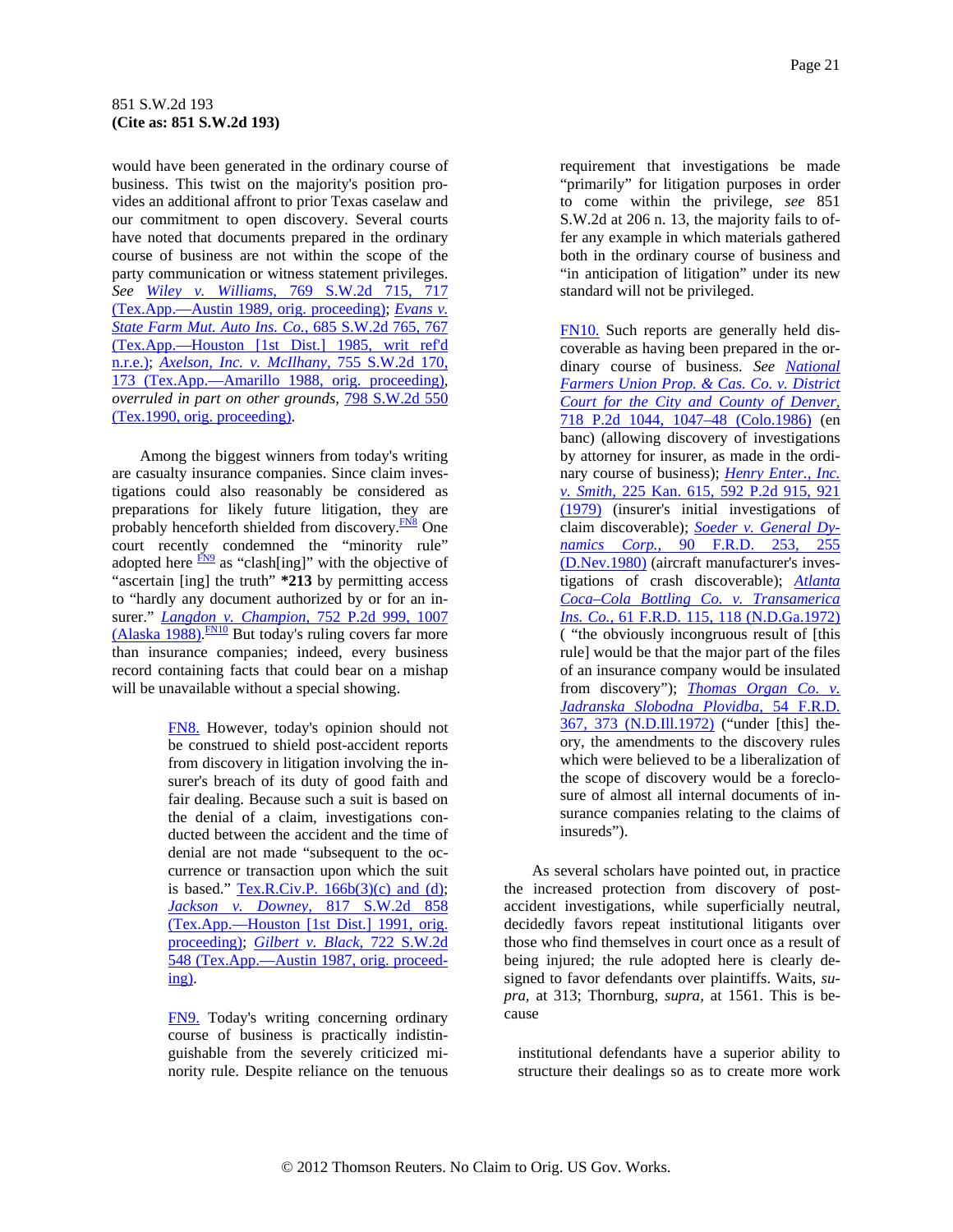<span id="page-21-0"></span>product, and they benefit more from delay. In addition, because plaintiffs have the burden of proof, they are more likely to be harmed by a denial of access to information.

*Id.* at 1562. One empirical study demonstrates the skewed effects of the party communication and witness statement privileges; it found that corporate defense counsel are more likely both to resist discovery and to use it for purposes of delay than attorneys for individuals. *See* Wayne Brazil, *Civil Discovery: Lawyers' Views of Its Effectiveness, Its Principal Problems and Abuses,* 1980 Am.B.Found.Res.J. 787, 853 (1980); Wayne Brazil, *[Views from the Front](http://www.westlaw.com/Find/Default.wl?rs=dfa1.0&vr=2.0&DB=101488&FindType=Y&ReferencePositionType=S&SerialNum=0101360915&ReferencePosition=243)  [Lines: Observations by Chicago Lawyers About the](http://www.westlaw.com/Find/Default.wl?rs=dfa1.0&vr=2.0&DB=101488&FindType=Y&ReferencePositionType=S&SerialNum=0101360915&ReferencePosition=243)  [System of Civil Discovery,](http://www.westlaw.com/Find/Default.wl?rs=dfa1.0&vr=2.0&DB=101488&FindType=Y&ReferencePositionType=S&SerialNum=0101360915&ReferencePosition=243)* [1980 Am.B.Found.Res.J.](http://www.westlaw.com/Find/Default.wl?rs=dfa1.0&vr=2.0&DB=101488&FindType=Y&ReferencePositionType=S&SerialNum=0101360915&ReferencePosition=243)  [219, 243 n. 45 \(1980\)](http://www.westlaw.com/Find/Default.wl?rs=dfa1.0&vr=2.0&DB=101488&FindType=Y&ReferencePositionType=S&SerialNum=0101360915&ReferencePosition=243). Today the majority provides further incentive for resistance and delay. Creation of such inherently unfair procedures takes an enormous toll on our system of justice:

Academics and even lawyers tend to forget that every opinion is more than words on a page or a citation in a treatise. It represents expense and probably misery for everyone involved, and for society at large.... In the case of work product, the need for the doctrine will have to be awfully strong to warrant all the fuss.

Waits, *supra,* at 324. Here the "fuss" raised was in no way warranted. The decisions of both the trial court and the court of appeals were entirely proper under the prior law of Texas, as conceded by the majority in its hesitation now to issue a writ of mandamus.

Much is revealed in the majority's declaration that National Tank Company has no adequate remedy by appeal because the information in the contested statements "could have a significant impact on the assignment of liability." 851 S.W.2d at 207. Thus, while expressly acknowledging the potentially critical relevance of the facts in these documents, the majority contends that such relevance provides greater reason to keep them hidden from other litigants and the factfinder. Because this approach only provide[s](#page-21-0) more privileges for the privileged, I dissent. $F<sub>N11</sub>$ 

> [FN11.](#page-21-0) I do agree with the result reached in today's opinion regarding the clear limitation placed on the scope of the attorney client

privilege by [Texas Rule of Civil Evidence](http://www.westlaw.com/Find/Default.wl?rs=dfa1.0&vr=2.0&DB=1000301&DocName=TXRRRL503&FindType=L)  [503](http://www.westlaw.com/Find/Default.wl?rs=dfa1.0&vr=2.0&DB=1000301&DocName=TXRRRL503&FindType=L).

SPECTOR, Justice, concurring and dissenting.

I concur in the judgment that mandamus should not issue, but dissent from the creation**\*214** of a new standard under which the trial court is to reconsider its decision. By modifying the tests set forth in *[Flores](http://www.westlaw.com/Find/Default.wl?rs=dfa1.0&vr=2.0&DB=713&FindType=Y&SerialNum=1989097117)  [v. Fourth Court of Appeals,](http://www.westlaw.com/Find/Default.wl?rs=dfa1.0&vr=2.0&DB=713&FindType=Y&SerialNum=1989097117)* [777 S.W.2d 38](http://www.westlaw.com/Find/Default.wl?rs=dfa1.0&vr=2.0&DB=713&FindType=Y&SerialNum=1989097117)  [\(Tex.1989\)](http://www.westlaw.com/Find/Default.wl?rs=dfa1.0&vr=2.0&DB=713&FindType=Y&SerialNum=1989097117) and *[Stringer v. Eleventh Court of Ap](http://www.westlaw.com/Find/Default.wl?rs=dfa1.0&vr=2.0&DB=713&FindType=Y&SerialNum=1986134386)[peals,](http://www.westlaw.com/Find/Default.wl?rs=dfa1.0&vr=2.0&DB=713&FindType=Y&SerialNum=1986134386)* [720 S.W.2d 801 \(Tex.1987\)](http://www.westlaw.com/Find/Default.wl?rs=dfa1.0&vr=2.0&DB=713&FindType=Y&SerialNum=1986134386), the plurality has signalled that investigations of serious accidents (those resulting in serious injury or death) are presumptively privileged. Further, the procedure set out for overcoming this presumption invites needless confusion and delay. I share the concerns expressed in Part III of the concurring and dissenting opinion by Justice Doggett; in particular, I agree that the plurality opinion unfairly shifts the burden of proof to the plaintiff to establish a need for materials that are yet undiscovered. To this withdrawal from fair and open discovery, I dissent.

[GAMMAGE,](http://www.westlaw.com/Find/Default.wl?rs=dfa1.0&vr=2.0&DB=PROFILER-WLD&DocName=0186810001&FindType=h) J., joins in this concurring and dissenting opinion.

NECHT, Justice, dissenting.

Although the Court agrees with relator and disagrees with the trial court on the law of investigative privilege, the Court denies relator relief. Characterizing today's decision as a modification of *[Flores v.](http://www.westlaw.com/Find/Default.wl?rs=dfa1.0&vr=2.0&DB=713&FindType=Y&SerialNum=1989097117)  [Fourth Court of Appeals,](http://www.westlaw.com/Find/Default.wl?rs=dfa1.0&vr=2.0&DB=713&FindType=Y&SerialNum=1989097117)* [777 S.W.2d 38 \(Tex.1989\),](http://www.westlaw.com/Find/Default.wl?rs=dfa1.0&vr=2.0&DB=713&FindType=Y&SerialNum=1989097117) and a departure from *[Stringer v. Eleventh Court of](http://www.westlaw.com/Find/Default.wl?rs=dfa1.0&vr=2.0&DB=713&FindType=Y&SerialNum=1986134386)  [Appeals,](http://www.westlaw.com/Find/Default.wl?rs=dfa1.0&vr=2.0&DB=713&FindType=Y&SerialNum=1986134386)* [720 S.W.2d 801 \(Tex.1986\),](http://www.westlaw.com/Find/Default.wl?rs=dfa1.0&vr=2.0&DB=713&FindType=Y&SerialNum=1986134386) the Court concludes that the trial court could not have anticipated this change in the law and therefore cannot be said to have abused its discretion in disallowing relator's claim of privilege. For this reason the Court declines to grant mandamus, not because the trial court was right—indeed, all indications from the Court's analysis are that the trial court's decision was wrong—but because that court should have a chance to reconsider its ruling in light of today's opinion. I fully agree with the Court's discussion of privileges, but I do not regard anything the Court says today to conflict with the legal principles stated in *[Flores](http://www.westlaw.com/Find/Default.wl?rs=dfa1.0&vr=2.0&FindType=Y&SerialNum=1989097117)* and *[Stringer.](http://www.westlaw.com/Find/Default.wl?rs=dfa1.0&vr=2.0&FindType=Y&SerialNum=1986134386)* Although both opinions have been misconstrued and misapplied by some lower courts, neither is wrong in essence, as I believe today's decision demonstrates. Since I believe that our decision today announces no substantial change in the law we have announced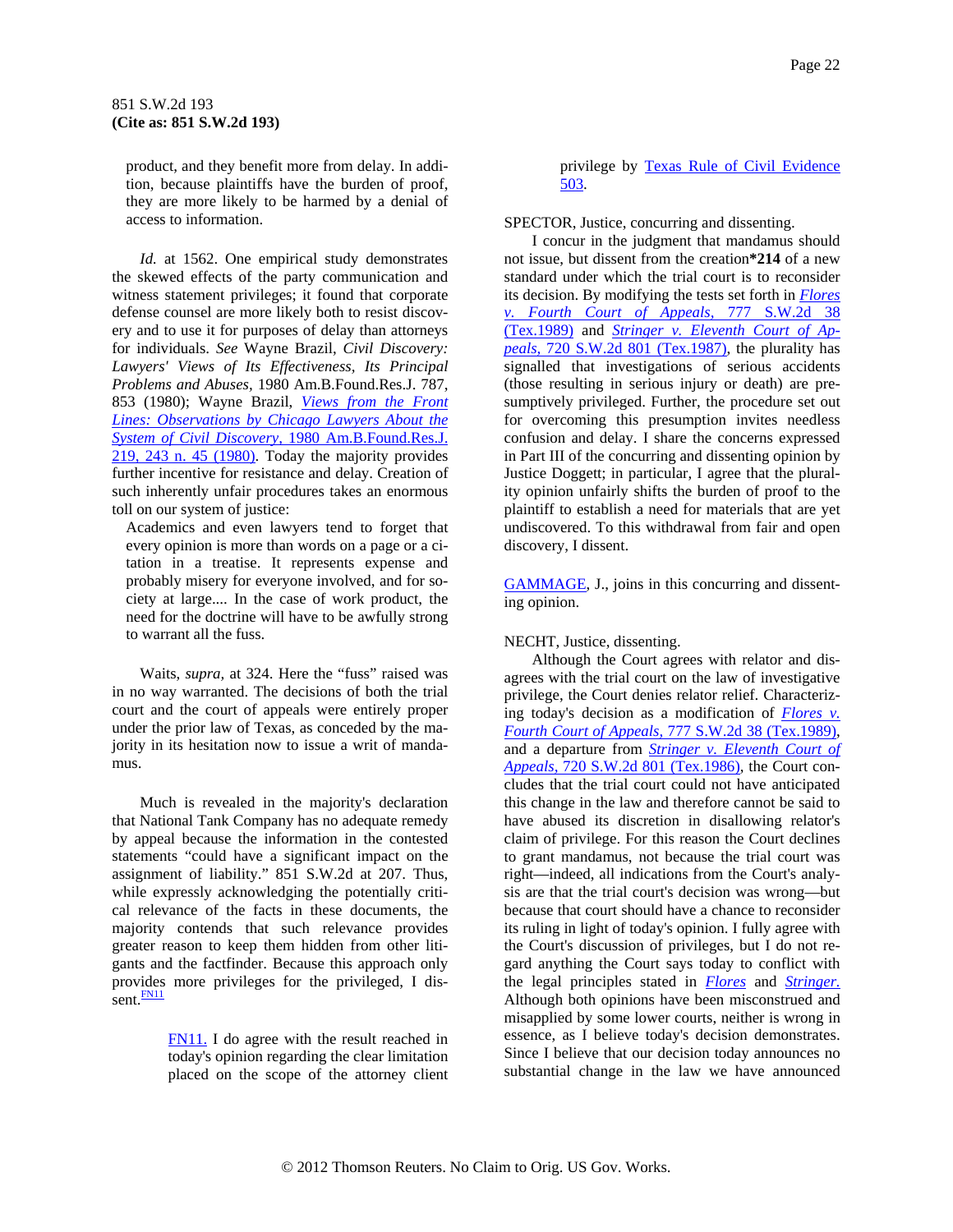previously, there is no reason not to grant mandamus. Therefore, I respectfully dissent from the judgment of the Court. In so doing, however, I emphasize that I do not differ with the Court on its view of the substantive law of privileges at issue here.

In *[Flores](http://www.westlaw.com/Find/Default.wl?rs=dfa1.0&vr=2.0&FindType=Y&SerialNum=1989097117)* we stated:

Determining whether there is good cause to believe a suit will be filed, so that an investigation is done in anticipation of litigation, requires a two-prong analysis. The first prong requires an objective examination of the facts surrounding the investigation. Consideration should be given to outward manifestations which indicate litigation is imminent. The second prong utilizes a subjective approach. Did the party opposing discovery have a good faith belief that litigation would ensue? There cannot be good cause to believe a suit will be filed unless elements of both prongs are present. Looking at the totality of the circumstances surrounding the investigation, the trial court must then determine if the investigation was done in anticipation of litigation.

[777 S.W.2d at 40–41.](http://www.westlaw.com/Find/Default.wl?rs=dfa1.0&vr=2.0&DB=713&FindType=Y&ReferencePositionType=S&SerialNum=1989097117&ReferencePosition=40) I agree with the Court that satisfaction of the first prong of this test *should not* require proof in every instance that litigation was imminent when an accident investigation was conducted. But *[Flores](http://www.westlaw.com/Find/Default.wl?rs=dfa1.0&vr=2.0&FindType=Y&SerialNum=1989097117) does not* require such proof. It requires only that "[c]onsideration should be given" to the imminence of litigation, not that imminent litigation is the sole or even a controlling consideration in applying the first prong of the test. *[Flores](http://www.westlaw.com/Find/Default.wl?rs=dfa1.0&vr=2.0&FindType=Y&SerialNum=1989097117)* clearly specifies that whether an investigation was done in anticipation of litigation must be determined from the totality of the circumstances, not from only one. On the facts presented in *[Flores,](http://www.westlaw.com/Find/Default.wl?rs=dfa1.0&vr=2.0&FindType=Y&SerialNum=1989097117)* the Court concluded that the trial court's decision that a report had not been prepared in anticipation of litigation was not an abuse of discretion.

As the Court notes, several lower courts have misread *[Flores](http://www.westlaw.com/Find/Default.wl?rs=dfa1.0&vr=2.0&FindType=Y&SerialNum=1989097117)* to require a showing of imminent litigation to satisfy its test. But the fact that an opinion can be misread **\*215** does not mean that it was wrong. The test set forth in *[Flores](http://www.westlaw.com/Find/Default.wl?rs=dfa1.0&vr=2.0&FindType=Y&SerialNum=1989097117)* has not changed. An investigation is conducted in anticipation of litigation if the party has litigation in mind so that the prospect of litigation is at least part of the motivation for the investigation. This is the subjective element of the test, but it is not alone enough to establish a claim of privilege. A party's anticipation of litigation must be both real and reasonable. The latter requirement is the objective element of the test. It may be met by showing that litigation was imminent, but it may also be met, as the Court reminds today, by showing only that there was a substantial chance of litigation.

The occurrence of an accident does not, by itself, satisfy the objective prong of the test. Not all accidents result in litigation. As we said in *[Stringer:](http://www.westlaw.com/Find/Default.wl?rs=dfa1.0&vr=2.0&FindType=Y&SerialNum=1986134386)* "The *mere* fact that an accident has occurred is not sufficient to clothe *all* post-accident investigations, which frequently uncover fresh evidence not obtainable through other sources, with a privilege." 720 S.W.2d [at 802](http://www.westlaw.com/Find/Default.wl?rs=dfa1.0&vr=2.0&DB=713&FindType=Y&ReferencePositionType=S&SerialNum=1986134386&ReferencePosition=802) (emphasis added). This statement, true on its face, was made in reaction to the court of appeals' unsupported conclusion, contrary to the trial court's, that the investigation in issue had been conducted when there was good cause to believe a suit would be filed. The following constitutes the entirety of the court of appeals' analysis:

It is noted that while a claim or suit had not yet been filed at the time of the investigation, the privilege extends to investigations conducted when one has "good cause to believe" a suit will be filed. See *[Allen v. Humphreys,](http://www.westlaw.com/Find/Default.wl?rs=dfa1.0&vr=2.0&DB=713&FindType=Y&SerialNum=1977138025)* [559 S.W.2d 798 \(Tex.1977\).](http://www.westlaw.com/Find/Default.wl?rs=dfa1.0&vr=2.0&DB=713&FindType=Y&SerialNum=1977138025) We hold that Santa Fe had a valid right to invoke the protection of **TEX.R.CIV.P.** 166b 3d....

*[Atchison, T. & S.F. Ry. v. Kirk,](http://www.westlaw.com/Find/Default.wl?rs=dfa1.0&vr=2.0&DB=713&FindType=Y&ReferencePositionType=S&SerialNum=1986112181&ReferencePosition=832)* [705 S.W.2d 829,](http://www.westlaw.com/Find/Default.wl?rs=dfa1.0&vr=2.0&DB=713&FindType=Y&ReferencePositionType=S&SerialNum=1986112181&ReferencePosition=832)  [832 \(Tex.App.–Eastland 1986, orig. proceeding\).](http://www.westlaw.com/Find/Default.wl?rs=dfa1.0&vr=2.0&DB=713&FindType=Y&ReferencePositionType=S&SerialNum=1986112181&ReferencePosition=832) This Court's opinion in *[Stringer](http://www.westlaw.com/Find/Default.wl?rs=dfa1.0&vr=2.0&FindType=Y&SerialNum=1986134386)* neither states nor implies that the occurrence of an accident is irrelevant in deciding whether litigation may ensue. Nor does *[Stringer](http://www.westlaw.com/Find/Default.wl?rs=dfa1.0&vr=2.0&FindType=Y&SerialNum=1986134386)* hold that the circumstances of an accident can never indicate in themselves that litigation is likely to ensue, although some have misread *[Stringer](http://www.westlaw.com/Find/Default.wl?rs=dfa1.0&vr=2.0&FindType=Y&SerialNum=1986134386)* to say so. The circumstances of *[Stringer](http://www.westlaw.com/Find/Default.wl?rs=dfa1.0&vr=2.0&FindType=Y&SerialNum=1986134386)*—a collision of two trains resulting in deaths and personal injuries—strongly suggest the likelihood of litigation, but the trial court in that case found that the investigation was not conducted in anticipation of litigation, and the court of appeals did not explain how that finding was an abuse of discretion. The Court disapproves *[Stringer](http://www.westlaw.com/Find/Default.wl?rs=dfa1.0&vr=2.0&FindType=Y&SerialNum=1986134386)* "to the extent that it holds that the circumstances surrounding an accident can never by themselves be sufficient to trigger the privilege." *Ante* at 204. *[Stringer](http://www.westlaw.com/Find/Default.wl?rs=dfa1.0&vr=2.0&FindType=Y&SerialNum=1986134386)* contains no such holding to any "extent". Again, we should not disapprove an opinion